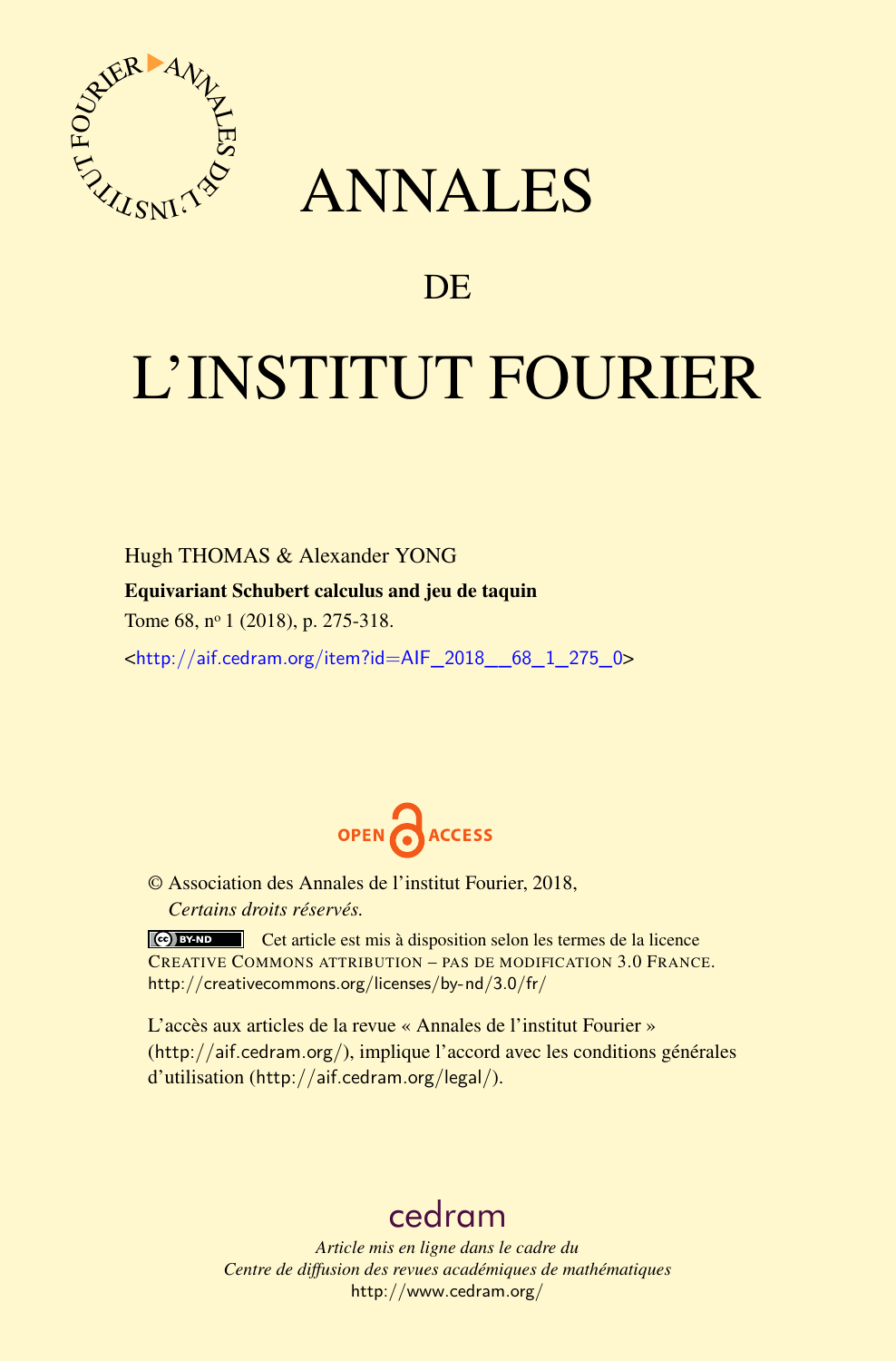#### EQUIVARIANT SCHUBERT CALCULUS AND JEU DE TAQUIN

#### **by Hugh THOMAS & Alexander YONG**

ABSTRACT. — We introduce edge labeled Young tableaux. Our main results provide a corresponding analogue of Schützenberger's theory of jeu de taquin. These are applied to the equivariant Schubert calculus of Grassmannians. Reinterpreting, we present new (semi)standard tableaux to study factorial Schur polynomials, after Biedenharn-Louck, Macdonald, Goulden-Greene, and others.

Consequently, we obtain new combinatorial rules for the Schubert structure coefficients, complementing work of Molev-Sagan, Knutson-Tao, Molev, and Kreiman. We also describe a conjectural generalization of one of our rules to the equivariant *K*-theory of Grassmannians, extending our previous work on non-equivariant *K*-theory. This conjecture concretely realizes the "positivity" known to exist by a result of Anderson-Griffeth-Miller. It provides an alternative to the conjectural rule of Knutson-Vakil.

Résumé. — Nous introduisons le concept de tableaux de Young avec arêtes étiquetées. Nos résultats principaux décrivent un analogue à la théorie du jeu de taquin de Schützenberger, avec applications au calcul de Schubert équivariant des grassmanniennes. Nous présentons de nouveaux tableaux (semi-)standards pour étudier les polynômes de Schur factoriels, d'après Biedenharn-Louck, Macdonald, et Goulden-Greene, entre autres.

Par conséquent, nous obtenons de nouvelles règles combinatoires pour les constantes de structure de Schubert, complémentaires aux travaux de Molev-Sagan, Knutson-Tao, Molev et Kreiman. Nous décrivons également une généralisation conjecturale d'une de nos règles à la *K*-théorie équivariante des grassmanniennes, étendant nos résultats précédents sur la *K*-théorie non équivariante. Cette conjecture réalise de façon concrète la positivité déjà connue par un résultat de Anderson-Griffeth-Miller, et offre une alternative à la règle conjecturale de Knutson-Vakil.

#### **1. Introduction**

#### **1.1. Overview**

<span id="page-1-0"></span>The main goal of this paper is to introduce edge labeled Young tableaux, together with a corresponding analogue of the theory of jeu de taquin. We

Keywords: Schubert calculus, equivariant cohomology, Grassmannians, jeu de taquin. 2010 Mathematics Subject Classification: 05E10, 14N15, 05E05, 57R91.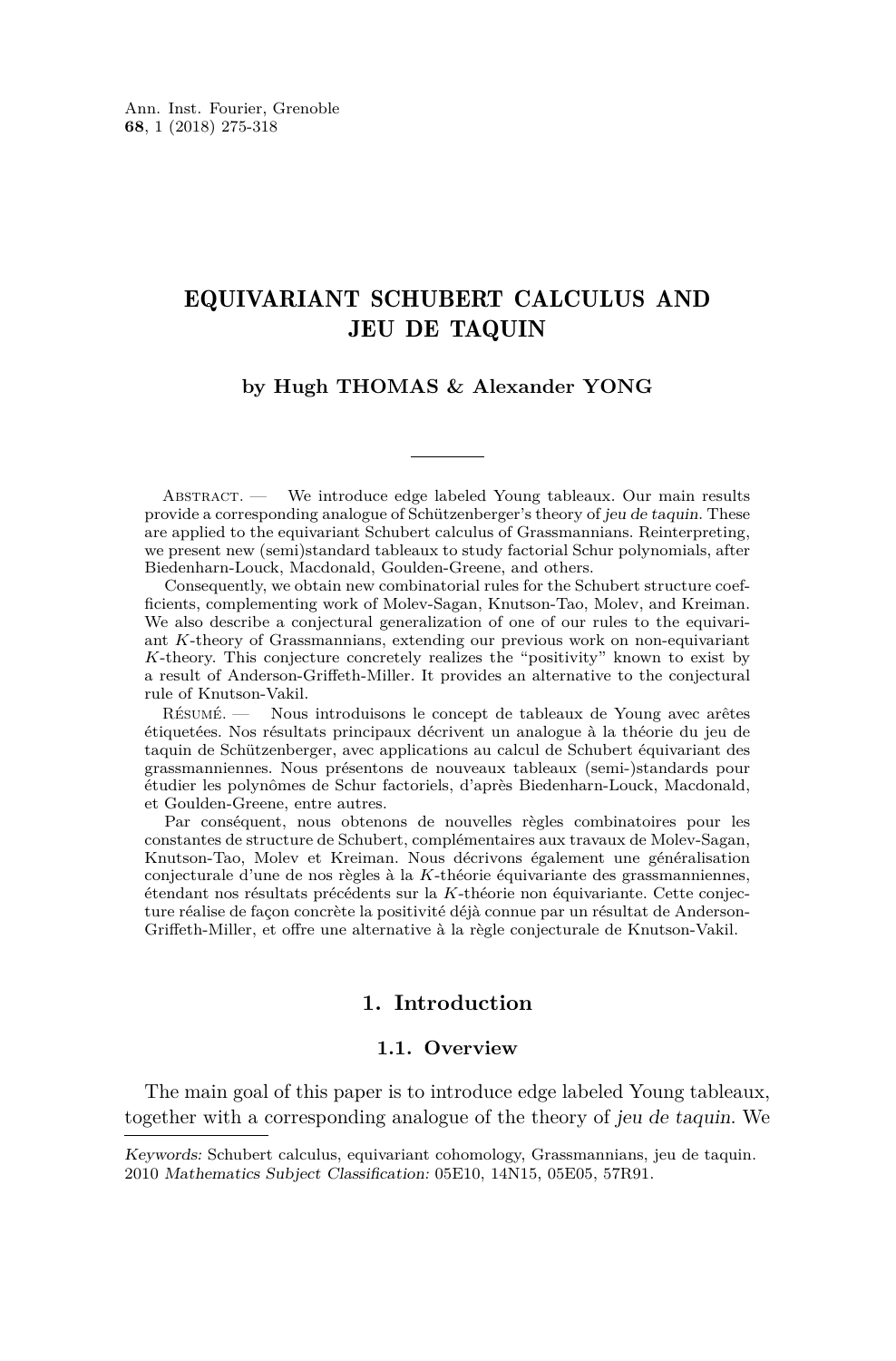apply them to the setting of equivariant Schubert calculus of Grassmannians. This paper may also be interpreted as extending (semi)standard tableaux for use with the closely related family of factorial Schur polynomials.

The classical theory of jeu de taquin, initiated by M.-P. Schützenberger in [\[15\]](#page-43-0), has been of significance in combinatorial representation theory. One outcome of this theory is a combinatorial rule for the Littlewood– Richardson coefficients. Perhaps more importantly, it provides a systematic and flexible means to elegantly reconcile a variety of important tableau algorithms. It achieves this using a simple sliding law.

The Littlewood–Richardson coefficients compute Schubert calculus of Grassmannians. More precisely, they are structure coefficients for multiplication with respect to the Schubert basis of the ordinary cohomology ring of Grassmannians. Since a Grassmannian admits the action of the torus *T* of invertible diagonal matrices, one can instead study the richer *T*-equivariant cohomology ring and its Schubert calculus. While Littlewood–Richardson rules were already available for this setting [\[8\]](#page-43-1), further ideas are needed to (provably) extend them to other Lie types or finer cohomology theories. In addition, to date, jeu de taquin is the only combinatorial model that admits a root-system uniform rule for Schubert calculus on minuscule *G/P*'s [\[16\]](#page-43-2). These are our principal reasons for seeking new combinatorial models that extend jeu de taquin.

#### **1.2. Schubert calculus of Grassmannians**

Let  $X = Gr(k, \mathbb{C}^n)$  denote the Grassmannian of *k*-dimensional planes in  $\mathbb{C}^n$ . If  $\lambda = (n - k \geq \lambda_1 \geq \lambda_2 \geq \cdots \geq \lambda_k \geq 0)$  is a Young diagram contained in the rectangle  $\Lambda := k \times (n-k)$ , the associated Schubert variety is defined by

$$
X_{\lambda} := \left\{ V \in Gr(k, \mathbb{C}^n) \, | \, \dim(V \cap F^{n-k+i-\lambda_i}) \geqslant i, 1 \leqslant i \leqslant k \right\},\
$$

where  $F^d = \text{span}(e_n, e_{n-1}, \ldots, e_{n-d+1})$ . With this convention,  $\text{codim}(X_\lambda) =$  $|\lambda| = \sum_i \lambda_i$ .

Let  $T \subseteq GL_n$  be the torus of invertible diagonal matrices. Since  $X_\lambda$  is  $T$ stable under the action of *T* on *X*,  $X_{\lambda}$  admits an equivariant Schubert class  $\sigma_{\lambda}$  in  $H_T(X)$  = the *T*-equivariant cohomology ring of *X*. Now,  $H_T(X)$  is a module over  $H_T(\text{pt}) := \mathbb{Z}[t_1, \ldots, t_n]$ , and these classes form an additive  $H_T(\text{pt})$ -basis of  $H_T(X)$ . The expansion

(1.1) 
$$
\sigma_{\lambda} \cdot \sigma_{\mu} = \sum_{\nu} C_{\lambda,\mu}^{\nu} \sigma_{\nu},
$$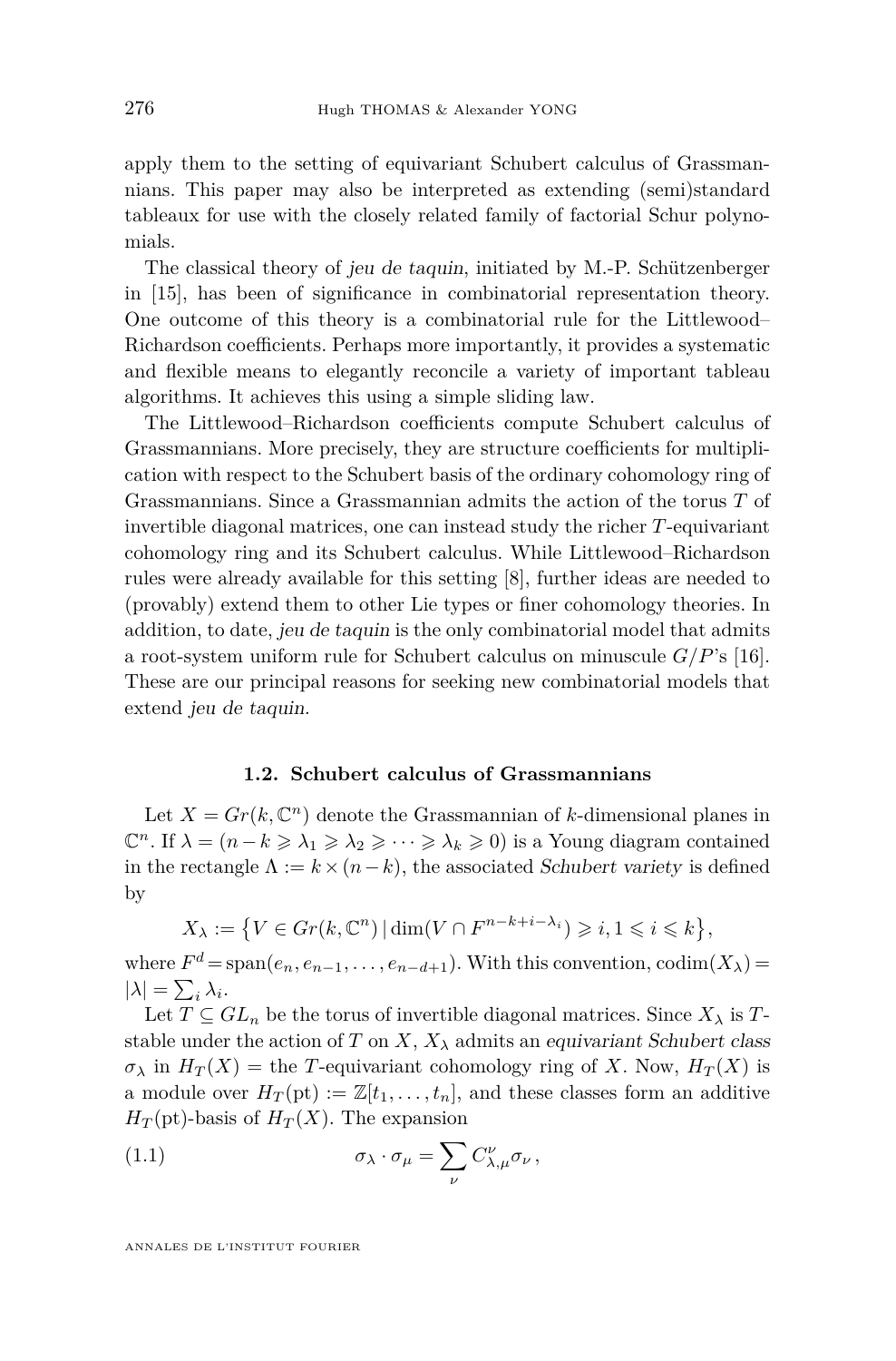defines the equivariant Schubert structure coefficients  $C^{\nu}_{\lambda,\mu} \in \mathbb{Z}[t_1,\ldots,t_n].$ In fact,  $C^{\nu}_{\lambda,\mu} = 0$  unless  $|\lambda| + |\mu| \geqslant |\nu|$ . In the case of equality,  $C^{\nu}_{\lambda,\mu} \in \mathbb{N}$ are the Littlewood–Richardson coefficients; these compute the number of points of *X* in  $g_1 \cdot X_\lambda \cap g_2 \cdot X_\mu \cap g_3 \cap X_{\nu}$ , where  $g_1, g_2, g_3$  are generic elements of  $GL_n$  and  $\nu^{\vee}$  is the 180-degree rotation of the complement of  $\nu$ inside Λ.

W. Graham [\[5\]](#page-43-3) proved that the polynomials  $C^{\nu}_{\lambda,\mu}$  have positive coefficients when expressed in the variables  $\beta_i := t_i - t_{i+1}$ . This positivity is evident in the statement of A. Knutson and T. Tao's combinatorial puzzle rule [\[8\]](#page-43-1). Later, alternative tableau rules were given by V. Kreiman [\[9\]](#page-43-4) and A. Molev [\[12\]](#page-43-5) (in these rules, the positivity is not hard to prove). See also the work of P. Zinn-Justin [\[19\]](#page-43-6).

#### **1.3. (Semi)standard tableaux with edge labels**

<span id="page-3-0"></span>Our work depends on a new kind of Young tableaux. Let Y denote the set of Young diagrams (drawn in English notation). Given  $\lambda, \nu \in \mathbb{Y}$  with  $\lambda$ contained in *ν*, denote the skew shape by  $\nu/\lambda$ . A horizontal edge of  $\nu/\lambda$  is a horizontal side of a box of  $\Lambda$  which either lies along the upper or lower boundary of  $\nu/\lambda$ , or which separates two boxes of  $\nu/\lambda$ .

An equivariant filling of  $\nu/\lambda$  assigns one of the labels  $1, 2, \ldots, \ell$  to each box of  $\nu/\lambda$  and a (possibly empty) subset of  $\{1, 2, \ldots, \ell\}$  to each horizontal edge of  $\nu/\lambda$ . An equivariant filling is semistandard if every box label is:

- weakly smaller than the label in the box immediately to its right;
- strictly smaller than any label in its southern edge and the label in the box immediately below it; and
- strictly larger than any label in its northern edge and the label in the box immediately above it.

(No condition is placed on the labels of adjacent edges.) The filling is standard if the labels used are  $1, 2, \ldots, \ell$ , and each label is used exactly once.

Let  $\text{EqSYT}(\nu/\lambda, \ell)$  and  $\text{EqSSYT}(\nu/\lambda, \ell)$  respectively be the set of equivariant standard and semistandard tableaux whose entries come from  $\{1, 2, \ldots, \ell\}$ . For example:

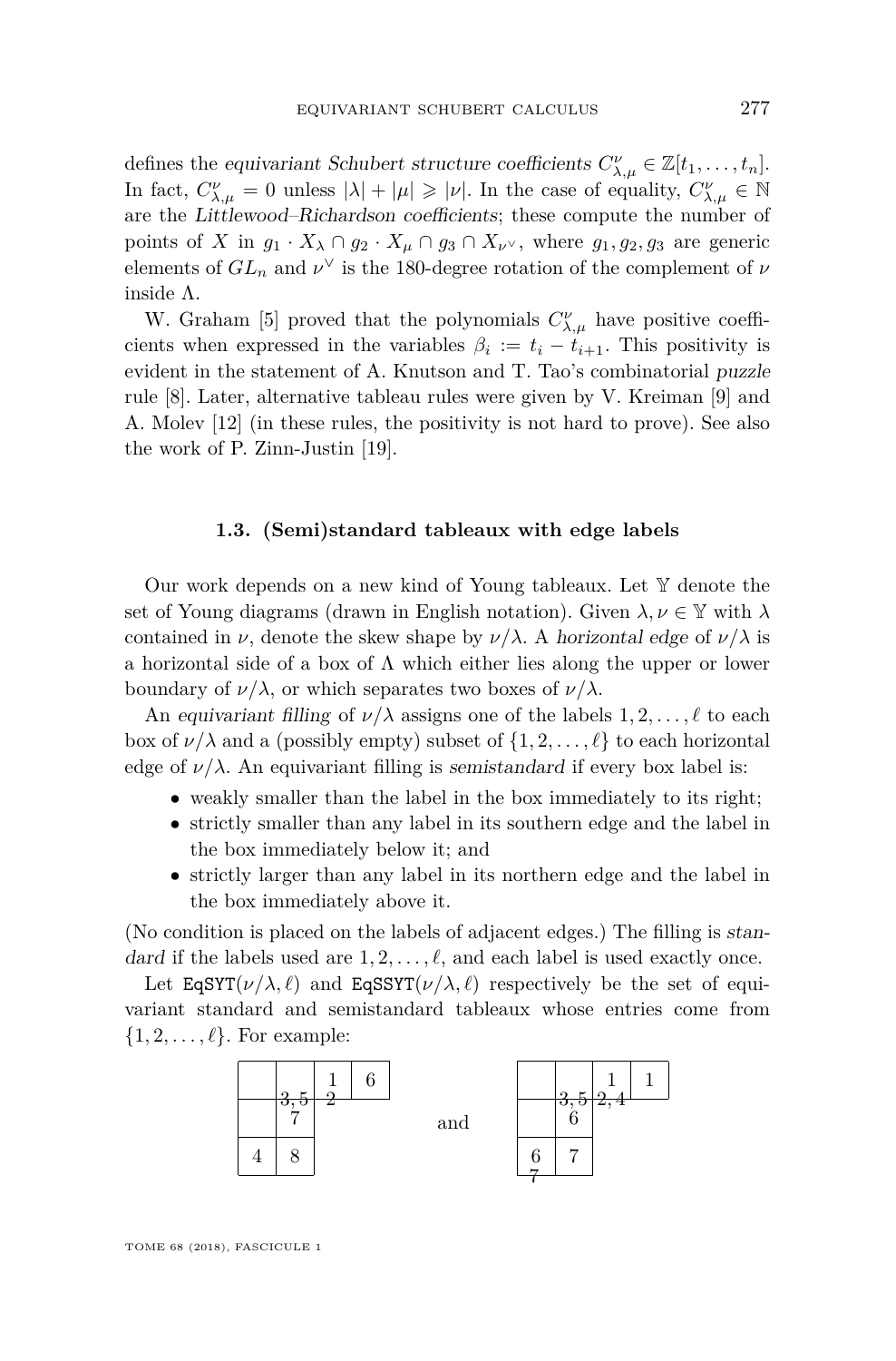which are in  $EqSYT((4, 2, 2)/(2, 1), 8)$  and  $EqSSYT((4, 2, 2)/(2, 1), 8)$ , respectively.

Those  $T \in \text{EqSYT}(\nu/\lambda, |\nu/\lambda|)$ , where each horizontal edge has no labels, are in obvious bijection with (ordinary) standard Young tableaux. In this latter case, we also call *T* an ordinary standard tableau. (We will drop "equivariant" for fillings unless confusion might arise.) Finally, the ordinary standard Young tableau of shape  $\mu$  that is filled by  $1, 2, \ldots, \mu_1$  in the first row,  $\mu_1 + 1, \mu_1 + 2, \ldots, \mu_1 + \mu_2$  in the second row, etc, is called row superstandard. Let  $T<sub>u</sub>$  denote the row superstandard Young tableau of shape *µ*.

#### **1.4. Equivariant jeu de taquin (first version)**

<span id="page-4-1"></span>Our first version of equivariant jeu de taquin omits some features (and complexity) of the main construction of Section [2.](#page-7-0) Nevertheless, this version already suffices to compute the polynomials  $C_{\lambda,\mu}^{\nu}$ . Moreover, it suggests generalizations. Specifically, we present a conjectural generalization to equivariant *K*-theory in Section [4.](#page-37-0) It also suggests a first step towards an extension to minuscule  $G/P$ 's (further discussion may appear elsewhere), cf. [\[16\]](#page-43-2).

A box  $x \in \lambda$  is an *inner corner* of  $\nu/\lambda$  if it is maximally southeast in  $\lambda$ . Given an inner corner x and  $T \in \text{EqSYT}(\nu/\lambda, \ell)$ , compare the label in the box immediately to the right of  $x$  and the smallest label on the southern edge of x, or the label in the box immediately below x, if no label appears on that edge. The smaller of the labels is moved into x, either by vacating a box or moving a label from the southern edge of x. If no labels can be used or if an edge label is moved, the process terminates. Otherwise, some adjacent box has been vacated, and we repeat the above process until termination. Call the result  $\text{Eqjdt}_{\times}^{<}(T)$ , the equivariant jeu de taquin slide into x. Clearly,  $\text{Equ}^{\lt}(T)$  is also a standard tableau.

Define the equivariant rectification of *T*, denoted  $\text{Eqrect}^<(T)$ , to be the  ${\sf result~of~applying~the~sequence~{\sf Eqjdt}^<_{\sf x(1)}, {\sf Eqjdt}^<_{\sf x(2)}, \ldots, {\sf Eqjdt}^<_{\sf x(|\lambda|)}~{\sf starting}}$ with *T*, where we have that  $x(1), x(2), \ldots, x(|\lambda|)$  are the boxes of  $\lambda$ , read along columns, from bottom to top, and right to left.

<span id="page-4-0"></span>Example 1.1. — Let  $\nu/\lambda = (4,3,1)/(3,1,1) \subseteq \Lambda = 3 \times 4$  and

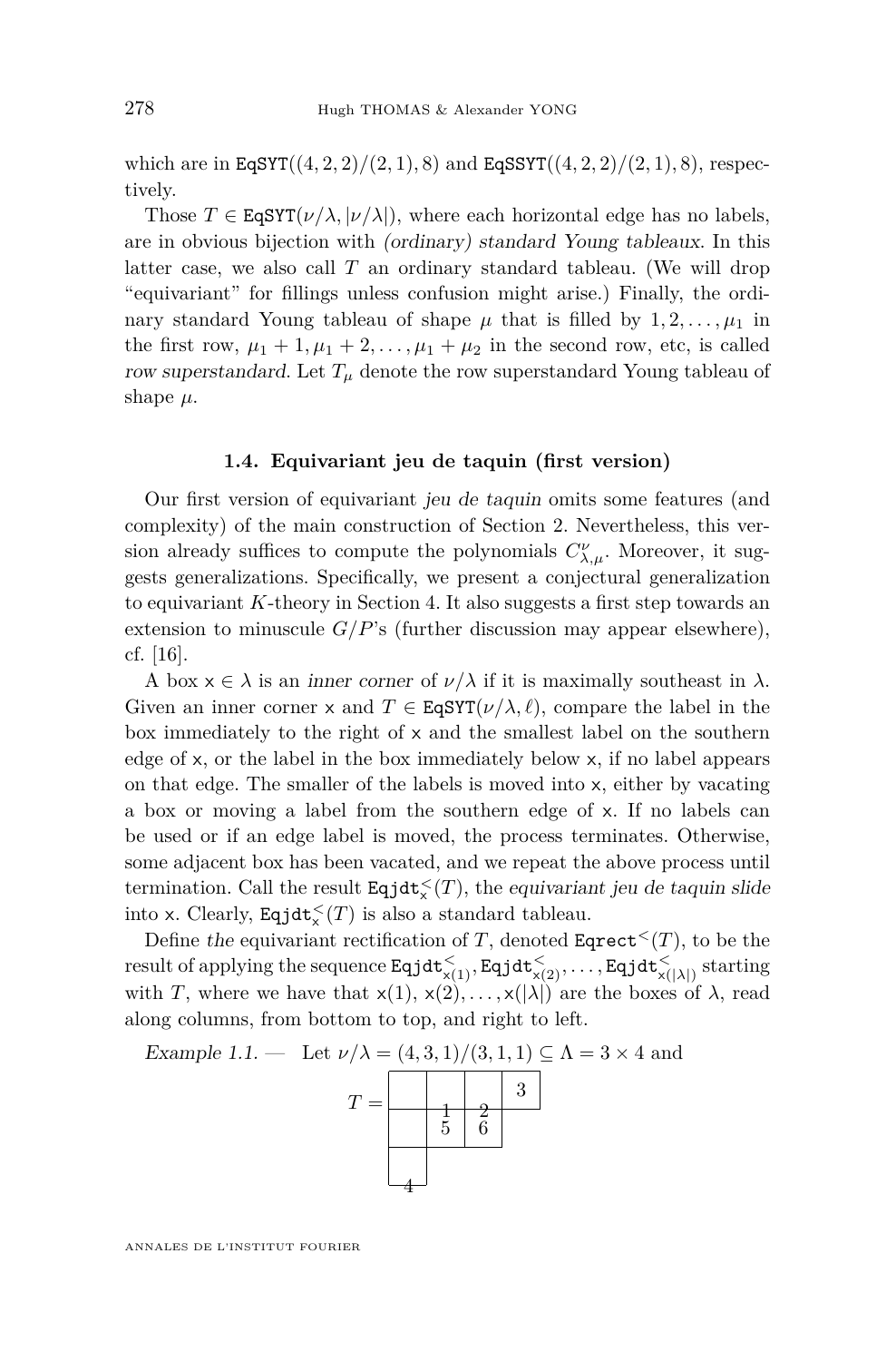We use "•" to show the boxes being slid into during the steps of Eqrect<sup> $\leq$ </sup>(*T*). The rectification of the third column given by:

<span id="page-5-0"></span>

|       |   | $\Omega$ | $\Omega$<br>◡ |  |   | $\Omega$ | ച<br>ಀ |
|-------|---|----------|---------------|--|---|----------|--------|
| (1.2) | υ | ⌒        |               |  | 5 |          |        |
|       |   |          |               |  |   |          |        |

The rectification of the second column given by:

<span id="page-5-1"></span>(1.3) 
$$
\begin{array}{|c|c|c|c|c|}\hline \bullet & 2 & 3 & & \\ \hline \frac{1}{5} & 6 & & \\ \hline \end{array} \longrightarrow \begin{array}{|c|c|c|c|}\hline 1 & 2 & 3 \\ \hline 5 & 6 & \\ \hline \end{array}
$$

and finally the rectification of the first column given by:

<span id="page-5-2"></span>

<span id="page-5-3"></span>the last tableau being  $T_{(3,3)}$ . Here the " $\mapsto \dots \mapsto$ " refers to slides moving the • right in the first row.

We now define the weight  $\texttt{wt}(T) \in \mathbb{Z}[t_1, \ldots, t_n]$  of a standard tableau *T*. Each box  $x \in \Lambda$  is assigned a weight  $\beta(x) = t_m - t_{m+1}$  where *m* is the "Manhattan distance" from the southwest corner (point) of  $\Lambda$  to the northwest corner (point) of  $x$  (i.e., the length of any north and east lattice path be-tween the corners); see Example [1.3.](#page-6-0) We say an edge label I passes through a box x if it occupies x during the equivariant rectification of the column of *T* in which I begins. Suppose that the boxes passed are  $x_1, x_2, \ldots, x_s$ . Moreover, once the rectification of a column is complete, suppose the filled boxes strictly to the right of the box  $x_s$  are  $y_1, \ldots, y_t$ . Then set

$$
\texttt{factor}(\mathfrak{l}) = (\beta(x_1) + \beta(x_2) + \cdots + \beta(x_s)) + (\beta(y_1) + \beta(y_2) + \cdots + \beta(y_t)).
$$

If after rectification of a column, the label I still remains an edge label, factor(I) is declared to be zero. Otherwise, since the boxes  $x_1, \ldots, x_s$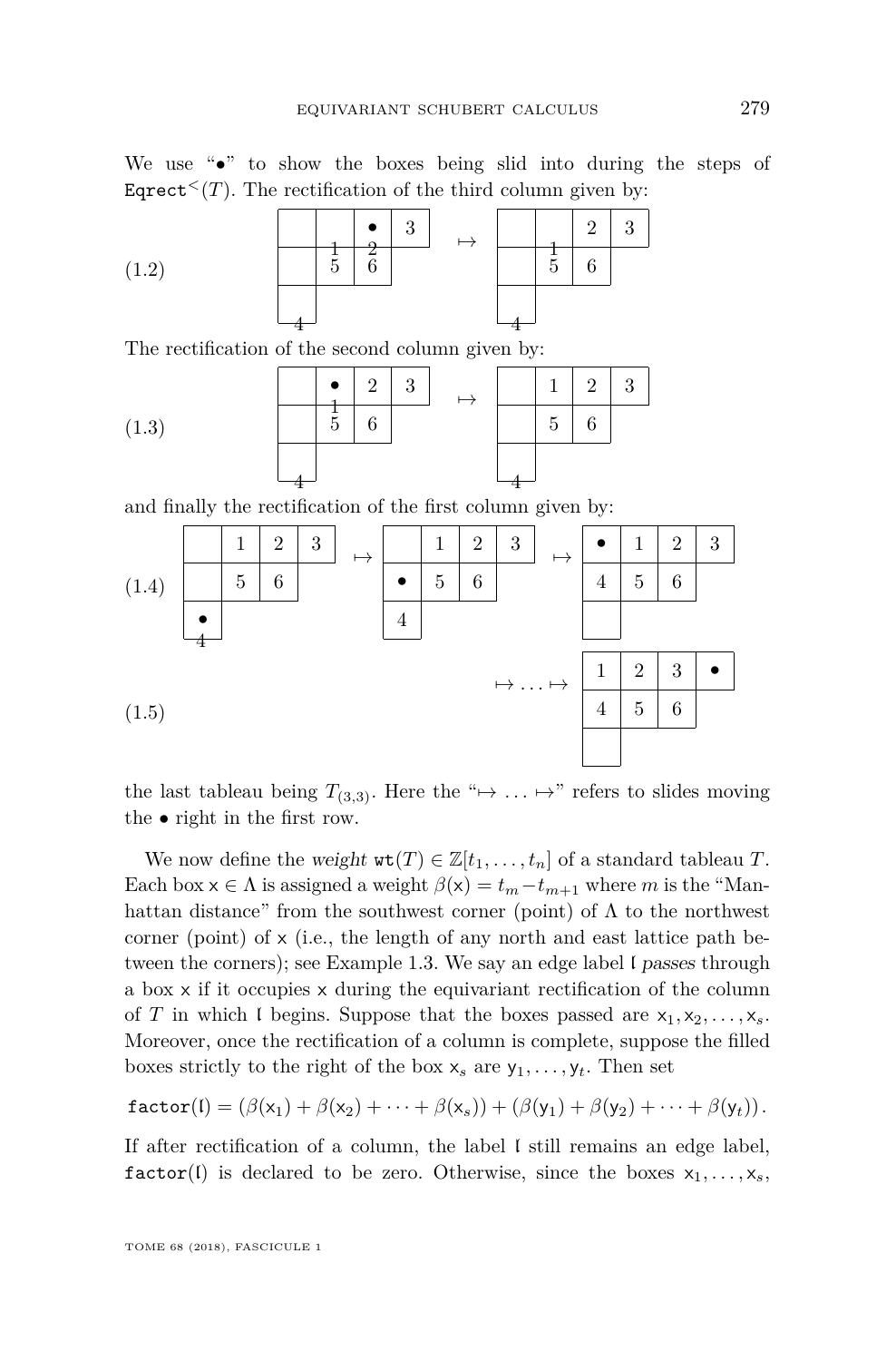$y_1, \ldots, y_t$  form a hook inside  $\nu$ , note that  $\texttt{factor}(i) = t_e - t_f$  with  $e < f$ . Now define

$$
\mathrm{wt}(T):=\prod_\mathfrak{l}\mathtt{factor}(\mathfrak{l})\,,
$$

where the product is over all edge labels l of *T*.

<span id="page-6-1"></span>THEOREM  $1.2.$  — The equivariant Schubert structure coefficient is given by the polynomial

$$
C_{\lambda,\mu}^{\nu}=\sum_{T}\mathrm{wt}(T)\,,
$$

where the sum is over all  $T \in \text{EqSYT}(\nu/\lambda, |\mu|)$  such that  $\text{Eqrect}^{<}(T) = T_{\mu}$ .

Since each  $\texttt{factor}(l)$  is a positive sum of the indeterminates  $\beta_i = t_i - t_{i+1}$ , Theorem [1.2](#page-6-1) expresses  $C^{\nu}_{\lambda,\mu}$  as a polynomial with positive coefficients in the *β*<sup>*i*</sup>'s. It is not hard to see that Theorem [1.2](#page-6-1) expresses  $C^{\nu}_{\lambda,\mu}$  as a squarefree polynomial in the "positive root" variables  $\alpha_{ij} = \beta_i + \beta_{i+1} + \cdots + \beta_{i-1}$ , also a feature of the puzzle rule of [\[8\]](#page-43-1).

<span id="page-6-0"></span>Example 1.3. — Continuing Example [1.1,](#page-4-0) the Manhattan distances for  $\Lambda = 3 \times 5$  are:

|  |  | ï |
|--|--|---|
|  |  | ٦ |

There are three edge labels of *T*:

- For the edge label 2, we have  $\texttt{factor}(2) = (t_5 t_6) + (t_6 t_7) = t_5 t_7$ since the edge label passes through one box, and after the third column is rectified [\(1.2\)](#page-5-0), the  $\boxed{3}$  lies to its right.
- For the edge label 1, we have  $\text{factor}(1) = (t_4 t_5) + (t_5 t_6) +$  $(t_6 - t_7) = t_4 - t_7$  since the edge label passes through one box, and after the second column is rectified [\(1.3\)](#page-5-1), the  $\boxed{2 \, 3}$  lies to its right.
- For the edge label 4, we have  $\text{factor}(4) = (t_1 t_2) + (t_2 t_3) +$  $(t_3 - t_4) + (t_4 - t_5) = t_1 - t_5$  since the edge label passes through two boxes, and after the first column is rectified  $(1.4)$  and  $(1.5)$ ,  $\boxed{5 \, 6}$ lies to its right.

Therefore,  $\texttt{wt}(T) = (t_5 - t_7)(t_4 - t_7)(t_1 - t_5).$ 

In Schützenberger's jeu de taquin theory, one is free to slide at different inner corners. His theory's "first fundamental theorem" is that rectification does not depend on these choices. The above equivariant jeu de taquin avoids this issue altogether by insisting on a specific order of rectification. Even more, the classical theory's "second fundamental theorem" asserts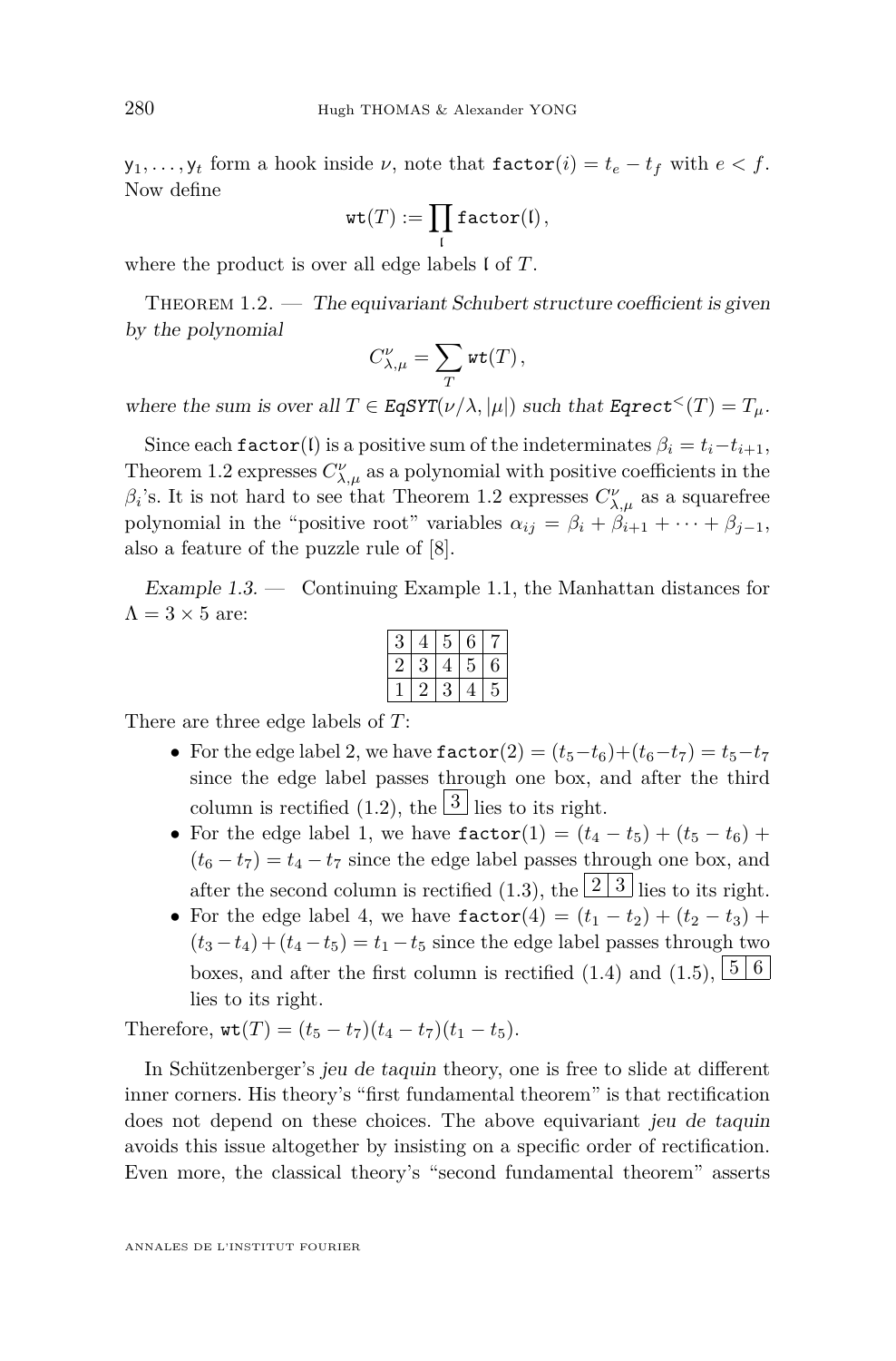the number of tableaux that rectify to a given target tableau is independent of the choice of target tableau. In contrast, we insist on using row superstandard tableaux as our targets.

The above rigid definition of jeu de taquin makes nonobvious to us how to directly prove Theorem [1.2.](#page-6-1) Although one can biject the rule of Theorem [1.2](#page-6-1) with earlier rules, our original reason for starting this project was to find a model that could ultimately extend to other equivariant contexts where earlier rules are unavailable.

Therefore, our problem was to find a more flexible version of equivariant jeu de taquin possessing features of the fundamental theorems. Our solution is described in Section [2.](#page-7-0) It has some aspects that are distinctly different than the classical jeu de taquin (and our first version of equivariant jeu de taquin):

- More than one label can move during a swap.
- Labels can move downwards during a swap.
- Row semistandardness can be violated after a swap (although at most one such violation occurs at any given time, and it is eliminated at the end of a sequence of swaps that defines a slide).

Our main result shows that the order of rectification is independent of the choices, if one rectifies to a "highest weight tableau" and starts with a tableau that is "lattice". From this, we derive an essentially independent proof of Theorem [1.2.](#page-6-1)

#### **1.5. Organization**

In Section [2,](#page-7-0) we describe our flexible version of jeu de taquin as well as stating and proving our main results. Section [3](#page-22-0) uses the results of Section [2](#page-7-0) to give two additional formulations of the equivariant Littlewood– Richardson rule. We then deduce Theorem [1.2.](#page-6-1) In Section [4,](#page-37-0) we formulate a conjectural formula for equivariant *K*-theory of Grassmannians. Concluding remarks are given in Section [5.](#page-42-0)

#### **2. Equivariant jeu de taquin (flexible version)**

<span id="page-7-0"></span>To describe our flexible version of equivariant jeu de taquin, it is more convenient to work with semistandard fillings than with standard fillings.

Starting with a semistandard filling *T* of a skew shape  $\nu/\lambda$ , choose an inner corner  $\times$  and mark it with a  $\bullet$ . We now define the equivariant slide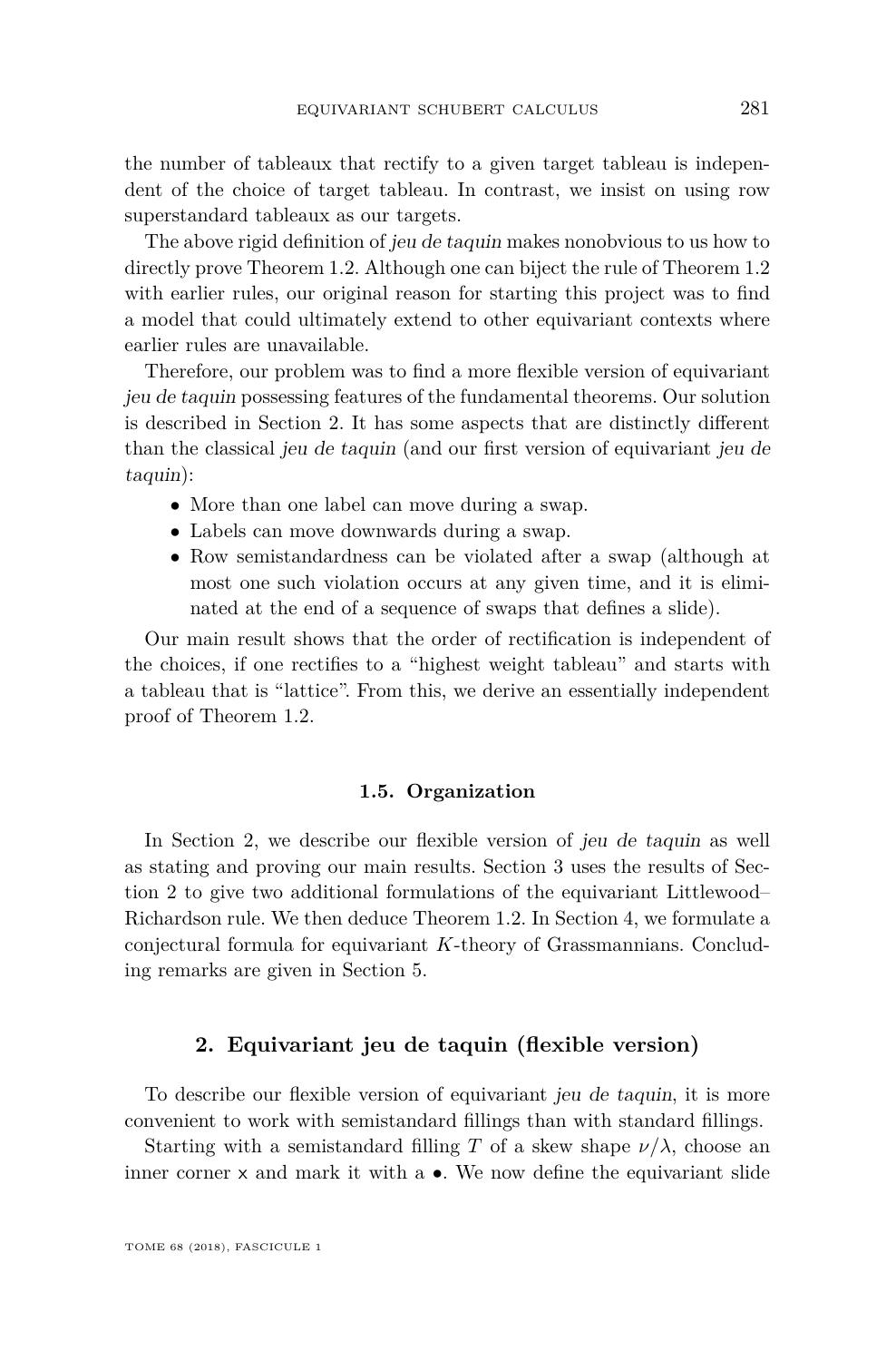of *T* into x. As in classical jeu de taquin, the slide proceeds by a sequence of swaps, as the • moves through the tableau.

However, the result of a slide is not necessarily a single tableau, but rather a formal sum of tableaux, with coefficients in  $\mathbb{Z}[\beta_1, \ldots, \beta_{n-1}]$ , where  $\beta_i = t_i - t_{i+1}$ . The way this arises in the course of the sequence of swaps is that sometimes a swap will produce two tableaux. One of them has no •, and it contributes directly to the output (with a coefficient), while the other still has a •, which we continue to swap.

#### **2.1. Definitions of the equivariant swaps**

Let  $x \in T$  be as above. Suppose y is the box to the immediate right of x, and  $\bar{z}$  is the box immediately below x. Let  $\bar{b}$  be the smallest neighbouring label below x (either the smallest one on the lower edge of x or the one in the box z) and let  $\mathfrak{r}$  be the label in y. Define  $\mathcal{N}_{\mathsf{x},\mathfrak{l}}^T$  to be the number of occurences of a label l in columns weakly to the right of the box x in *T*.

<span id="page-8-0"></span>There are four kinds of swaps  $(I)$ – $(IV)$  that we use:

(I) "vertical swap":  $\mathfrak{b} \leq \mathfrak{r}$  (or there is no  $\mathfrak{r}$ ) and  $\mathfrak{b}$  is a box label of z:  $T'$  is obtained by exchanging  $\bullet$  and  $\mathfrak b$ , i.e.,

$$
T = \begin{array}{|c|c|c|c|c|} \hline \bullet & \mathfrak{r} \\ \hline \mathfrak{b} & & \end{array} \mapsto \begin{array}{|c|c|c|} \hline \mathfrak{b} & \mathfrak{r} \\ \hline \bullet & & \end{array} = T'.
$$

Output: T'.

<span id="page-8-2"></span>(II) "expansion swap":  $\mathfrak{b} \leq \mathfrak{r}$  and  $\mathfrak{b}$  is a label of the lower edge of x:  $T'$ is obtained by moving  $\mathfrak b$  into x; the  $\bullet$  is eliminated.  $T''$  is obtained by moving  $\mathfrak b$  to the top edge of  $x$  (and  $\bullet$  remains in place). In this case, b

$$
\begin{bmatrix} \bullet \\ \bullet \end{bmatrix} \mapsto \beta(x) \cdot \begin{bmatrix} \bullet \\ \bullet \end{bmatrix} + \begin{bmatrix} \bullet \\ \bullet \end{bmatrix} = \beta(x) \cdot T' + T''.
$$

Output:  $\beta(x) \cdot T' + T''$ .

<span id="page-8-1"></span>(III) "resuscitation swap":  $\mathfrak{b} > \mathfrak{r}$  (or there is no  $\mathfrak{b}$ ), and the largest label u on the upper edge of x satisfies  $u = \mathfrak{r}$ : In this case,  $T'$  is obtained by having  $\mathfrak{u} = \mathfrak{r}$  replace the  $\bullet$  in x, replace  $\mathfrak{r}$  by  $\bullet$  in y, and placing r on the lower edge of y. This move locally looks like:

$$
T = \begin{array}{|c|c|c|c|c|} \hline \bullet & \mathfrak{r} \\ \hline \bullet & \mathfrak{r} \end{array} \mapsto \begin{array}{|c|c|c|} \hline \mathfrak{r} & \bullet \\ \hline \mathfrak{r} & \bullet \end{array} = T'.
$$

Output: T'.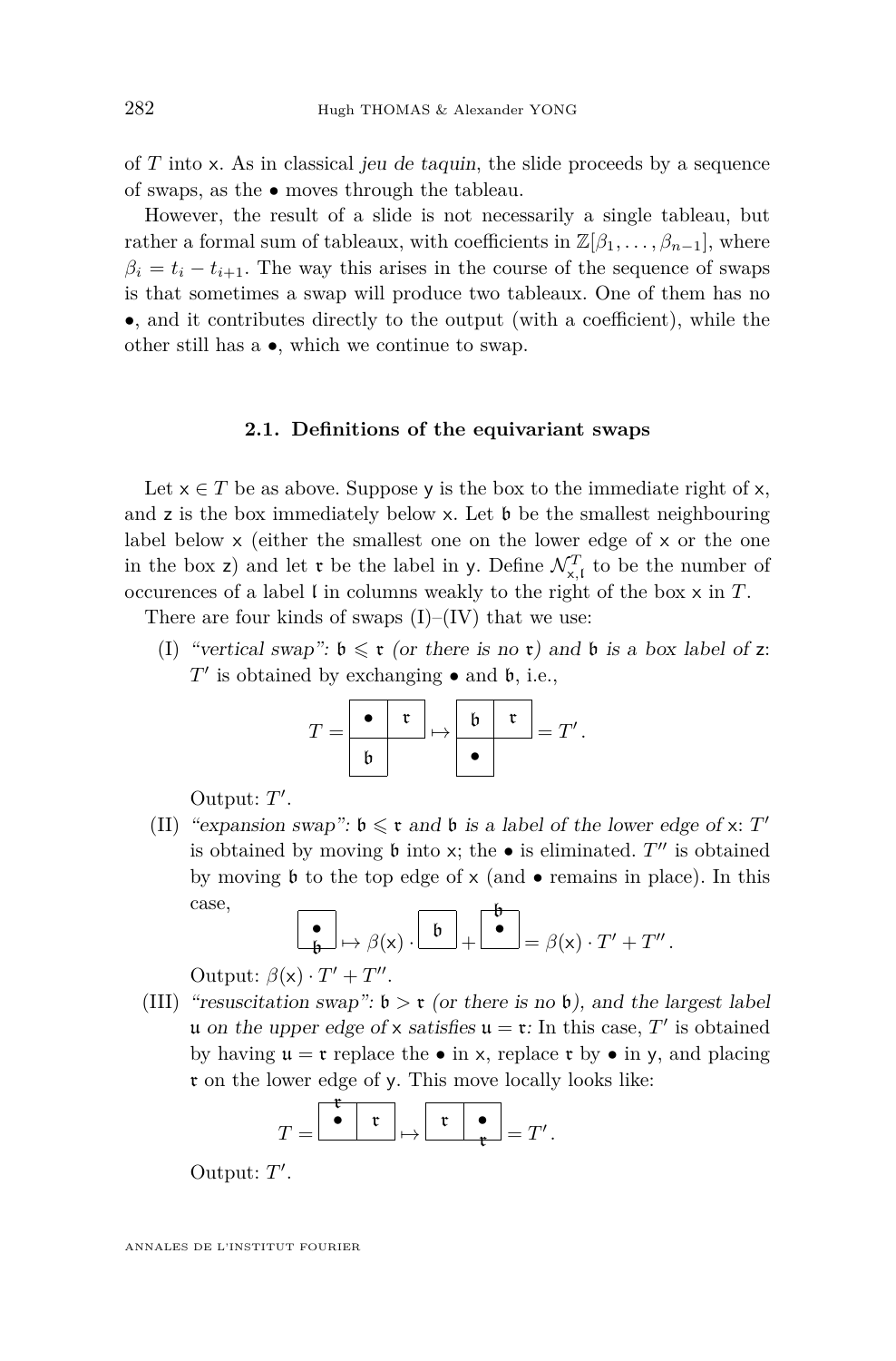- <span id="page-9-3"></span><span id="page-9-0"></span>(IV) "horizontal swap":  $\mathfrak{b} > \mathfrak{r}$  (or there is no  $\mathfrak{b}$ ), and [\(III\)](#page-8-1) does not apply: Define *Z* to be the set of consecutive integers  $\{r, r+1, \ldots, m\}$  where m is chosen largest so that:
	- (i)  $m < b$  and  $m$  is at least as large as the entry in the box to the left of x;
	- (ii)  $\mathcal{N}_{\mathsf{y},\mathfrak{l}}^T = \mathcal{N}_{\mathsf{y},\mathfrak{r}}^T$  for all  $\mathfrak{r} \leqslant \mathfrak{l} \leqslant \mathfrak{m}$ .
	- (iii)  $\{r+1,\ldots,m\}$  are labels on the lower edge of y.
	- Set  $Z' = Z \setminus \{\mathfrak{m}\}, W = U \cup Z'$  and  $Y' = Y \setminus Z$ . Then locally the swap is:

<span id="page-9-4"></span><span id="page-9-1"></span>(2.1) 
$$
T = \begin{bmatrix} \mathbf{U} \\ \mathbf{v} \\ \mathbf{b} \end{bmatrix} \mapsto \begin{bmatrix} W \\ \mathbf{m} \\ \mathbf{b} \end{bmatrix} \mathbf{V} = T'.
$$

<span id="page-9-5"></span>That is,  $T'$  is the result of moving  $\mathfrak m$  into x and putting the smaller entries of  $Z$  in the upper edge of  $x$ . Conclude by placing  $\bullet$  into  $y$ . Output: T'.

<span id="page-9-2"></span>Example 2.1 (of swap  $(IV)$ ). — We have

$$
\begin{array}{|c|c|c|}\hline \bullet & 1 \\ \hline 3 & 2,3 \\ \hline \end{array} \mapsto \begin{array}{|c|c|}\hline 2 & \bullet \\ \hline 3 & 3 \\ \hline \end{array}
$$

where  $Z = \{1, 2\}.$ 

On the other hand:

$$
\begin{array}{|c|c|c|}\hline & & 1 & \\ \hline \bullet & 1 & & \\ \hline 2 & & & \\ \hline \end{array} \mapsto \begin{array}{|c|c|c|}\hline & 1 & \\ \hline 1 & \bullet & \\ \hline 2 & & \\ \hline \end{array}
$$

where the edge label "2" is not in  $Z$  because of  $(IV)(ii)$  $(IV)(ii)$ .

In addition, the following swap [\(IV\)](#page-9-0) is valid, even though it "breaks" row semistandardness in the "obvious" sense:



Note that the next swap will also be of type [\(IV\)](#page-9-0), "fixing" the broken semistandardness in the second row. Claims [2.8](#page-15-0) and [2.9](#page-16-0) below explain how this example generalizes.

We now describe  $\text{Eqjdt}_{\mathsf{x}}(T)$  (as opposed to  $\text{Eqjdt}_{\mathsf{x}}^{\mathsf{<}}(U)$  for *U* an equivariant standard tableau, described in Section [1\)](#page-1-0). Begin by replacing *T* by the result of swapping at x. The result is a formal sum of terms of the form  $\omega \cdot S$  where  $\omega \in \mathbb{Z}[\beta_1,\ldots,\beta_{n-1}]$ , and *S* is a tableau. If a tableau *U* in this formal sum either has no •, or the • has no neighbouring labels southeast,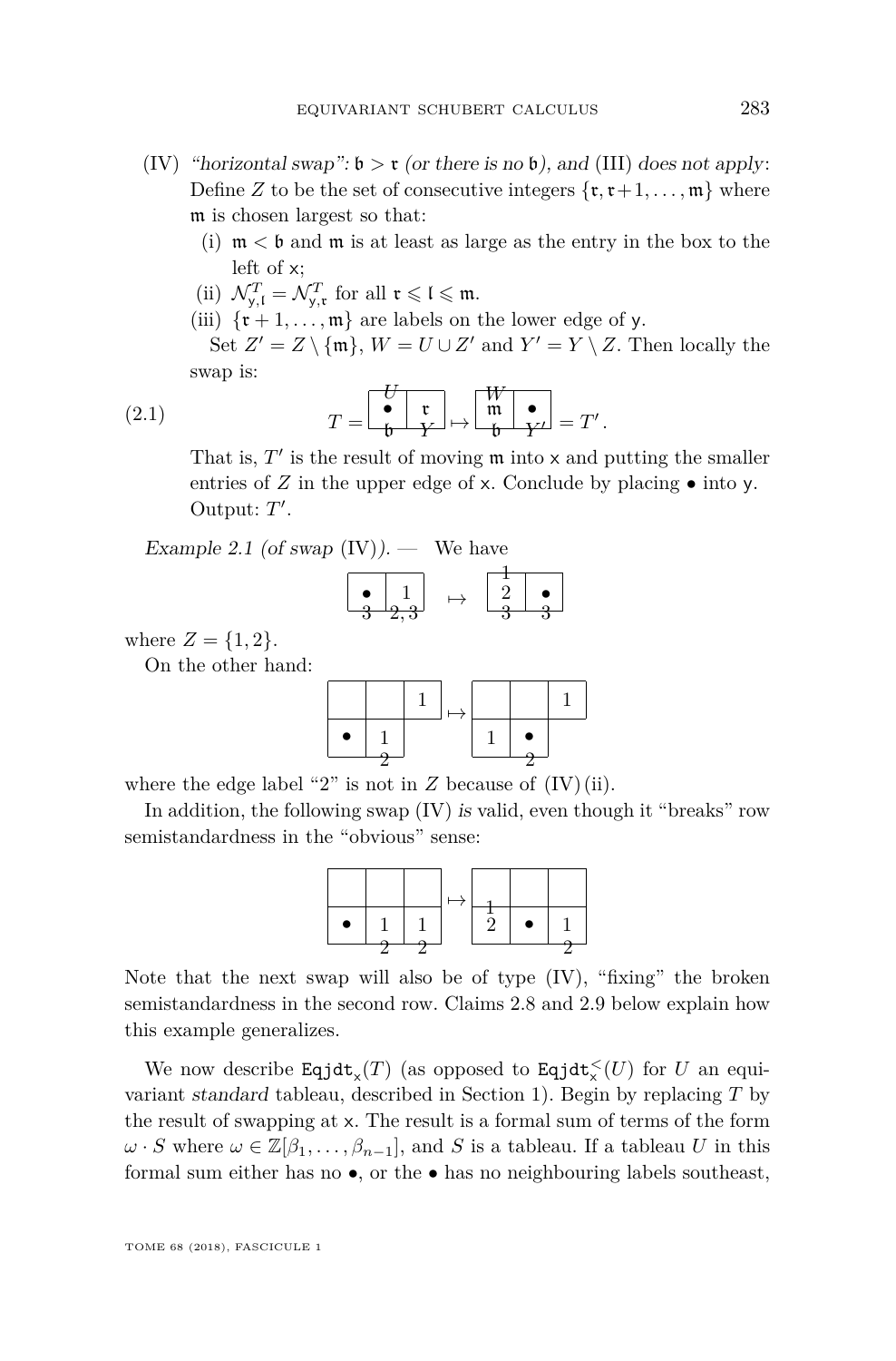then do nothing. Otherwise, let  $x'$  be the box containing the  $\bullet$  of  $U$  and replace  $U$  by swapping at  $x'$ . Repeat until no more tableaux need replacement. Now erase all any  $\bullet$ 's from the tableaux in the formal sum. We need to show (under assumptions) that  $\text{Eqjdt}_{\mathsf{x}}(T)$  is a well-defined algorithm.

<span id="page-10-2"></span>Call a tableau  $T$  with at most a single  $\bullet$  really good if:

- (a) it is semistandard, once one ignores the  $\bullet$  (i.e., the rows are weakly increasing and the columns are strictly increasing);
- <span id="page-10-0"></span>(b) the label of the box directly left of the box with the • is weakly less than the smallest label on the edge below the • (if the latter label exists), i.e.,

$$
\begin{array}{|c|c|}\hline \ell & \bullet \\ \hline b & (\ell \leqslant b)\,; \\\hline \end{array}
$$

<span id="page-10-1"></span>(c) the label of the box directly right of the box with the bullet is weakly larger than the largest label on the edge above the • (if the latter exists), i.e.,

$$
\begin{array}{c|c} u & r & (u \leqslant r) \end{array}.
$$

(Note that the latter two conditions would be automatic if the  $\bullet$  were a numerical label.) Call *T* nearly bad if [\(b\)](#page-10-0) and [\(c\)](#page-10-1) above hold, and [\(a\)](#page-10-2) holds except that the label to the immediate left of the • may be larger than the label to the immediate right of  $\bullet$ . We will say *T* is good if it is either really good or nearly bad; otherwise *T* is bad.

The third swap in Example [2.1](#page-9-2) demonstrates that swap [\(IV\)](#page-9-0) can turn a really good tableau to a nearly bad one. In fact, in Section [2.4](#page-18-0) we see only swap [\(IV\)](#page-9-0) can cause near badness.

#### **2.2. Statement of the main results**

An equivariant filling *T* is lattice if for a given column *c* and label l (that may not be in column  $c$ ), the number of occurrences of  $\mathfrak l$  in columns weakly to the right of column *c* weakly exceeds the occurences of  $l + 1$  in that region.

The appropriate class of tableaux to apply our Eqjdt swaps to are the lattice and semistandard tableaux, in the sense that Eqjdt preserves this class:

<span id="page-10-3"></span>PROPOSITION 2.2. — Suppose *T* is semistandard and lattice, and that  $\times$  is an inner corner. Then  $\text{Eqjdt}_{\times}(T)$  is well-defined as an algorithm: it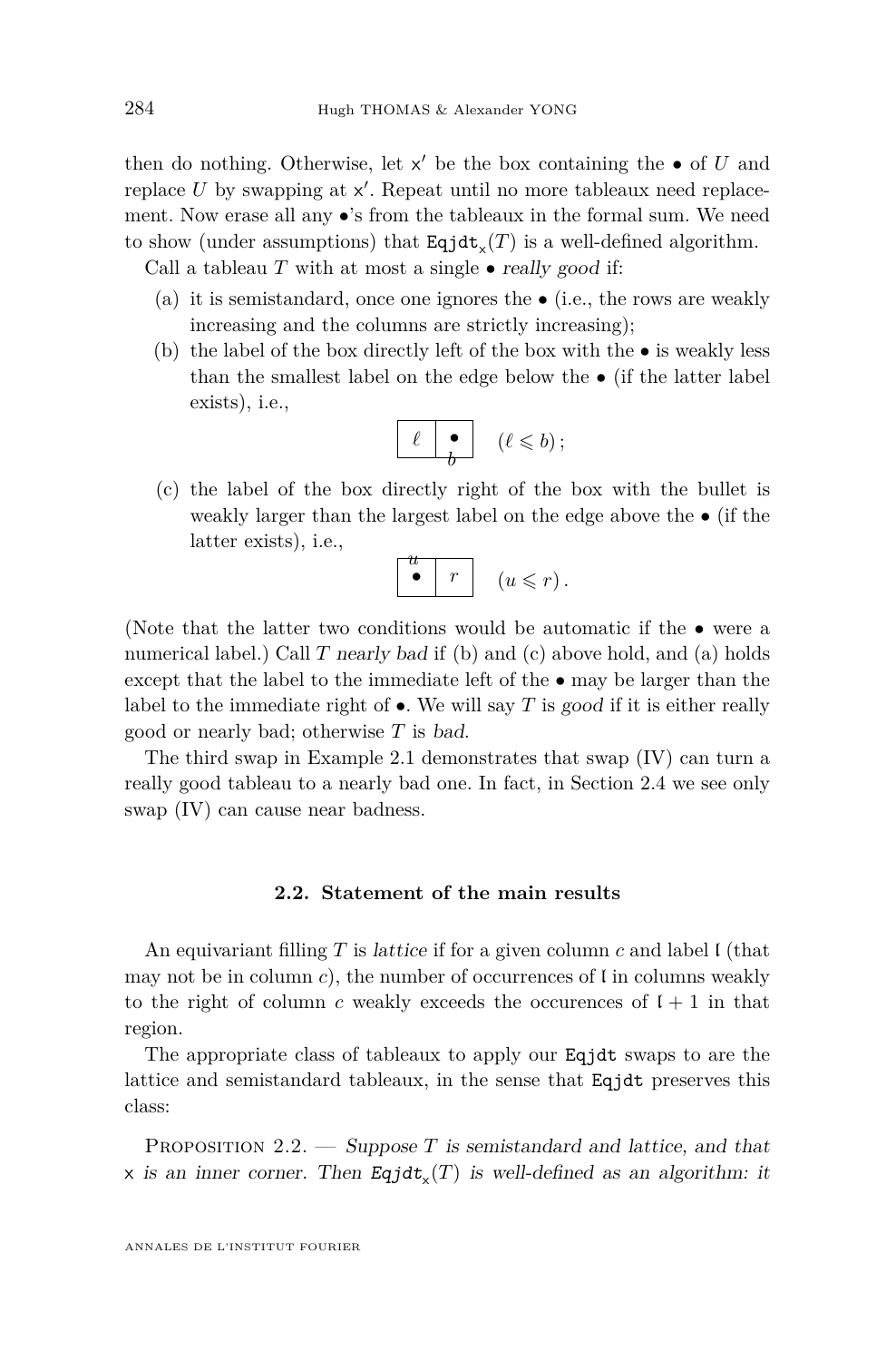terminates in a finite number of steps, and outputs a formal sum of semistandard and lattice tableaux. Each intermediate tableau in the calculation of  $\text{Eqjdt}_{\mathsf{x}}(T)$  is good and lattice.

Assuming this proposition (the proof being delayed until Section [2.3\)](#page-13-0), we define (an) equivariant rectification. Given *T*, pick an inner corner x and replace  $T$  by the formal sum  $\text{Eqjdt}_{\mathbf{x}}(T)$ . Now, for each  $U$  appearing in  $\texttt{Equat}_x(T)$ , which has an inner corner  $x'$ , replace  $U$  by  $\texttt{Equat}_{x'}(U)$ . Repeat until no such *U* exists. Let  $\text{E਼ $\text{grect}(T)$  be the resulting formal sum of equi$ variant semistandard tableaux. We will call the choices of  $\times$  and of each  $\times'$ the rectification order.

Call a straight shape tableau regular if does not have any edge labels; it is irregular otherwise. The regular tableau  $S_\mu$  whose *i*-th row uses only the labels *i* is called a highest weight tableau. The content of a tableau *T* is  $\mu = (\mu_1, \mu_2, \dots)$  if *T* has  $\mu_1$  1's,  $\mu_2$  2's, etc. For *T* of content  $\mu$ , Eqrect(*T*) is  $\mu$ −highest weight if  $S_\mu$  is the only regular tableau that appears. (We allow the possibility that no regular tableau appears at all.)

Let us also define the a priori weight of a good and lattice tableau *T*, denoted by  $\text{apwt}(T)$ . Declare  $\text{apwt}(T) = 0$  if:

- <span id="page-11-0"></span>(i) there is an edge label *i* weakly above the upper edge of the box x in row *i* (in its column), and it is not possible to apply a resuscitation swap [\(III\)](#page-8-1) to *T* such that *i* moves into x; or
- <span id="page-11-1"></span>(ii) there is a box label *i* located strictly higher than row *i*.

We will say that a label satisfying [\(i\)](#page-11-0) or [\(ii\)](#page-11-1) is too high. It will also be convenient to say that a label *i* is nearly too high if it lies on the upper edge of a box in row *i* but is not too high (i.e., a resuscitation swap [\(III\)](#page-8-1) applies to *T* and moves *i* into x).

Now suppose neither [\(i\)](#page-11-0) nor [\(ii\)](#page-11-1) holds. Given an edge label *i*, suppose it lies on the lower edge of a box x in row r. (If *i* is on a top edge of  $\Lambda$  then  $r = 0.$ ) Define apfactor(*i*) as follows:

<span id="page-11-2"></span>(2.2) **apfactor**
$$
(i) = t_{\text{Man}(x)} - t_{\text{Man}(x)+r-i+1} +
$$
 of *i*'s strictly to the right of *x*.

where  $Man(x)$  is the Manhattan distance as defined in Section [1.](#page-1-0)

Finally, let

$$
apwt(T) = \prod_{i \text{ is an edge label of } T} apfactor(i).
$$

We are now ready to state our main result, a partial analogue of the fundamental theorems of jeu de taquin.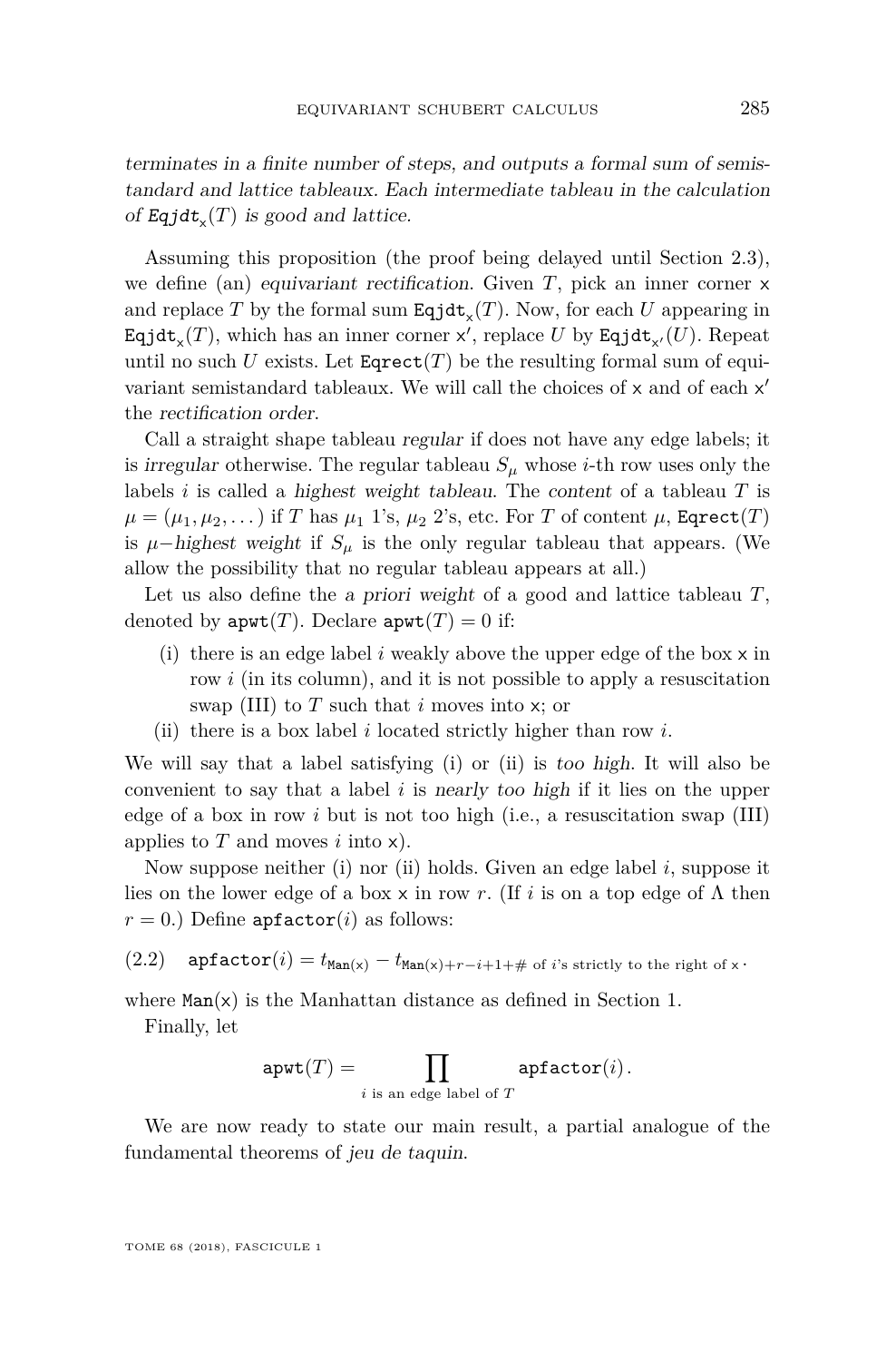<span id="page-12-1"></span>THEOREM 2.3. — Let *T* be a lattice semistandard tableau of content  $\mu$ . Then:

- <span id="page-12-2"></span>(1) Eqrect $(T)$  is  $\mu$ -highest weight for any choice of rectification order.
- <span id="page-12-0"></span>(2) The coefficient of  $S_\mu$  in Eqrect(*T*) is invariant under these choices.
- <span id="page-12-3"></span>(3) The coefficient in [\(2\)](#page-12-0) is  $\text{apwt}(T)$ .

Theorem [2.3](#page-12-1) is the key needed to formulate our second version of the equivariant Littlewood–Richardson rule (Theorem [3.1\)](#page-22-1).

Remark 2.4. — In the classical theory, *T* rectifies to  $S_\mu$  if and only if *T* is lattice and has content  $\mu$ . However, in our setting, analogues of these two conditions are no longer equivalent. Specifically, it is possible for a nonlattice tableau to become lattice using the equivariant swaps. For example, the starting tableau *T* below is not lattice, but  $\text{Eqjdt}_{\mathsf{x}}(T)$  is:

$$
T = \begin{array}{|c|c|c|c|c|c|} \hline \textbf{1} & \textbf{1} & \textbf{1} & \textbf{1} \\ \hline \textbf{1} & \textbf{2} & \textbf{2} & \textbf{3} & \textbf{4} & \textbf{2} \\ \hline \textbf{2} & \textbf{3} & \textbf{2} & \textbf{4} & \textbf{2} & \textbf{4} & \textbf{4} \\ \hline \textbf{3} & \textbf{4} & \textbf{5} & \textbf{5} & \textbf{2} & \textbf{4} & \textbf{4} & \textbf{4} \\ \hline \textbf{4} & \textbf{5} & \textbf{5} & \textbf{6} & \textbf{5} & \textbf{5} & \textbf{5} & \textbf{6} \\ \hline \textbf{5} & \textbf{6} & \textbf{7} & \textbf{8} & \textbf{1} & \textbf{1} & \textbf{1} & \textbf{1} & \textbf{1} \\ \hline \textbf{6} & \textbf{8} & \textbf{1} & \textbf{1} & \textbf{1} & \textbf{1} & \textbf{1} & \textbf{1} & \textbf{1} \\ \hline \textbf{7} & \textbf{1} & \textbf{1} & \textbf{1} & \textbf{1} & \textbf{1} & \textbf{1} & \textbf{1} & \textbf{1} \\ \hline \textbf{8} & \textbf{1} & \textbf{1} & \textbf{1} & \textbf{1} & \textbf{1} & \textbf{1} & \textbf{1} & \textbf{1} \\ \hline \textbf{9} & \textbf{1} & \textbf{1} & \textbf{1} & \textbf{1} & \textbf{1} & \textbf{1} & \textbf{1} & \textbf{1} \\ \hline \textbf{1} & \textbf{1} & \textbf{1
$$

Therefore, we proceed to develop an equivariant Littlewood–Richardson rule using the second of the two classically equivalent conditions.

In order to develop a rule using an analogue of the first condition, one needs swapping rules with the property that non-lattice fillings stay nonlattice after a swap. It seems to us that such rules would be more complicated than our current rules.

Example 2.5. — In the following rectification (inside  $\Lambda = 2 \times 2$ ), we suppress the computations concerning tableaux with labels that are too high (i.e., will rectify to a irregular tableau). For each tableau, the  $\bullet$  indicates the box where the next swap will be applied.

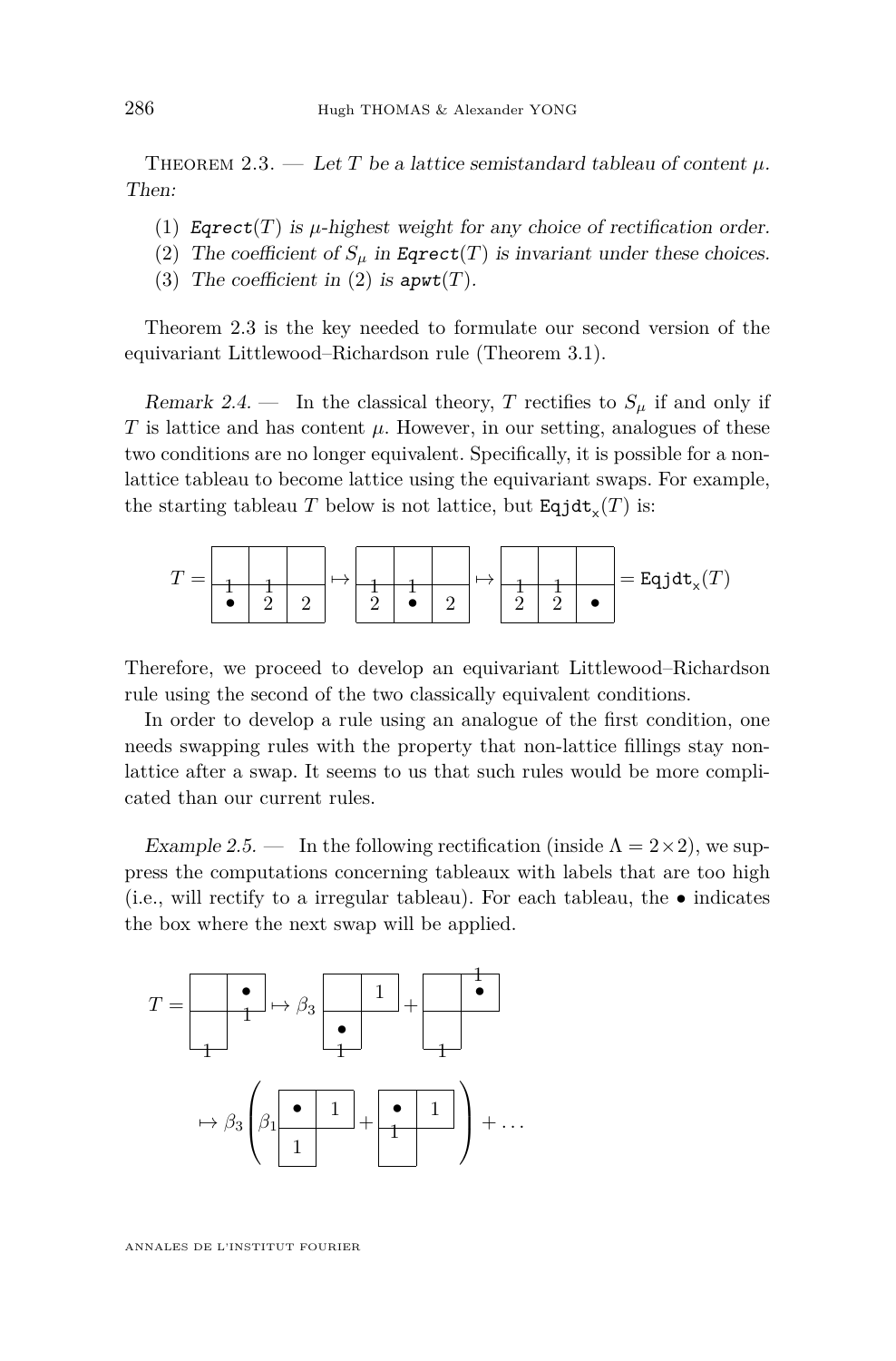$$
\mapsto \beta_1 \beta_3 \underbrace{\begin{bmatrix} 1 & 1 \\ \bullet \end{bmatrix}}_{+} + \beta_3 \left( \beta_2 \underbrace{\begin{bmatrix} 1 & 1 \\ \bullet \end{bmatrix}}_{+} + \underbrace{\begin{bmatrix} \bullet & 1 \\ \bullet & 1 \end{bmatrix}}_{+} \right) + \dots
$$

$$
\mapsto (\beta_1 \beta_3 + \beta_2 \beta_3) \underbrace{\begin{bmatrix} 1 & 1 \\ \bullet \end{bmatrix}}_{+} + \beta_3 \underbrace{\begin{bmatrix} 1 & 1 \\ \bullet \end{bmatrix}}_{+} + \dots
$$

$$
\mapsto (\beta_1 \beta_3 + \beta_2 \beta_3) \underbrace{\begin{bmatrix} 1 & 1 \\ \bullet \end{bmatrix}}_{+} + \beta_3 \underbrace{\begin{bmatrix} \beta_3 \underbrace{\begin{bmatrix} 1 & 1 \\ \bullet \end{bmatrix}}_{+} + \underbrace{\begin{bmatrix} 1 & 1 \\ \bullet \end{bmatrix}}_{-} + \dots
$$

$$
\mapsto (\beta_1 \beta_3 + \beta_2 \beta_3 + \beta_3^2) \underbrace{\begin{bmatrix} 1 & 1 \\ \bullet \end{bmatrix}}_{+} + \dots = \text{Eqrect}(T)
$$

Hence Eqrect(*T*) is (2)-highest weight. Now,  $apwt(T) = (\beta_1 + \beta_2 + \beta_3)\beta_3$ which equals the coefficient of  $S_{(2)}$  in Eqrect(*T*). These two facts agree with parts [\(1\)](#page-12-2) and [\(3\)](#page-12-3) of Theorem [2.3,](#page-12-1) respectively.

#### **2.3. Proof of Proposition [2.2](#page-10-3)**

<span id="page-13-0"></span>Suppose we start the computation of  $\text{Eqjdt}_{\mathsf{x}}(T)$ , giving rise to a sequence of swaps of tableaux:

$$
T = T^{(0)} \mapsto T^{(1)} \mapsto \ldots \mapsto T^{(i)}.
$$

(If we use swap [\(II\)](#page-8-2) a "branching" occurs in the computation. The above sequence represents one of the paths of the computation.)

We argue by induction that each successive tableau is good and lattice; the base case is the hypothesis on *T*. If  $T^{(i)}$  either has no  $\bullet$  or no labels southeast of  $\bullet$  then this is one of the tableaux appearing in Eqjdt<sub>x</sub> $(T)$ . Otherwise, we must show that we can apply exactly one of the swaps [\(I\)](#page-8-0)– [\(IV\)](#page-9-0) to obtain  $S' = T^{(i+1)}$  which is good and lattice.

There are two cases, depending on whether  $S = T^{(i)}$  is really good or nearly bad.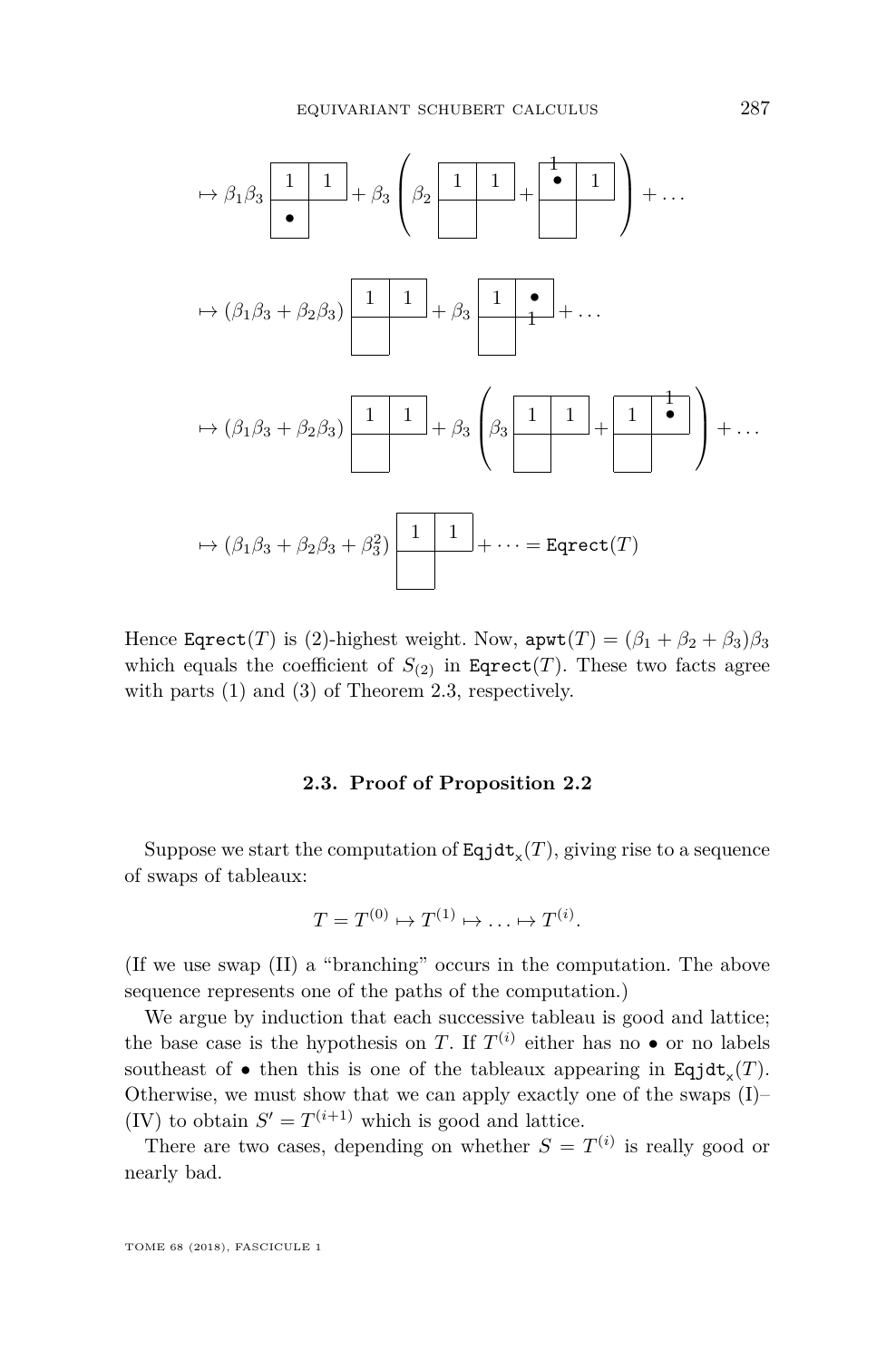Case 1: *S* is really good. — We break our argument into several claims.

CLAIM 2.6. — If it is possible to apply one of the swaps  $(I)$ – $(IV)$  to *S* then the result is good.

Proof. — Suppose the vertical swap [\(I\)](#page-8-0) is applied. Thus, *S* locally looks like

$$
S = \begin{array}{|c|c|c|} \hline d & \bullet & e \\ \hline f & g & h \\ \hline \end{array}
$$

where  $g \leqslant e$  (and there is no label on the edge above the *g*). Thus we obtain

$$
S' = \begin{array}{|c|c|c|} \hline d & g & e \\ \hline f & \bullet & h \end{array}.
$$

To check that *S'* is really good, one only needs  $d \leq g$  (if *d* exists). If *d* exists, so must f and  $d < f \leq g$  (since S is good), as needed.

Next, suppose the expansion swap [\(II\)](#page-8-2) is applied, thus

$$
S = \begin{array}{|c|c|c|} \hline d & \bullet & e \\ \hline f & g & h \\ \hline \end{array}
$$

where *y* is the smallest label on its edge and  $y \leq e$ . If S' is the result of having the  $y$  jump to the top edge, then  $S'$  is really good since  $S$  is really good and, as we have assumed,  $y \leq e$ . Also, we know  $d \leq y$  (again since S is good) and hence if  $S'$  is the result of replacing  $\bullet$  by *y*, then  $S'$  is really good.

If a resuscitation swap [\(III\)](#page-8-1) is used, we would have:

$$
S = \begin{array}{|c|c|c|c|c|} \hline p & q & t \\ \hline m & \bullet & \mathfrak{r} \\ \hline s & f & h \\ \hline \end{array} \mapsto S' = \begin{array}{|c|c|} \hline p & q & t \\ \hline m & \mathfrak{r} & \bullet \\ \hline m & \mathfrak{r} & \bullet \\ \hline s & f & h \\ \hline \end{array}
$$

where  $\mathfrak{u} = \mathfrak{r}$  is the largest label on its edge. Since *S* is really good,  $m \leq \mathfrak{r}$ . Hence  $S'$  is really good.

Finally, suppose we use a horizontal swap  $(IV)$  to arrive at  $S'$ . Thus:

$$
S = \begin{array}{|c|c|c|c|c|c|} \hline d & \bullet & \mathfrak{r} & w \\ \hline \mathfrak{s} & \mathfrak{b} & Y & \\ \hline \end{array} \mapsto S' = \begin{array}{|c|c|c|} \hline d & \mathfrak{m} & \bullet & w \\ \hline \mathfrak{b} & Y & Y & \\ \hline \end{array}
$$

Recall  $Z = \{r, r+1, \ldots, m\}$  is the set of labels that move from the third column to the second (relative to our local picture). Removal of these labels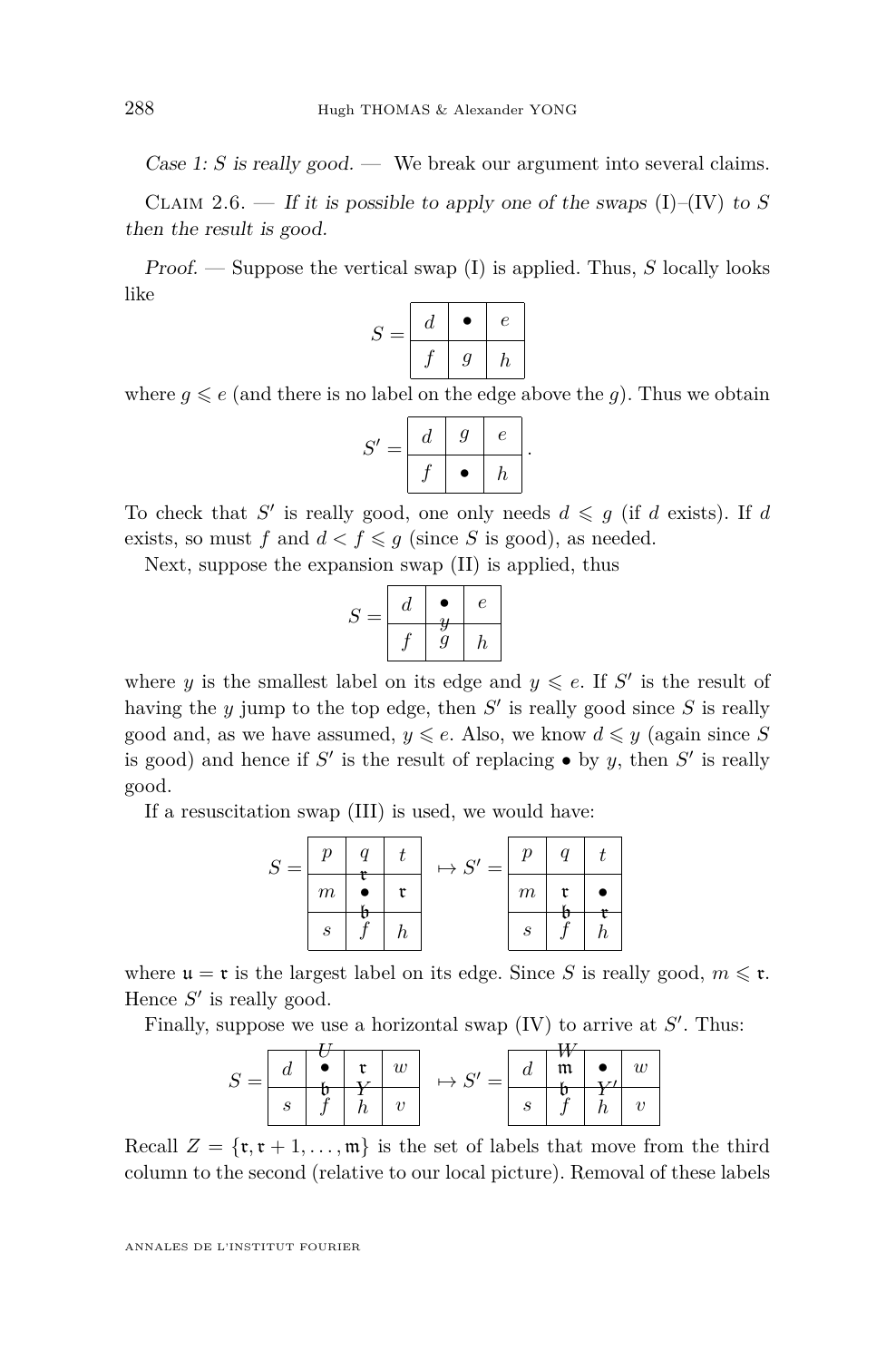clearly keeps the third column of  $S'$  semistandard since the third column of *S* is assumed to be semistandard. By the really goodness of *S* and the assumption that [\(III\)](#page-8-1) does not apply, it follows that the maximal element immediately above the  $\bullet$  in *S* is strictly less than **r**. These considerations, and condition  $(V)(i)$ , imply the semistandardness of the second column of  $S'$ . Now,  $(IV)(i)$  $(IV)(i)$  allows, at worst, the possibility that  $S'$  is nearly bad, i.e., that  $w < \mathfrak{m}$ . However, even in that case, S' is good (by definition).  $\square$ 

CLAIM 2.7. — Exactly one of the swaps  $(I)$ – $(IV)$  is applicable.

Proof. — In the case  $\mathfrak{b} \leq \mathfrak{r}$  (or  $\mathfrak{r}$  does not exist), one can apply either a vertical or expansion swap but not both. Thus suppose  $\mathfrak{b} > \mathfrak{r}$  (or there is no b). Locally, we have

$$
S = \begin{array}{|c|c|} \hline a & \bullet & \mathfrak{r} \\ \hline & \bullet & \mathfrak{r} \\ \hline & \mathfrak{b} & Y \end{array}.
$$

(The argument is the same if b is the label of the box below the •.) Since *S* is good we have  $\mathfrak{u} \leq \mathfrak{r}$ . If  $\mathfrak{u} = \mathfrak{r}$  then one can apply a resuscitation move [\(III\)](#page-8-1) (and, by definition, not a horizontal swap [\(IV\)](#page-9-0)).

Hence we may assume  $\mu < \tau < \mathfrak{b}$ . Now, [\(IV\)](#page-9-0) is always possible since the set  $Z$  in the definition of  $(IV)$  is nonempty by the given inequalities and the assumption  $a \leq \mathfrak{r}$  (since *S* is really good).

We also need to show  $S'$  is lattice. This will be argued after Case 2 since the proof only assumes *S* is good.

Case 2: *S* is nearly bad. — In Case 1 we proved a really good tableau can become nearly bad only after using swap [\(IV\)](#page-9-0) on some tableau *S* −. Suppose then that *S* was obtained using swap [\(IV\)](#page-9-0) from some tableau *S* −, where  $S$ <sup>−</sup> may be nearly bad. Let the local pictures of these tableaux be



where *S* being nearly bad means  $m > \bar{r}$ . We now construct the next swap  $S \mapsto S'.$ 

<span id="page-15-0"></span>CLAIM 2.8. — No swap of type  $(I)$ ,  $(II)$ , or  $(III)$  is applicable to *S*.

Proof. — If  $Y' \neq \emptyset$  then let  $b' = \min Y'$ . Then  $b' > \mathfrak{m} > \bar{\mathfrak{r}}$  (by column semistandardness of  $S^-$  and the assumption  $S$  is nearly bad). Therefore [\(II\)](#page-8-2) cannot be applied. If  $Y' = \emptyset$  then a similar argument shows that [\(I\)](#page-8-0) cannot be applied either. Also, if  $\overline{u} = \max \overline{U}$  exists, then  $\overline{u} < \mathfrak{r} \leq \overline{\mathfrak{r}}$ . Hence a resuscitation swap [\(III\)](#page-8-1) cannot be applied either.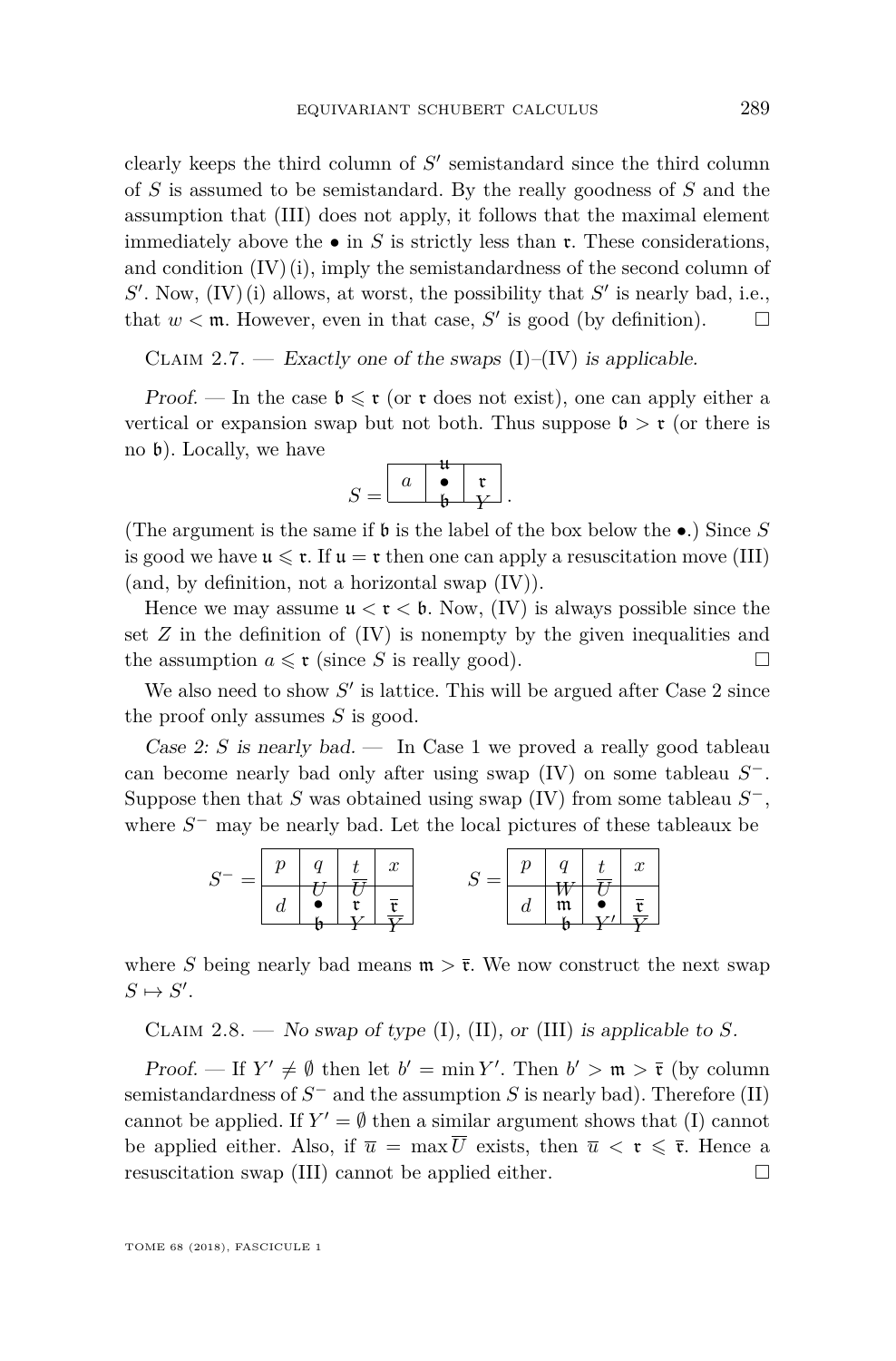<span id="page-16-0"></span>CLAIM  $2.9.$  — Swap [\(IV\)](#page-9-0) is applicable to *S*.

Proof. — Since  $S^-$  is good, we have max  $\overline{U} < \mathfrak{r} \leq \overline{\mathfrak{r}}$ . Also, by the def-inition of [\(IV\)](#page-9-0) we have  $\min Y' > \mathfrak{m} > \bar{\mathfrak{r}}$ . Therefore,  $\bar{\mathfrak{r}}$  can be placed in the edge of  $\overline{U}$  in *S* and maintain the vertical semistandardness in that column. Thus, let  $\overline{\mathfrak{m}}$  be the largest label from  $\overline{Y}$  with this property such that the consecutive sequence  $\overline{Z} = {\overline{\tau}, \overline{\tau} + 1, ..., \overline{m}}$  could form the sequence of labels that move left in the swap [\(IV\)](#page-9-0) starting from *S*. That is, they satisfy  $(IV)(i)$  $(IV)(i)$ –[\(iii\)](#page-9-4) provided  $\overline{\mathfrak{m}} \geq \mathfrak{m}$ . In this case, the swap  $(IV)$   $S \mapsto S'$ would result in a good tableau:

$$
S' = \begin{bmatrix} p & q & t & x \\ d & w & \overline{w} & \overline{w} \\ d & \overline{w} & \overline{w} & \overline{r} \\ b & Y' & \overline{Y}' \end{bmatrix}.
$$

In order to reach a contradiction, suppose  $\overline{\mathfrak{m}} < \mathfrak{m}$ .

<span id="page-16-1"></span>*S*<sup>−</sup> is lattice (by induction). Condition[\(IV\)](#page-9-0)[\(ii\)](#page-9-1) gives

(2.3) 
$$
\mathcal{N}_{\text{col 3},\mathfrak{r}}^{S^-} = \mathcal{N}_{\text{col 3},\mathfrak{r}+1}^{S^-} = \cdots = \mathcal{N}_{\text{col 3},\mathfrak{m}}^{S^-}.
$$

<span id="page-16-2"></span>Since the labels  $\mathfrak{r}, \mathfrak{r} + 1, \ldots, \mathfrak{m}$  appear in column 3 of  $S^-$ , [\(2.3\)](#page-16-1) implies

(2.4) 
$$
\mathcal{N}_{\text{col 4,t}}^{S} = \mathcal{N}_{\text{col 4,t+1}}^{S} = \cdots = \mathcal{N}_{\text{col 4,m}}^{S}.
$$

We also know that

<span id="page-16-3"></span>(2.5) r 6 r 6 m *<* m*.*

The first inequality is the induction hypothesis: *S* <sup>−</sup> is row semistandard (to the right of the •). The second inequality is the vertical semistandardness in the fourth column of *S* combined with the fact  $\overline{\mathfrak{m}} \in \overline{Y}$ . The third inequality is our assumption to be contradicted.

Suppose  $\overline{\mathfrak{m}} + 1 \leq \mathfrak{m}$  appears in column 4 of *S*. If  $\overline{\mathfrak{m}} + 1$  were in the box below the edge of  $\overline{Y}$  in  $S^-$  then since  $S^-$  is good, the box to its immediate left must be filled with  $q \leq \overline{m} + 1$ . But  $m \in Y$  and  $m \geq \overline{m} + 1 \geq q$  implying this filling is impossible. Hence we may assume  $\overline{\mathfrak{m}} + 1 \in \overline{Y}$ . Then this, together with [\(2.4\)](#page-16-2) and [\(2.5\)](#page-16-3), imply  $\overline{\mathfrak{m}} + 1 \leq \mathfrak{m} < \min Y'$  should have been included in  $\overline{Z}$ , contradicting the definition of  $\overline{\mathfrak{m}}$ .

Therefore  $\overline{\mathfrak{m}}$  + 1 does not appear in column 4 of  $S^-$ . Then let X be the subtableau of  $S$ <sup>−</sup> using the boxes in columns weakly to the right of column 4 of  $S^-$ . Then *X* has the labels  $\mathfrak{r}, \ldots, \overline{\mathfrak{m}} + 1$  in equal numbers, is lattice in those labels, and does not have  $\overline{\mathfrak{m}} + 1$  in its leftmost column. This is impossible, another contradiction. Hence, in fact,  $\mathfrak{m} \leq \overline{\mathfrak{m}}$  as desired. This means  $S'$  is at worst nearly bad and therefore good, as desired.  $\square$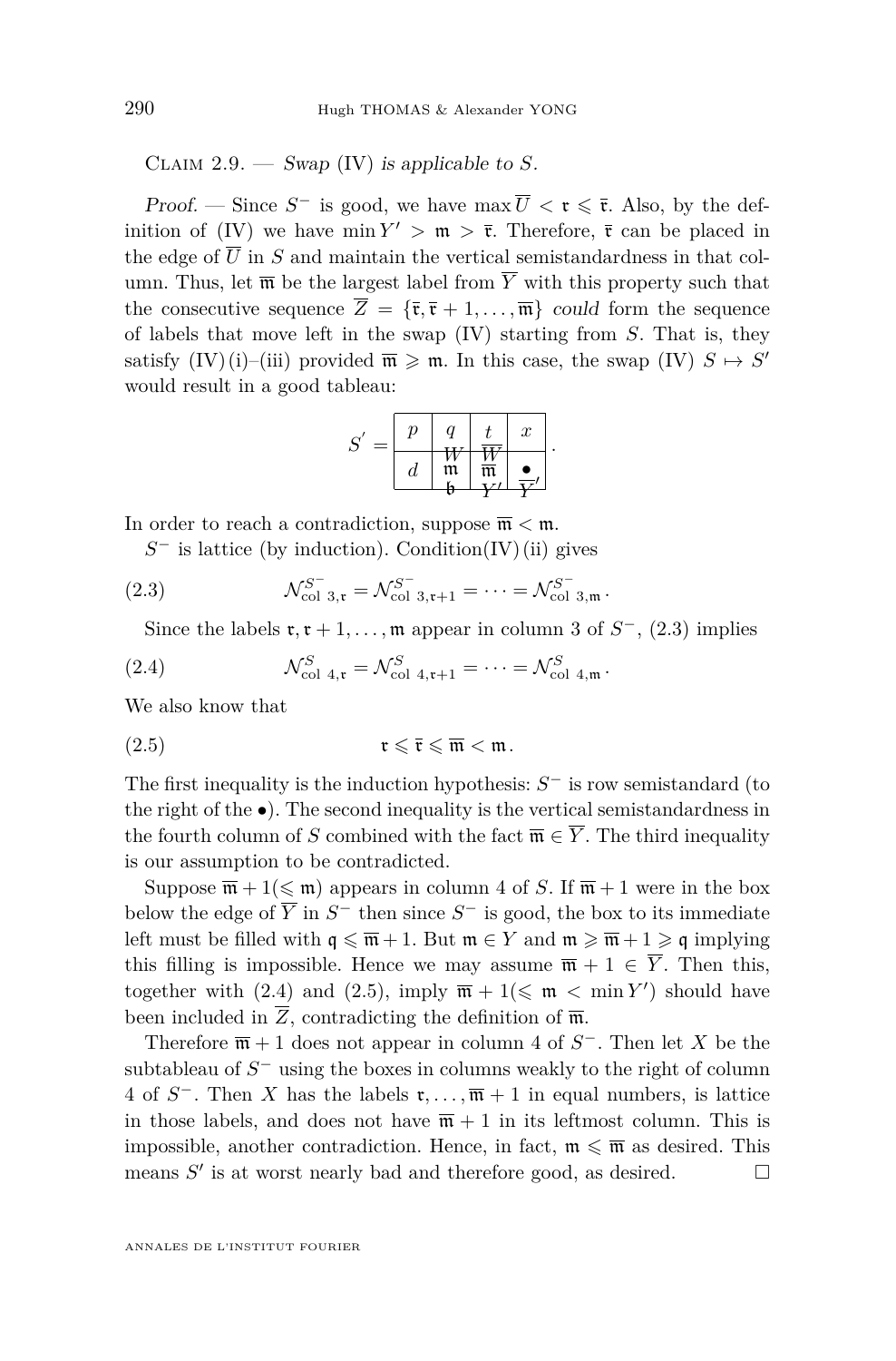Summarizing, if *S* is nearly bad then it was obtained by a horizontal swap [\(IV\)](#page-9-0) from either a really good  $S^-$  or a nearly bad  $S^-$  whose near badness occurs in the same row but one step to the right.

To complete both Cases 1 and 2, it remains to prove:

CLAIM 2.10. — Any swap  $T \mapsto T'$  starting from a good and lattice *T*, results in  $T'$  being lattice.

Proof. — None of the swaps  $(I)$ ,  $(II)$  nor  $(III)$  can turn a lattice tableau into a non-lattice tableau, since in each case the set of labels in each column stays the same. Therefore, suppose that a horizontal swap [\(IV\)](#page-9-0) destroys latticeness.

Consider the local diagram [\(2.1\)](#page-9-5). The labels that move from the second column to the first column (with respect to our local diagram) are  $Z =$  $\{r, r+1, \ldots, m\}.$ 

The violation of latticeness must occur in the second column (and nowhere else in  $T'$ ), since it is the only column such that the multiset of entries weakly to its right has changed. An offending label  $l + 1$  (i.e., one such that  $\mathcal{N}_{y,(1)}^{T'} > \mathcal{N}_{y,(1)}^{T'}$  is not weakly less than n (the neighboring label of • to the north) since none of those labels moved. Also,  $l + 1 \notin \mathbb{Z}$  since they do not appear in the second column of  $T'$ . Moreover  $l + 1 \leq \mathfrak{m} + 1$ since the labels  $m + 1$  and larger have not moved. Thus the offending label must be  $l + 1 = \mathfrak{m} + 1$ , i.e.,  $\mathcal{N}_{y,\mathfrak{m}+1}^{T'} > \mathcal{N}_{y,\mathfrak{m}}^{T'}$ . Hence, there must be a  $\mathfrak{m} + 1$ in the second column.

We cannot have  $m + 1$  as a box label in the box immediately below y, because then the box label in the neighbor to the left would also be  $m + 1$ (other values would violate the prerequisite  $(IV)(i)$  $(IV)(i)$  or that *T* is good). Since  $m$  does not already occur in the first column of  $T$ , the assumption that  $T'$  is not lattice implies  $T$  fails the lattice condition for the label  $m+1$ , at the first column, contrary to our assumption that *T* is lattice.

Therefore,  $m + 1$  is on the lower edge of y. Why does it not lie in the set  $Z$ ? The reason must be failure of the prerequisite  $(IV)(i)$  $(IV)(i)$  or  $(IV)(ii)$ . If it is condition  $(IV)(i)$  $(IV)(i)$ , then there must already be a  $m + 1$  in the first column, and again we conclude *T* is not lattice, contrary to our assumption. If it violates condition [\(IV\)](#page-9-0)[\(ii\),](#page-9-1) then that means  $\mathcal{N}_{y,m+1}^T < \mathcal{N}_{y,r}^T$  (since *T* is lattice). However, since swap  $(IV)$  was used, by  $(IV)(ii)$  $(IV)(ii)$  we see

$$
\mathcal{N}_{\mathbf{y},\mathfrak{m}}^T = \mathcal{N}_{\mathbf{y},\mathfrak{r}}^T > \mathcal{N}_{\mathbf{y},\mathfrak{m}+1}^T.
$$

Since  $\mathcal{N}_{y,m}^{T'} = \mathcal{N}_{y,m}^{T} - 1$ ,  $\mathcal{N}_{y,m+1}^{T'} = \mathcal{N}_{y,m+1}^{T}$  and all the numbers involved are integers, we have  $\mathcal{N}_{y,m}^{T'} \geqslant \mathcal{N}_{y,m+1}^{T'}$  and so  $m+1$  satisfies the lattice condition in  $T'$  after all, a contradiction.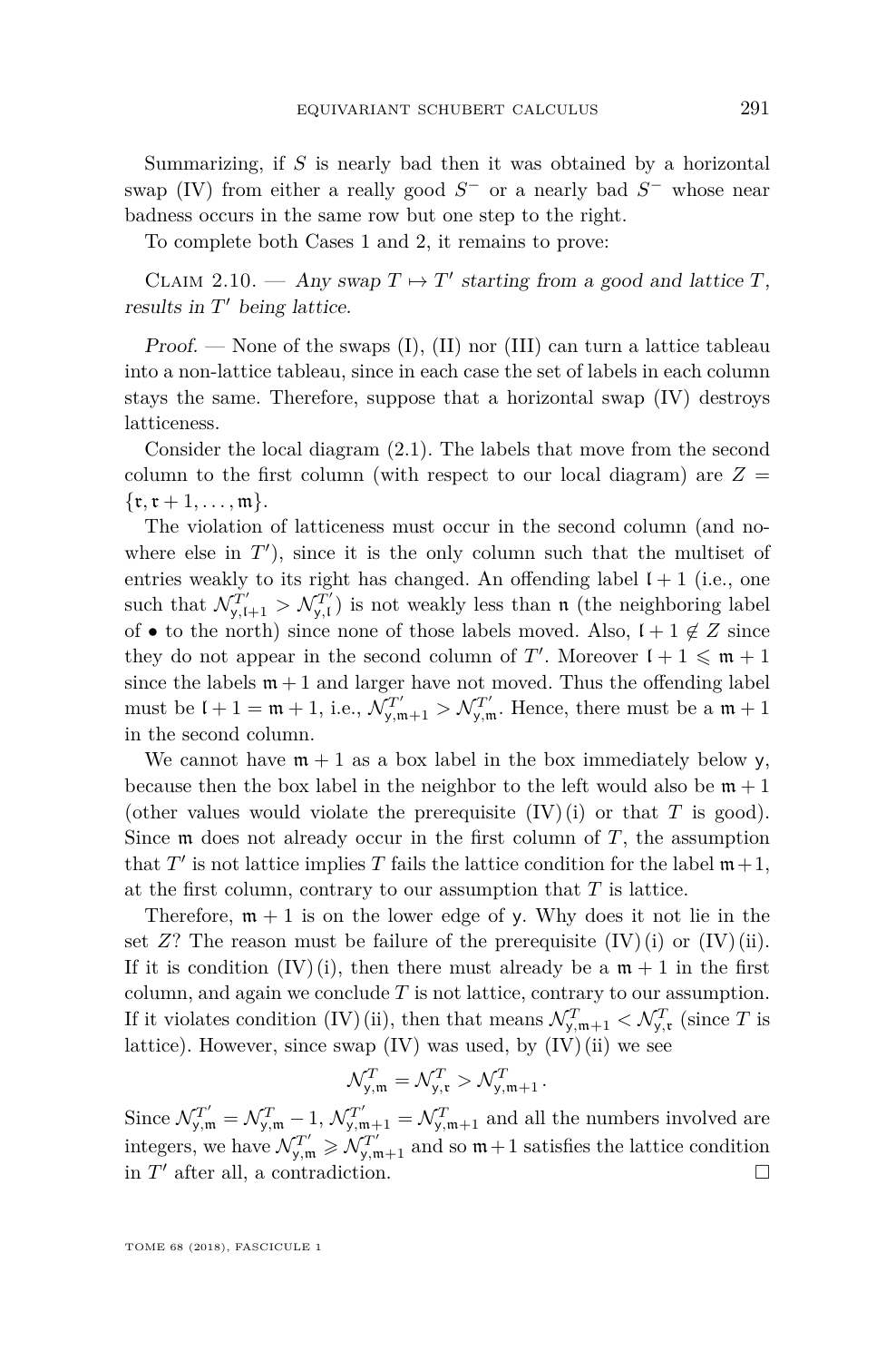Concluding, we have shown that after each swap we obtain a good and lattice tableau. Moreover, given such a tableau, exactly one of the swaps  $(I)$ – $(IV)$  is applicable. These swaps have the property of either eliminating the  $\bullet$ , moving the  $\bullet$  strictly east or south, or strictly decreasing the number of labels southeast of the •. Hence after a finite number of steps, each tableau will have either no • or a single • on an outer corner (which can then be erased). Hence the Eqjdt algorithm is well-defined and terminates as desired.

#### **2.4. Proof of Theorem [2.3](#page-12-1)**

<span id="page-18-0"></span>Having established the well-definedness of Eqjdt in Proposition [2.2,](#page-10-3) the next proposition is the remaining main step in our proof of Theorem [2.3.](#page-12-1)

<span id="page-18-1"></span>PROPOSITION 2.11. — Let *T* be a good and lattice tableau arising in the process of computing Eqjdt starting from a semistandard and lattice tableau. If  $T \mapsto T'$  is the result of one of the swaps [\(I\)](#page-8-0), [\(III\)](#page-8-1) or [\(IV\)](#page-9-0) then  $\text{apwt}(T) = \text{apwt}(T')$ . In the case of the expansion swap [\(II\)](#page-8-2), if  $T \mapsto$  $\beta(x)T' + T''$  then we have  $\text{apwt}(T) = \beta(x)\text{apwt}(T') + \text{apwt}(T'')$ .

Proof. — We analyze each of the swaps  $(I)$ – $(IV)$  in turn:

Vertical swap  $(I)$ .  $\qquad$  Only the box label  $\mathfrak b$  moves (up by one square). Hence if any label was too high in  $T$ , it will also be too high in  $T'$ . So we may assume no label is too high in  $T$ . In addition, since we use  $(I)$ , no labels of  $T$  are even nearly too high. Hence no labels in  $T'$  other than perhaps  $\mathfrak b$  can be even nearly too high. Thus, if  $\mathfrak b$  is not too high in  $T'$ , then the computation of each  $\mathsf{apfactor}$  will be the same in  $T$  and  $T'$ .

Suppose  $\mathfrak b$  becomes too high in  $T'$ . Since the swap does not destroy the lattice or goodness properties, there must be some  $\mathfrak{b} - 1$  to the right of the b, which must therefore be strictly higher than the new position of the b. But this implies that the  $b - 1$  was too high in *T*, contrary to our assumption.

Since the edge labels are in the same positions in  $T$  and  $T'$ , it now follows that  $\texttt{apwt}(T) = \texttt{apwt}(T')$ , as desired.

Expansion swap  $(II)$ .  $-$  Recall  $T'$  is the tableau obtained by moving b into the box x, "emitting the weight"  $\beta(x)$ , whereas  $T''$  is the tableau obtained by  $\mathfrak b$  "jumping over" x. Thus, if  $T$  has any labels that are too high, this will be true of both  $T'$  and  $T''$ , in which case

$$
0 = \mathtt{apwt}(T) = \beta(\mathsf{x}) \mathtt{apwt}(T') + \mathtt{apwt}(T'') = \beta(\mathsf{x}) \cdot 0 + 0\,,
$$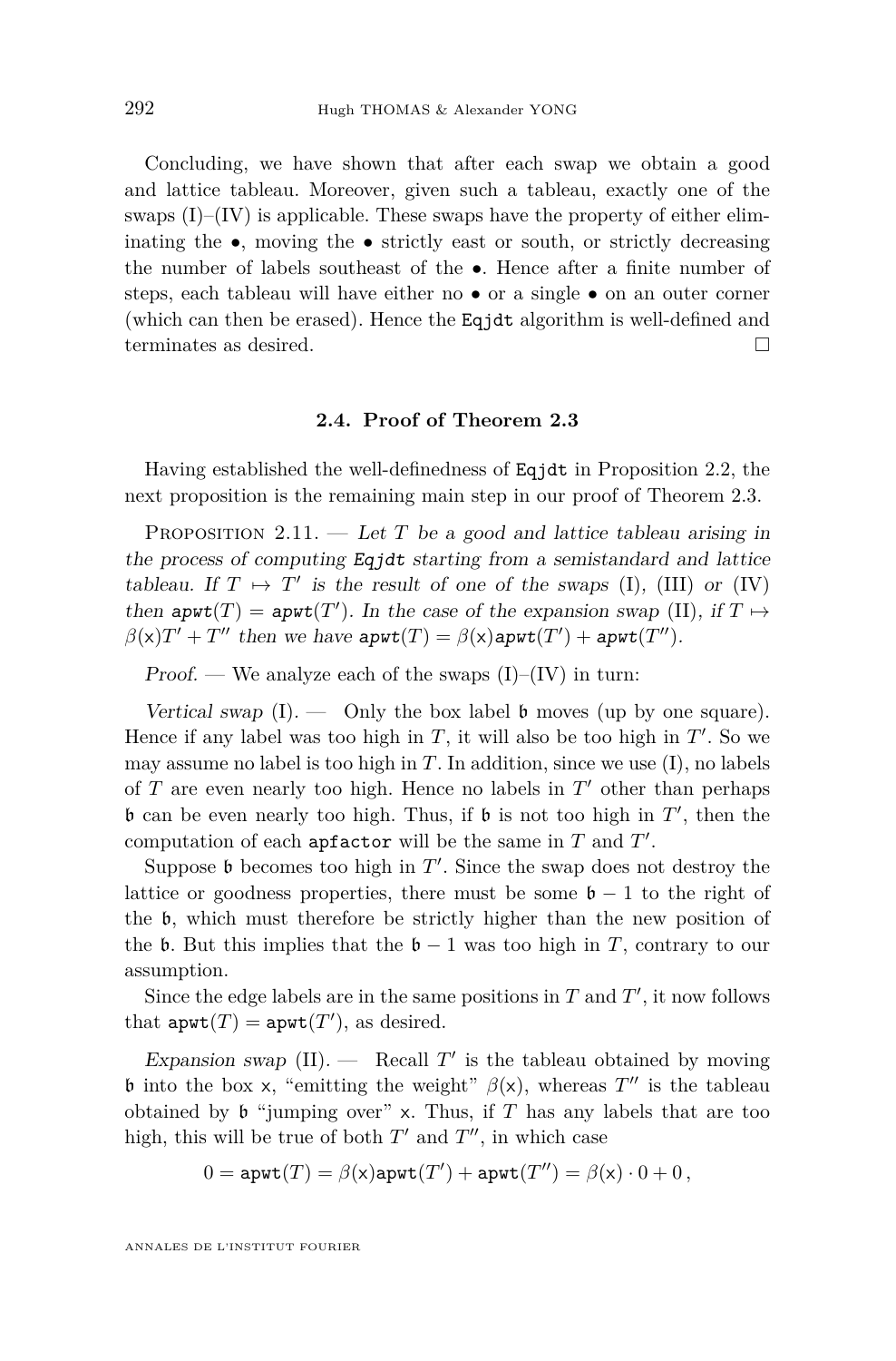as desired. Hence we may assume no labels of *T* are too high.

Case 1: The  $\mathfrak b$  in  $T''$  is not too high. — Note that the  $\mathfrak b$  in  $T'$  is also not too high: we could only have  $\mathfrak b$  too high in  $T'$  if  $\mathfrak b$  was at the top edge of the box in row b in *T*. However, since it was not resuscitated, it would have been too high in  $T$ , a contradiction. Thus the highest  $\mathfrak b$  can be in  $T'$  is row **b.** The apfactor of all edge labels other than the **b** are the same in  $T, T'$ and  $T''$ . (No label could become nearly too high in  $T''$  except possibly  $\mathfrak{b}$ .) So, it remains to prove that

<span id="page-19-0"></span>(2.6) 
$$
\mathbf{apfactor}_T(\mathfrak{b}) = \beta(\mathsf{x}) + \mathbf{apfactor}_{T''}(\mathfrak{b}).
$$

Since the box above  $\mathfrak b$  in  $T''$  has Manhattan distance  $Man(x) + 1$ , we have by  $(2.2)$  that

$$
\begin{aligned} \texttt{apfactor}_{T''}(\mathfrak{b}) &= t_{\texttt{Man}(x)+1} \\ &- t_{\texttt{Man}(x)+1+(r-1)-\mathfrak{b}+1+\# \text{ of }\mathfrak{b}\text{'s strictly to the right of x in } T'' \cdot \end{aligned}
$$

But the number of  $\mathfrak b$ 's strictly to the right of our  $\mathfrak b$  in  $T''$  equals the number of b's strictly to the right of b in *T*. Thus, since  $\beta(x) = t_{\text{Man}(x)} - t_{\text{Man}(x)+1}$ , [\(2.6\)](#page-19-0) follows immediately.

Case 2: The  $\mathfrak b$  in  $T''$  is too high. — Since  $\mathfrak b$  is not too high in  $T$ ,  $\mathfrak b$  in  $T''$  is on the upper edge of a box in row  $\mathfrak b$ . This label is too high because it cannot be resuscitated. Consider the box y to the immediate right of x in *T* (or *T*<sup> $\prime\prime$ </sup>). For us to have done an expansion step  $T \rightarrow T^{\prime\prime}$ , if there is a label **r** in y of *T*, it must satisfy  $r \geq 0$ . However, if  $r > 0$  then since y is in row b we can conclude  $\mathfrak r$  is too high in  $T$ , a contradiction of our assumption about *T*.

Thus y either has no box label (explaining why we can't do a resuscitation) or y contains **b**. If the former is true then  $\text{apfactor}_{T}(\mathfrak{b}) = \beta(\mathsf{x})$  since there can be no  $\mathfrak{b}'$ 's strictly to the right of  $x$  (by the goodness and highness assumptions). So we are done in this situation. Hence assume y contains b. Thus the resuscitation swap  $(III)$  was possible after all in  $T''$ , contradicting our assumption that the  $\mathfrak b$  in  $T''$  is too high.

Resuscitation swap [\(III\)](#page-8-1).  $\qquad$  Only two labels move, namely  $\mathfrak{u} = \mathfrak{r}$  and  $\mathfrak{r}$ go downwards. Suppose a label n on the top edge of box y in *T* is too high but becomes only nearly too high in  $T'$ . Hence y must be in row  $\mathfrak n$ . But since swap [\(III\)](#page-8-1) was applied, by semistandardness,  $n < u = r$ . Hence  $u = r$ must be too high in both *T* and *T'* and thus  $a \text{pwt}(T) = a \text{pwt}(T') = 0$ . Thus we may assume this does not happen. It is therefore clear that no other labels, except possibly  $\mathfrak{u} = \mathfrak{r}$  and  $\mathfrak{r}$  can be too high in *T* and become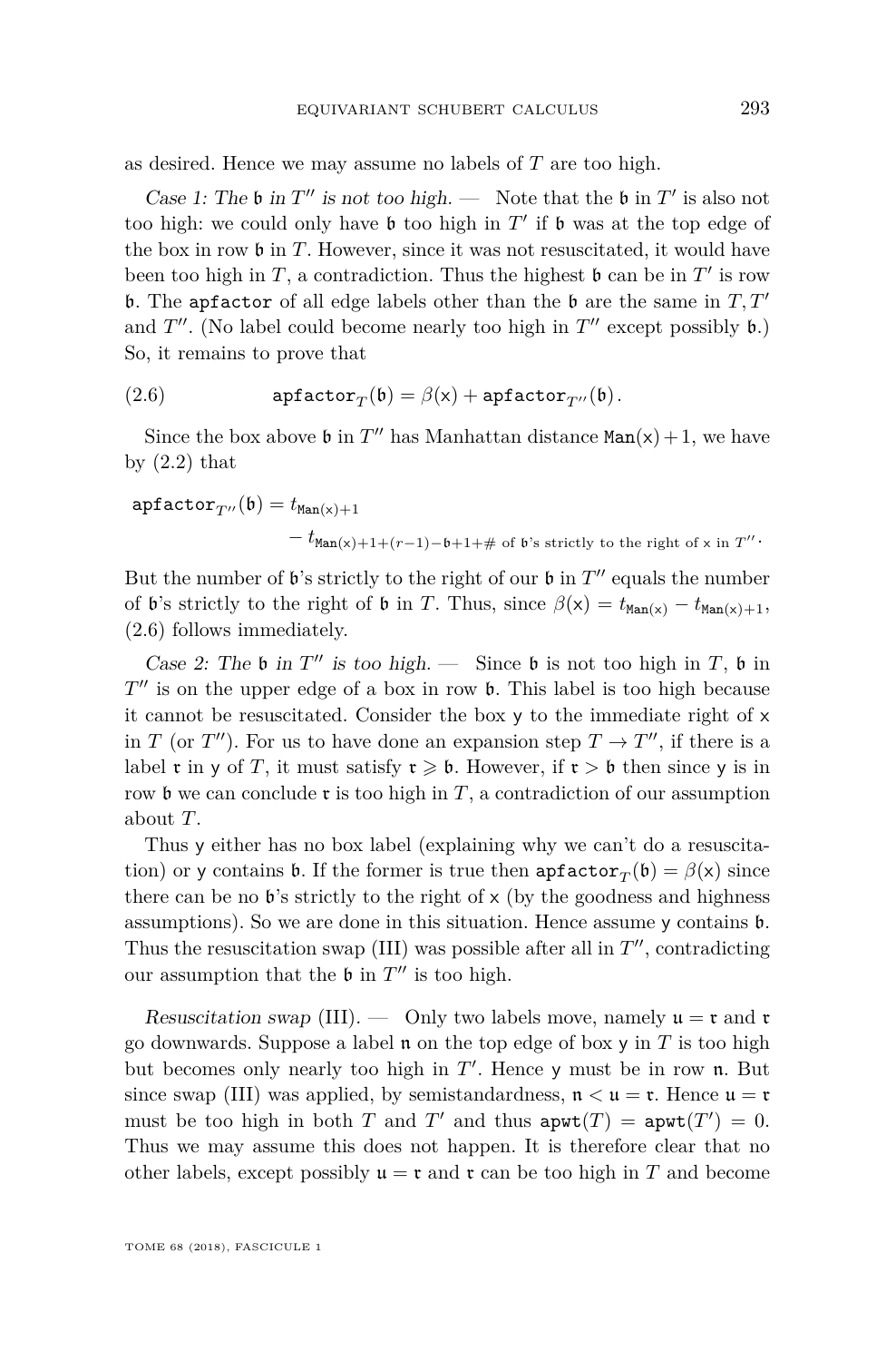not too high in  $T'$ . Hence we assume all labels of  $T$  except possibly  $\mathfrak{u} = \mathfrak{r}$ and  $\mathfrak r$  are not too high.

If  $\mu = \mathfrak{r}$  is on the upper edge of a box in row  $\mu$  then it must be only nearly too high in  $T$ , since by assumption we can apply a resuscitation swap [\(III\)](#page-8-1) to bring that label downwards. If  $\mathfrak{u} = \mathfrak{r}$  were any higher in *T* (and thus too high), it would be still too high in  $T'$ . Thus we may assume it was not too high in  $T$ . Thus  $\mathfrak r$  must be not too high. Summarizing, we can assume that no label of *T* is too high.

Since  $\mathfrak{u} = \mathfrak{r}$  and  $\mathfrak{r}$  move down when  $T \to T'$ , no labels of  $T'$  are too high. Since the set of labels in each column is the same, it follows that  $\text{apwt}(T) = \text{apwt}(T')$  provided that

(2.7) 
$$
apfactor_T(\mathfrak{u}) = apfactor_{T'}(\mathfrak{r}).
$$

(Recall we argued above that no labels other than u can be nearly too high in  $T$  or  $T'$ .)

There is a box above  $x$ , say w. By  $(2.2)$  we have

<span id="page-20-0"></span> $\texttt{apfactor}_{T}(\mathfrak{u})=t_{\texttt{Man}(\mathsf{w})}-t_{\texttt{Man}(\mathsf{w})+\texttt{row}(\mathsf{w})-\mathfrak{u}+1+\Delta^T_{\mathsf{x},\mathfrak{u}}}\,,$ 

where  $\Delta_{\mathsf{x},\mathsf{u}}^T$  is the number of **u**'s strictly to the right of  $\times$  in  $T$ . Also by  $(2.2)$ 

$$
\texttt{apfactor}_{T'}(\mathfrak{r}) = t_{\texttt{Man}(y)} - t_{\texttt{Man}(y) + \texttt{row}(y) - \mathfrak{r} + 1 + \Delta^{T'}_{y, \mathfrak{r}}}.
$$

where  $\Delta^{T'}_{y,r}$  is the number of **r**'s strictly to the right of y in  $T'$ . Noting that

$$
Man(w) = Man(y)
$$

$$
row(w) = row(y) - 1
$$

$$
\Delta_{y,\mathfrak{r}}^{T'} = \Delta_{x,\mathfrak{u}=\mathfrak{r}}^{T} - 1
$$

we conclude [\(2.7\)](#page-20-0) is true.

Horizontal swap  $(IV)$ .  $-$  If any label of *T* is too high then since labels are moving weakly upwards, that label will also be too high in  $T'$ . Thus, we may assume that no label of  $T$  is too high. We did not resuscitate  $\mathfrak{u} = \max U$ , nor labels on the upper edge of y. Hence labels on these edges are not even nearly too high in *T*.

Recall  $Z = \{r, r + 1, \ldots, m\}$  are the labels that moved during the swap [\(IV\)](#page-9-0). If  $\mathfrak{m} = \mathfrak{r}$ , then  $\mathfrak{r}$  is the only label that moves, and moreover it simply moves directly to the left from box y to box x. So if  $\mathfrak{r}$  was not too high in *T*, nor is it too high in *T'*. Next suppose  $m > r$ . Now r moves into the upper edge of x. Since  $\mathfrak{r} + 1 \in Y$  and  $\mathfrak{r} + 1$  is not too high in *T*,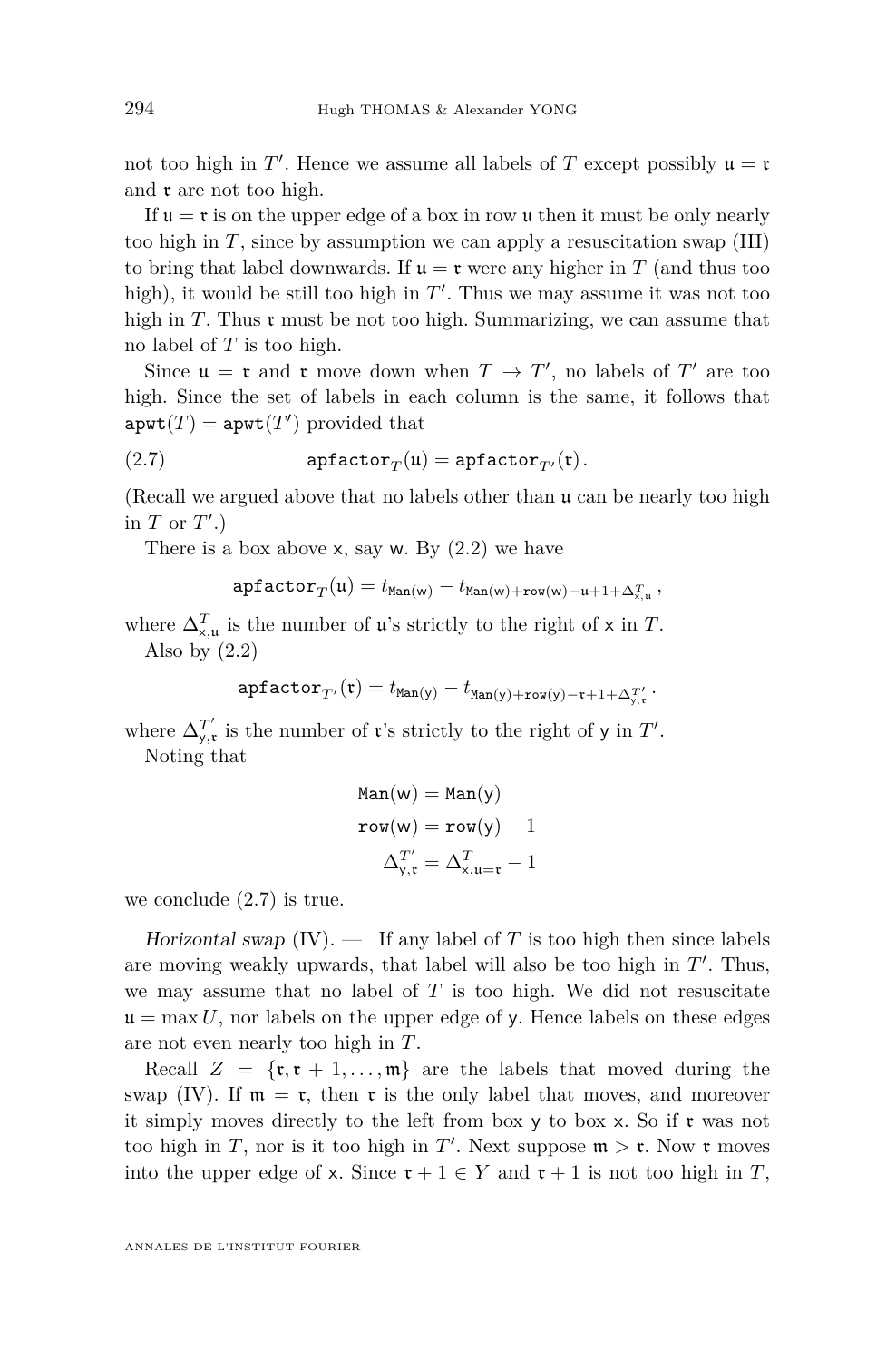we see x and y are in row  $R \geq \mathfrak{r} + 1$ . Similarly, in fact x and y must be in row  $R \geqslant$  m, since otherwise m would be too high. Consequently, in  $T'$ , all of the labels in *Z* are still not too high.

We also need to rule out the possibility that an edge-label which is too high in  $T$  could become nearly too high in  $T'$  (because the next step after *T*<sup> $T'$ </sup> would be a swap [\(III\)](#page-8-1) resuscitating it). Suppose locally the picture looks like

<span id="page-21-0"></span>
$$
(2.8) \tT = \begin{array}{c|c} U & \overline{\overline{\mathfrak{r}}} \\ \hline \mathfrak{r} & \overline{\overline{\mathfrak{r}}} \\ Y \end{array} \mapsto \begin{array}{c|c} W & \overline{\overline{\mathfrak{r}}} \\ \hline \mathfrak{m} & \bullet \\ Y \end{array} = T'
$$

If  $T'$  is really good then  $\mathfrak{m} \leq \bar{\mathfrak{r}}$ , but  $\mathfrak{m} > \bar{\mathfrak{r}}$  by the vertical semistandardness of  $T$ , a contradiction. Otherwise if  $T'$  is nearly bad, then the next swap is [\(IV\)](#page-9-0) not [\(III\)](#page-8-1), by Claim [2.8.](#page-15-0) Thus, again  $T'$  cannot be of the form in  $(2.8)$ .

Consider any edge label *i* that did not change in the swap  $T \to T'$ . Note apfactor(*i*) and apfactor<sub>T'</sub>(*i*) could only differ if the number of *i*'s strictly to the right of the given  $i$  changes as we compare  $T$  and  $T'$ . However, there could not be a nonzero change, by the definition of the swap [\(IV\)](#page-9-0).

We now establish a weight-preserving correspondence between the edge labels of  $T$  which moved and the edge labels of  $T'$  which resulted from the move; specifically,

<span id="page-21-3"></span><span id="page-21-2"></span><span id="page-21-1"></span>
$$
\texttt{apfactor}_{T'}(\mathfrak{l}) = \texttt{apfactor}_T(\mathfrak{l}+1)
$$

for  $\mathfrak{l} = \mathfrak{r}, \mathfrak{r} + 1, \ldots, \mathfrak{m} - 1$ , using [\(2.2\)](#page-11-2). To see this, first note that in each case I is in a one higher row in  $T'$  than in  $T$ . Therefore it remains to show

(2.9) 
$$
\mathcal{N}_{y,\mathfrak{l}+1}^T = \mathcal{N}_{x,\mathfrak{l}}^{T'}.
$$

Now by  $(IV)(ii)$  $(IV)(ii)$  we have

(2.10) 
$$
\mathcal{N}_{y,\mathfrak{r}}^T = \mathcal{N}_{y,\mathfrak{r}+1}^T = \cdots = \mathcal{N}_{y,\mathfrak{m}}^T.
$$

Finally, by  $(IV)(i)$  $(IV)(i)$ , we know there were no l's in the column of x in T, so

$$
\mathcal{N}_{\mathbf{x},\mathfrak{l}}^{T'} = \mathcal{N}_{\mathbf{y},\mathfrak{l}}^{T}.
$$

Now  $(2.10)$  and  $(2.11)$  combined immediately gives  $(2.9)$ .

Conclusion of the proof of Theorem  $2.3$ . — By Proposition [2.2,](#page-10-3) any tableau in  $\text{Eqrect}(T)$  (under any rectification order) is semistandard and lattice. The only regular, semistandard, lattice tableaux of straight shape are the highest weight tableaux. Since  $T$  is lattice then  $\text{E਼}(T)$  (with respect to any order) will be a sum of tableaux that are lattice and which have the same multiset of labels as *T*. Hence the only regular tableau that can appear is  $S_\mu$ . Any irregular U that appears in Eqrect(T) has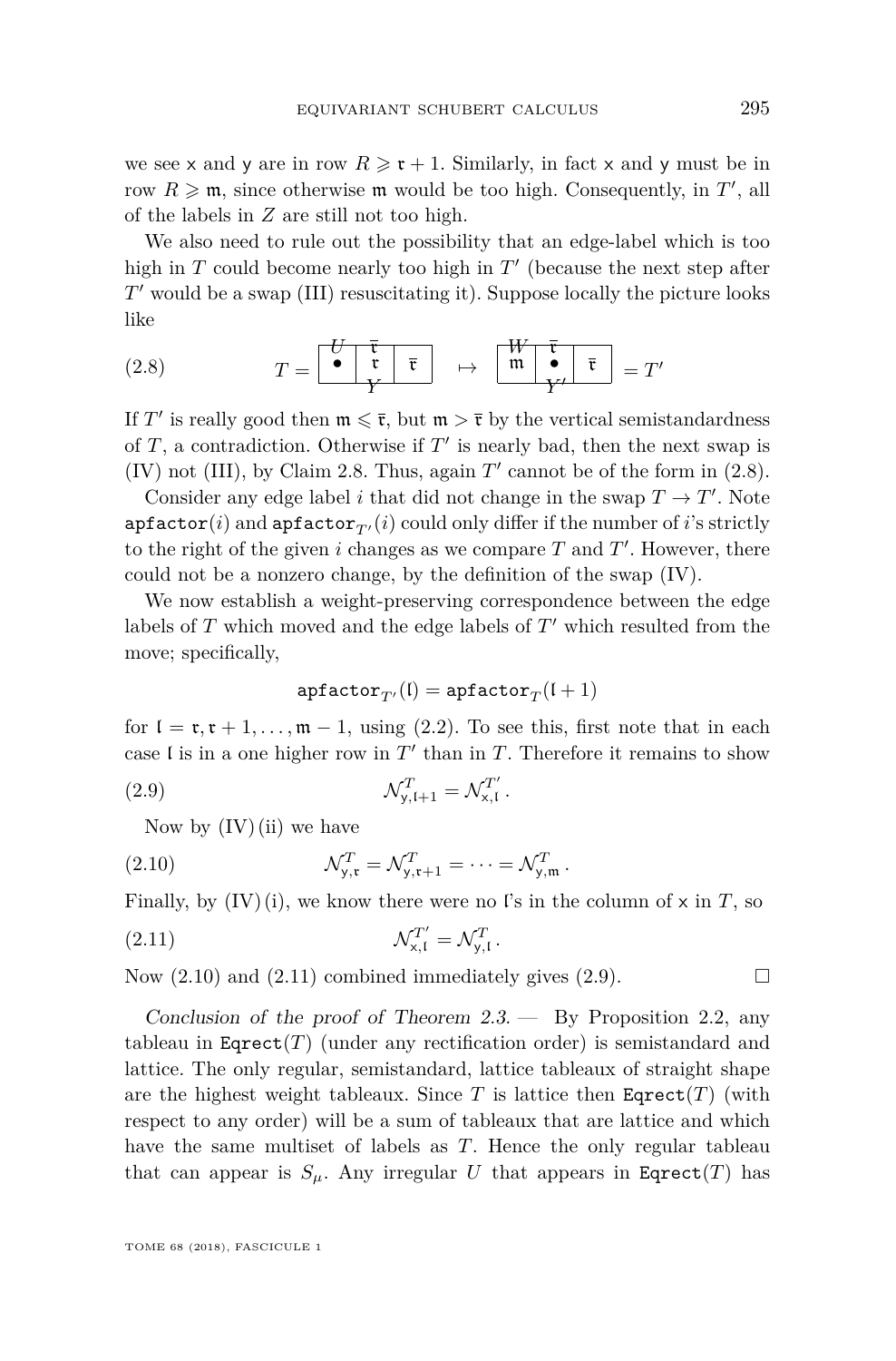$a$ pwt $(U) = 0$ . Hence, by Proposition [2.11,](#page-18-1) the coefficient of  $S_\mu$  in Eqrect $(T)$ is  $\text{apwt}(T)$  and the theorem holds.

#### <span id="page-22-0"></span>**3. Equivariant jeu de taquin computes Schubert calculus**

Let

$$
D_{\lambda,\mu}^{\nu}:=\sum_{T}[S_{\mu}]~\mathtt{Eqrect}(T)=\sum_{T}\mathtt{apwt}(T)
$$

where the sums are over all lattice and semistandard tableaux *T* of shape  $\nu/\lambda$  and content  $\mu$  such that Eqrect(*T*) is  $\mu$ -highest weight. (By the ar-guments of Section [2,](#page-7-0) the last condition can be replaced by  $\text{apwt}(T) \neq 0$ .) Also, here  $[S_\mu]$  Eqrect(*T*) means the coefficient of  $S_\mu$  under some (or, as we proved in Theorem [2.3,](#page-12-1) any) rectification order. (The second equality is Theorem [2.3](#page-12-1)[\(3\)](#page-12-3).)

We now connect these polynomials to the Schubert structure coefficients:

<span id="page-22-1"></span>THEOREM  $3.1. - D_{\lambda,\mu}^{\nu} = C_{\lambda,\mu}^{\nu}$ .

The Eqrect method of computing  $D^{\nu}_{\lambda,\mu}$  generates each monomial of this polynomial (as expressed in the variables  $\beta_i$ ) separately. This is somewhat different than other rules for these polynomials, which express the answer (as the apwt computation does) by combining many of these monomials into one.

Our proof follows the same general strategy used in [\[8\]](#page-43-1). However the technical details are, naturally, significantly different. Although we can state the rule  $C_{\lambda,\mu}^{\nu} = \sum_{T} \texttt{apwt}(T)$  without development of Eqjdt, our proof relies on this construction.

<span id="page-22-2"></span>PROPOSITION 3.2. —  $D^{\lambda}_{\lambda,\mu} = C^{\lambda}_{\lambda,\mu}$ .

We delay the proof of the above proposition until after the proof of Theorem [3.1.](#page-22-1)

For completeness, we restate and prove the following recurrence from [\[13,](#page-43-7) Proposition 3.4] and also observed by A. Okounkov; see also [\[8,](#page-43-1) Proposition 2].

<span id="page-22-3"></span>LEMMA  $3.3.$  — We have

(3.1) 
$$
\sum_{\lambda^+} C_{\lambda^+, \mu}^{\nu} = C_{\lambda, \mu}^{\nu} \cdot \text{wt}(\nu/\lambda) + \sum_{\nu^-} C_{\lambda, \mu}^{\nu^-}
$$

where

•  $\lambda^+$  is obtained by adding an outer corner to  $\lambda$ ;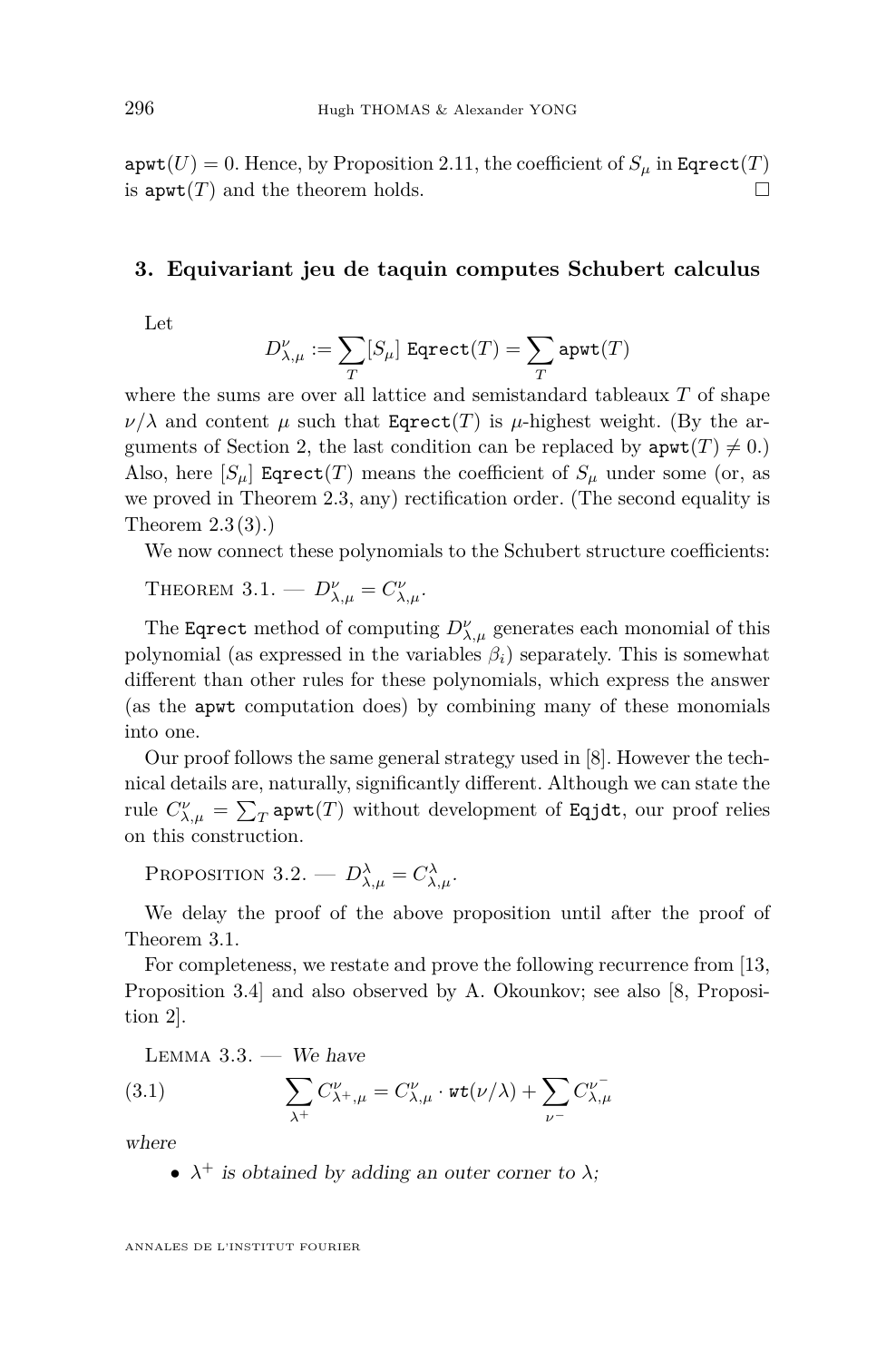• *ν* <sup>−</sup> is obtained by removing an outer corner of *ν*; and

<span id="page-23-0"></span>• 
$$
\text{wt}(\nu/\lambda)=\sum_{\mathsf{x}\in\nu/\lambda}\beta(\mathsf{x}).
$$

Proof. — The equivariant Pieri rule states

(3.2) 
$$
\sigma_{(1)} \cdot \sigma_{\lambda} = \sum_{\lambda^{+}} \sigma_{\lambda^{+}} + \text{wt}(\lambda) \sigma_{\lambda} \in H_{T}(X).
$$

Equation [\(3.2\)](#page-23-0) is proved in [\[8,](#page-43-1) Proposition 2]. To repeat the argument, it follows from the classical Pieri rule combined with the localization computation  $C^{\lambda}_{\lambda,(1)} = \text{wt}(\lambda)$ ; this localization computation is easily recovered from the earlier results discussed in Section [3.1.](#page-31-0) Hence

$$
\sigma_{(1)} \cdot (\sigma_{\lambda} \cdot \sigma_{\mu}) = \sigma_{(1)} \cdot \left( \sum_{\nu} C_{\lambda,\mu}^{\nu} \sigma_{\nu} \right) = \sum_{\nu} C_{\lambda,\mu}^{\nu} \sigma_{(1)} \cdot \sigma_{\nu}
$$

$$
= \sum_{\nu} C_{\lambda,\mu}^{\nu} \text{wt}(\nu) \sigma_{\nu} + \sum_{\nu} C_{\lambda,\mu}^{\nu} \sum_{\nu^{+}} \sigma_{\nu^{+}}.
$$

Also,

(3.3)  
\n
$$
(\sigma_{(1)} \cdot \sigma_{\lambda}) \cdot \sigma_{\mu} = \left(\text{wt}(\lambda)\sigma_{\lambda} + \sum_{\lambda^{+}} \sigma_{\lambda^{+}}\right) \cdot \sigma_{\mu}
$$
\n
$$
= \text{wt}(\lambda)\sigma_{\lambda} \cdot \sigma_{\mu} + \sum_{\lambda^{+}} \sigma_{\lambda^{+}} \cdot \sigma_{\mu}
$$
\n
$$
= \text{wt}(\lambda) \sum_{\nu} C_{\lambda,\mu}^{\nu} \sigma_{\nu} + \sum_{\lambda^{+}} \sum_{\nu} C_{\lambda^{+},\mu}^{\nu} \sigma_{\nu}.
$$

Now,  $\sigma_{(1)} \cdot (\sigma_{\lambda} \cdot \sigma_{\mu}) = (\sigma_{(1)} \cdot \sigma_{\lambda}) \cdot \sigma_{\mu}$  since  $H_T$  is an associative ring. Thus taking the coefficient of  $\sigma_{\nu}$  on both sides of this identitiy gives the  $\Box$ conclusion.

<span id="page-23-1"></span>Proof of Theorem [3.1.](#page-22-1) — Suppose that  $\{D^{\nu}_{\lambda,\mu}\}$  satisfies

(3.4) 
$$
\sum_{\lambda^+} D^{\nu}_{\lambda^+, \mu} = D^{\nu}_{\lambda, \mu} \cdot \text{wt}(\nu/\lambda) + \sum_{\nu^-} D^{\nu^-}_{\lambda, \mu}
$$

and we have established Proposition [3.2](#page-22-2) (as done in Section [3.1\)](#page-31-0). Then, by induction on  $|\nu| - |\lambda| \geq 0$ , the recurrence [\(3.4\)](#page-23-1) together with the initial condition  $D^{\lambda}_{\lambda,\mu} = C^{\lambda}_{\lambda,\mu}$  uniquely determine  $D^{\nu}_{\lambda,\mu}$ ; cf. [\[8,](#page-43-1) Corollary 1]. Hence, by Lemma [3.3](#page-22-3) it follows that  $D^{\nu}_{\lambda,\mu} = C^{\nu}_{\lambda,\mu}$ . This would complete the proof of the theorem.

Hence it remains to show that the polynomials  $\{D^{\nu}_{\lambda,\mu}\}$  satisfy [\(3.4\)](#page-23-1). Let  $\mathcal{D}^{\nu}_{\lambda,\mu}$  denote the set of witnessing lattice and semistandard tableaux that rectify to  $S_\mu$ . Fix  $\lambda^+$  and consider  $T \in \mathcal{D}_{\lambda^+,\mu}^\nu$ . Let  $x = \lambda^+/\lambda$  and consider the tableaux  $\{S : [S]$  Eqjdt<sub>x</sub> $(T) \neq 0\}$ . Among these *S*, exactly one is of shape  $\nu^{-}/\lambda$  (for some  $\nu^{-}$ ). For this *S* we have  $\omega_{S} = 1$  and  $S \in \mathcal{D}_{\lambda,\mu}^{\nu^{-}}$ . The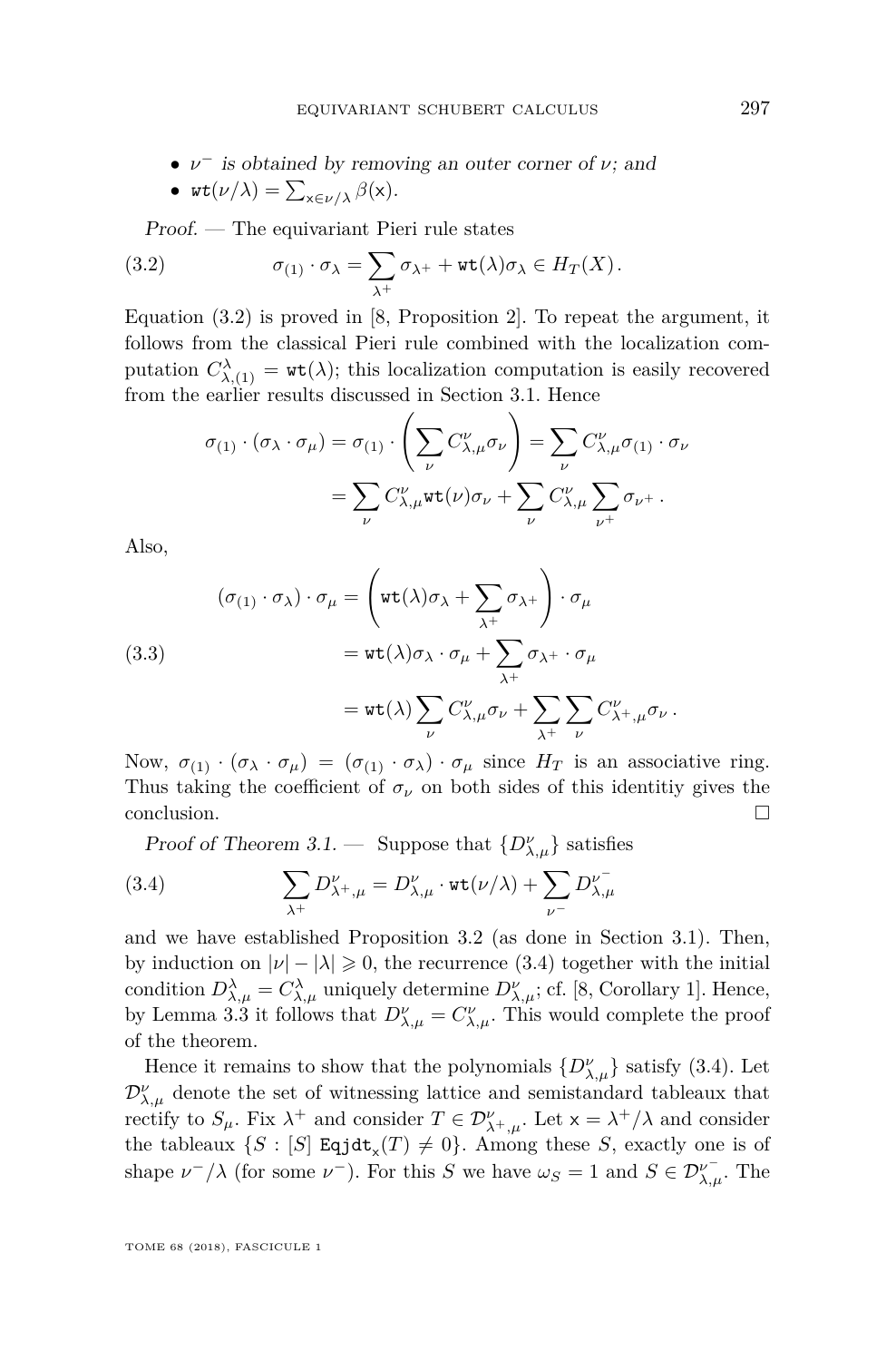other *S* appearing in the formal sum arise from an expansion of an edge label into a box y in  $\nu/\lambda$  and  $\omega_S = \beta(y)$ ; also  $S \in \mathcal{D}_{\lambda,\mu}^{\nu}$ . By construction, no other kinds of tableaux can appear. (In this paragraph, we have tacitly used Proposition [2.2.](#page-10-3))

<span id="page-24-0"></span>It remains to show that:

(a) Given  $W \in \mathcal{D}_{\lambda,\mu}^{\nu^-}$  there is a unique  $\lambda^+$  and a unique  $T \in \mathcal{D}_{\lambda^+,\mu}^{\nu}$  such that

$$
[W] \ \text{Eqjdt}_{\mathsf{x}}(T) = 1.
$$

<span id="page-24-1"></span>(b) Given  $W \in \mathcal{D}_{\lambda,\mu}^{\nu}$  and a box  $\mathbf{b} \in \nu/\lambda$  there is a unique  $\lambda^{+}$  and a unique  $T \in \mathcal{D}_{\lambda^+, \mu}^{\nu}$  such that

<span id="page-24-3"></span>
$$
[W] \ \text{Eqjdt}_{\mathbf{x}}(T) = \beta(\mathbf{b}).
$$

In order to prove [\(a\)](#page-24-0) and [\(b\)](#page-24-1), we need to develop a notion of reverse Eqjdt. In [\(a\)](#page-24-0), we wish to argue that from *W* and the box  $b = \nu/\nu^-$  there is a unique sequence of tableaux

(3.5) 
$$
T = U^{(-N)} \mapsto \ldots \mapsto U^{(-1)} \mapsto U^{(0)} = W,
$$

(for some *N*) where each  $U^{(-j)}$  is a good and lattice tableau. Moreover,  $U^{(-j)} \mapsto U^{(-j+1)}$  means  $U^{(-j+1)}$  is obtained from  $U^{(-j)}$  by one of the swaps [\(I\)](#page-8-0)–[\(IV\)](#page-9-0) into the box of  $U^{(-j)}$  containing the •. In [\(b\)](#page-24-1) we wish to make the same argument, except that  $U^{(0)}$  is obtained from *W* by moving the label in b to the lower edge of b, and a • is placed in b.

Now, [\(a\)](#page-24-0) and [\(b\)](#page-24-1) follow from three claims.

<span id="page-24-2"></span>CLAIM 3.4. — Suppose  $U = U^{(-i)}$  is a really good and lattice tableau with  $\bullet$  in box  $\bullet$  and locally near  $\bullet$  we label the boxes as

$$
U=\begin{array}{|c|c|}\n\cdots & a \\
\hline\nc & b\n\end{array}.
$$

If box a or box c has a label, or if the upper edge of b has a label, then there exists a unique good and lattice tableau *V* with  $\bullet$  in box  $d \in \{a, b, c\}$ such that  $V \to U$ , using one of the swaps [\(I\)](#page-8-0)–[\(IV\)](#page-9-0).

Proof of Claim [3.4.](#page-24-2) — There are two main cases, depending on whether the upper edge of b is empty or not.

Case 1: Locally *U* looks like

| z                | $\boldsymbol{y}$ | $\boldsymbol{w}$ |  |
|------------------|------------------|------------------|--|
| $\boldsymbol{x}$ |                  |                  |  |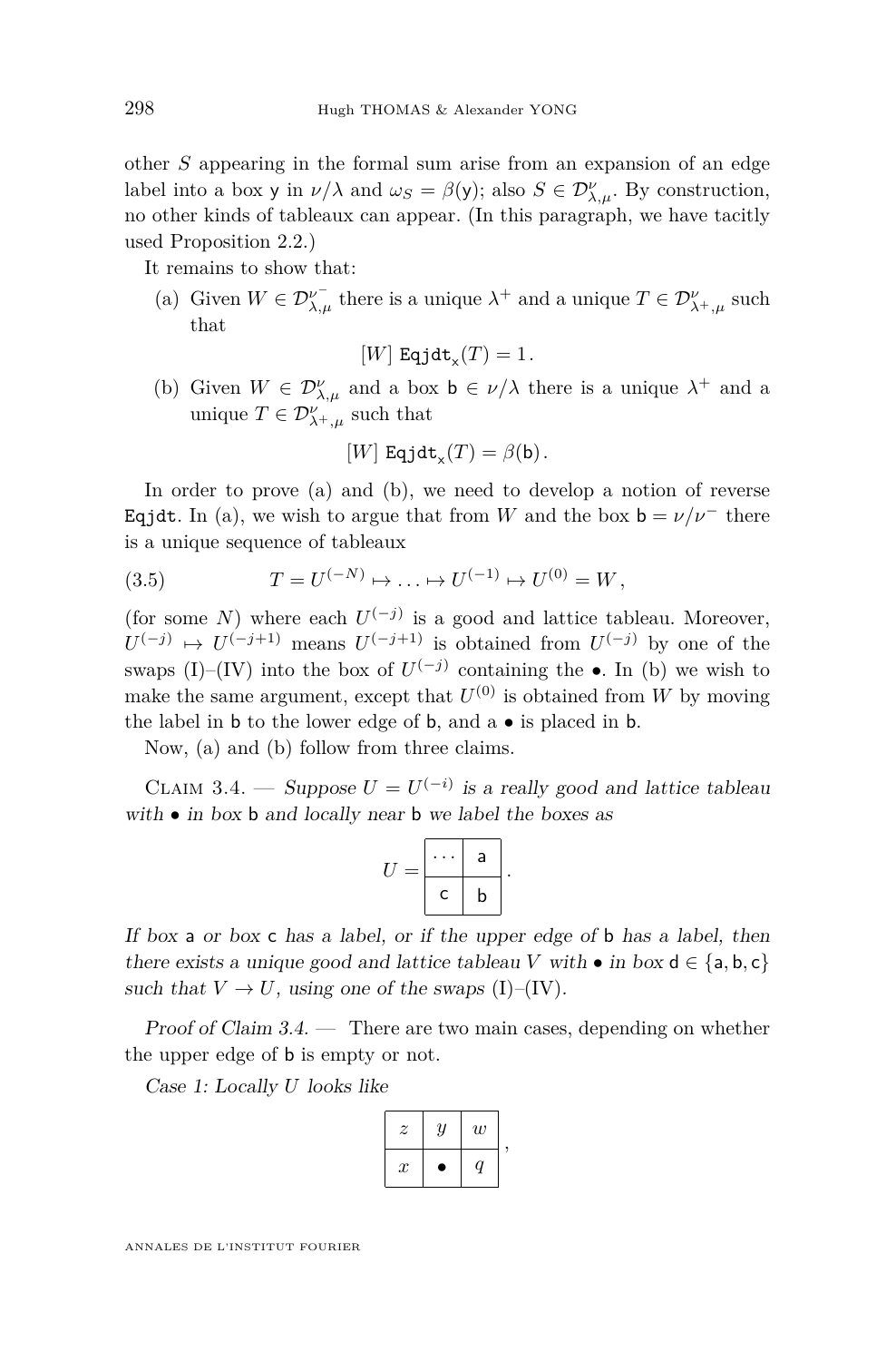where the upper edge of the box **b** containing  $\bullet$  is empty, but other edges are possibly nonempty. —

Subcase 1a:  $x \leq y$  or *x* does not exist. — Since *U* is good, we have  $z < x \leqslant y \leqslant w < q$ . If

| = | $\boldsymbol{z}$ | ٠                | w |
|---|------------------|------------------|---|
|   | $\boldsymbol{x}$ | $\boldsymbol{y}$ | a |

then  $V$  is (really) good and also lattice since  $U$  is lattice. Moreover, since  $y \leq w$  then we can apply the vertical swap [\(I\)](#page-8-0) to give *U*. Hence it remains to show that there are no other possible choices of *V* .

Clearly a expansion swap [\(II\)](#page-8-2) could not result in *U* since we assume the edge immediately above the  $\bullet$  in  $U$  is empty. Also, swaps [\(III\)](#page-8-1) and [\(IV\)](#page-9-0) are not possible if *x* does not exist. Thus, we assume *x* exists.

If resuscitation [\(III\)](#page-8-1) results in *U* then the box with  $x$  in  $U$  had a  $\bullet$  in  $V$ , and the  $u = x$  is on the top edge of this box in *V*. But  $y \geq x$  implies *V* is not semistandard in the second column.

Finally, if a horizontal swap [\(IV\)](#page-9-0) resulted in *U*, then

$$
V = \begin{array}{|c|c|} \hline z & y & w \\ \hline \bullet & \mathfrak{r} & q \\ \hline Y & \end{array}
$$

where  $x \in \{\mathfrak{r}\} \cup Y$ . However, since  $x \leq y$ , we have a violation of vertical semistandardness in the second column of *V* . Hence, [\(IV\)](#page-9-0) could not have used either.

Subcase 1b:  $x > y$ , or *y* does not exist. — If *y* does not exist then clearly the vertical swap  $(I)$  did not result in  $U$ . If  $y$  exists then the same is true since we would have

<span id="page-25-0"></span>

| = | z                | ٠ | $\boldsymbol{w}$ |
|---|------------------|---|------------------|
|   | $\boldsymbol{x}$ | Y | (1               |

but since  $x > y$  then we obtain a violation of semistandardness in the second row.

As in subcase 1a, the expansion swap [\(II\)](#page-8-2) cannot produce *U* since we have assumed that the edge directly above the  $\bullet$  in *U* is empty.

Resuscitation [\(III\)](#page-8-1) can happen if

$$
V = \begin{array}{|c|c|c|} \hline z & y & w \\ \hline x & x & q \\ \hline \end{array}
$$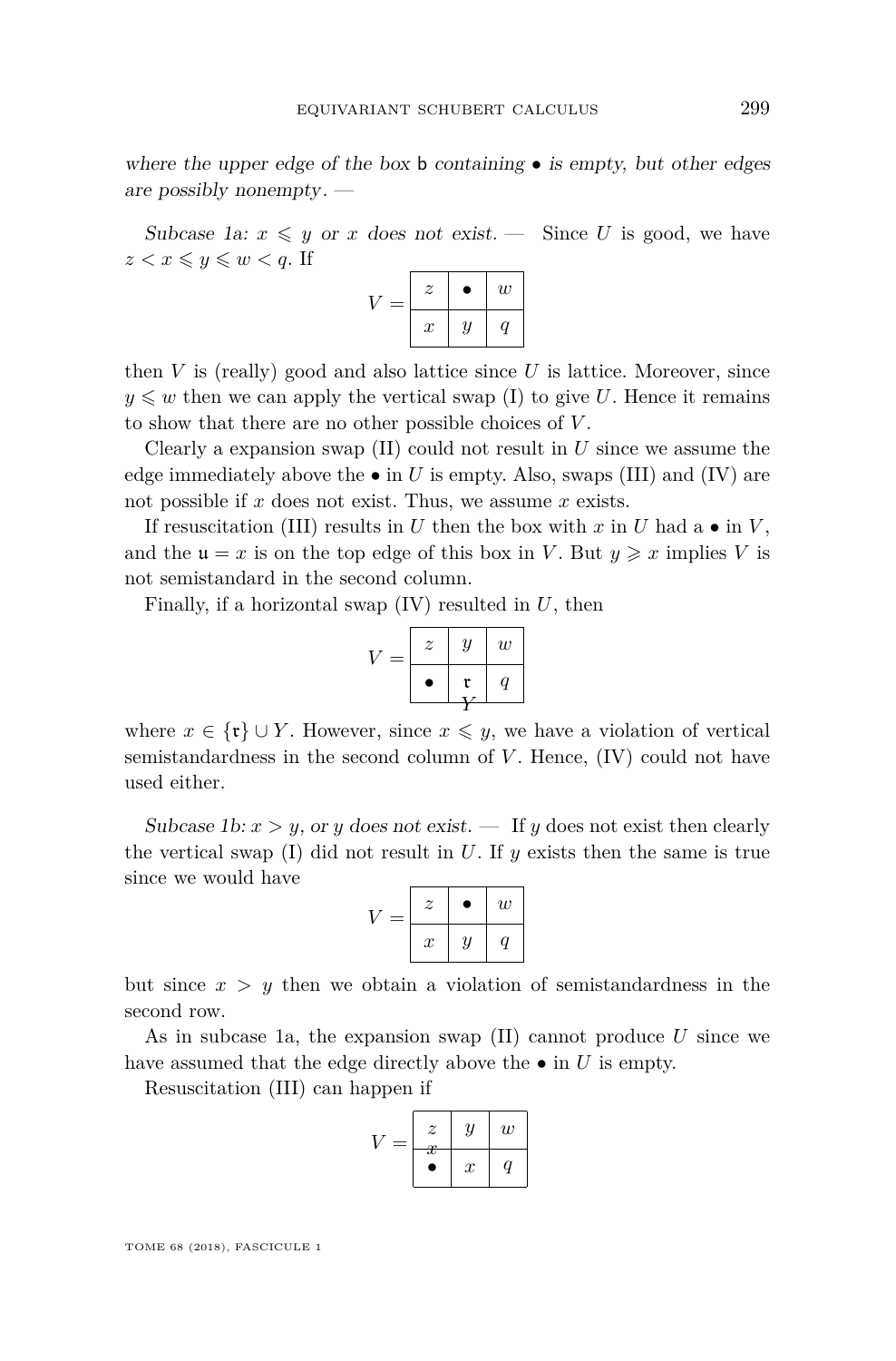and x is the least label in the edge below the  $\bullet$  in U. Note V is good and lattice since *U* has these properties. Clearly, there is at most one way to reverse using [\(III\)](#page-8-1).

On the other hand, if a reversal using [\(III\)](#page-8-1) is not possible, then we aim to construct a horizontal swap  $V' \mapsto U$  where

$$
V' = \begin{array}{|c|c|c|} \hline z & y & w \\ \hline \bullet & \mathfrak{r} & q \\ \hline A & \end{array},
$$

 $x \in \{r\} \cup A$ , and in the notation of swap [\(IV\)](#page-9-0) we have  $\mathfrak{m} = x$ . More precisely, suppose one can find a set of labels  $\mathfrak{r} = x - d, x - d + 1, \ldots, x - 1, x$  (for some  $d \geq 0$ ) where  $x - d, x - d + 1, \ldots, x - 1$  are labels in the edge above the box containing *x* in *U* and

$$
\mathcal{N}_{\text{col 1},x-i}^U = \mathcal{N}_{\text{col 1},x}^U
$$

for  $1 \leq i \leq d$ . Further suppose if those labels are moved where A is (and combined with labels already on that edge in  $U$ ) then  $V'$  is good. In this case, take *d* to be maximal among all choices satisfying these conditions and define  $A$  and thus  $V'$  in this manner.

SUBCLAIM 3.5.  $\blacksquare$  If  $d \geq 0$  exists then *V'* is lattice.

 $Proof. - U$  is lattice (by the induction hypothesis) and only two columns of  $U$  change to construct  $V'$ . Thus, if  $V'$  is not lattice, the failure of latticeness can be blamed on one of these two columns. It cannot be the first column of the local picture of  $V'$  since we moved labels rightward and thus  $\mathcal{N}_{\rm col\ 1,t}^U = \mathcal{N}_{\rm col\ 1,t}^{V'}$  for any label *t*. If there is a problem in the second column, it would have to be that  $\mathcal{N}_{\text{col } 2,x-d}^{V'} > \mathcal{N}_{\text{col } 2,x-d-1}^{V'}$ , so assume this holds. Since *U* is lattice we have  $\mathcal{N}_{\text{col 1},x-d-1}^U \geq \mathcal{N}_{\text{col 1},x-d}^U$ . In combination with our assumption, it must be that  $\mathcal{N}_{\text{col 1},x-d-1}^U = \mathcal{N}_{\text{col 1},x-d}^U$ , and  $x - d - 1$ appears in column 1 of *U*. It must appear either in the edge above *x* or in the box above it. We also note that  $x - d - 1$  cannot appear in column 2 of *U*, since if it did, we would have  $\mathcal{N}_{\text{col }3,x-d-1}^U < \mathcal{N}_{\text{col }3,x-d}^U$ , contrary to the assumption that *U* is lattice.

Suppose first that  $x - d - 1$  appears in the first column of *U* in the box above *x*. That is to say, using our labelling of entries of *U* defined above, that  $z = x - d - 1$ . Now consider the value *y*. Since we have assumed that *V'* is good, we must have  $y < x - d$ , and semistandardness requires  $y \ge z = x - d - 1$ . So  $y = x - d - 1$ , but that contradicts our argument above that  $x - d - 1$  does not appear in column 2 of *U*.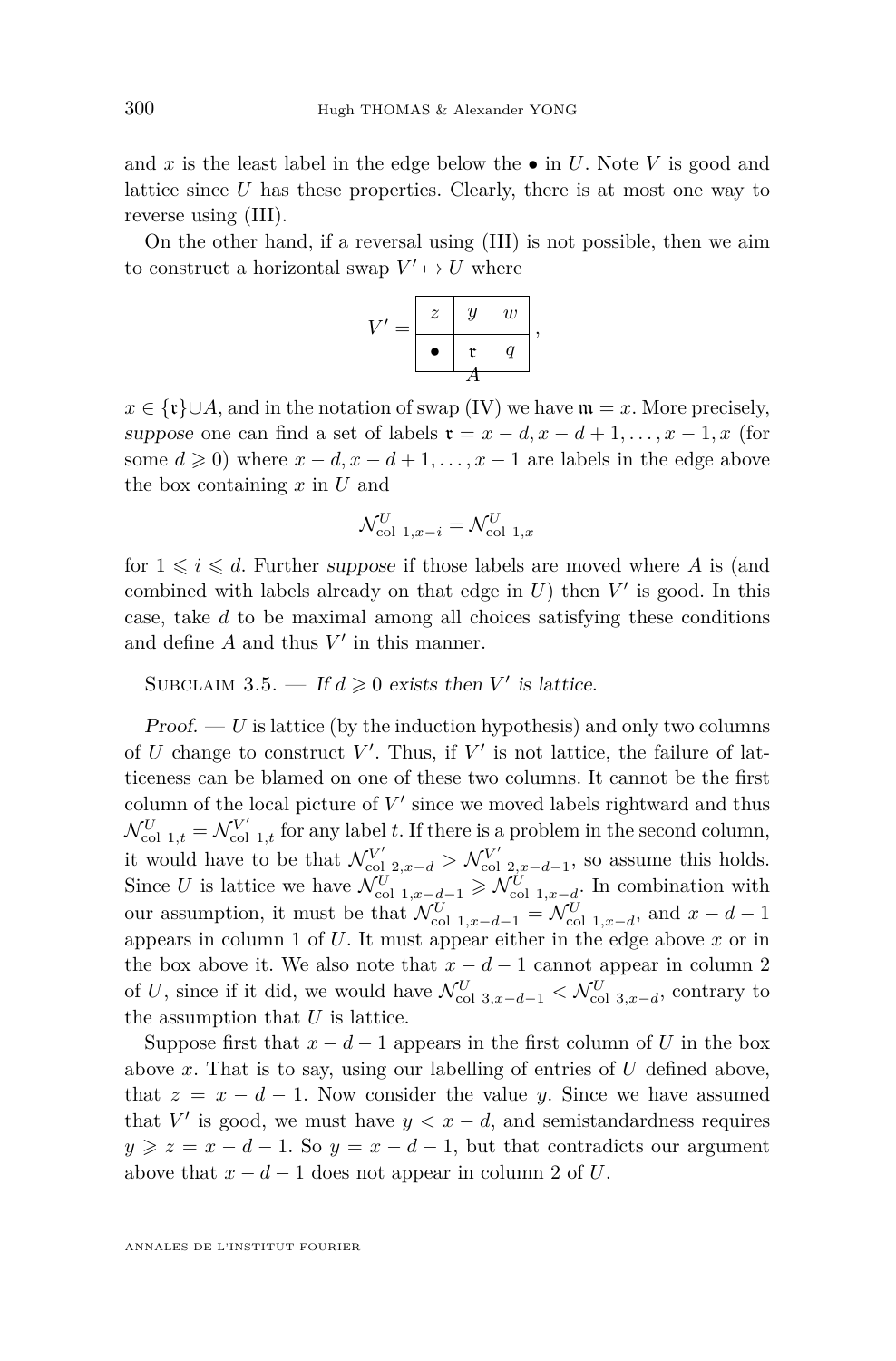Now suppose that  $x - d - 1$  appears on the edge above x. Since we know that  $x-d-1$  does not appear in column 2, we could have chosen  $\mathfrak{r} = x-d-1$ rather than  $\mathfrak{r} = x - d$ , which contradicts the fact that *d* was chosen to be maximal.

We have found a contradiction based on our assumption that  $V'$  was not lattice, so it must be that  $V'$  is lattice.

SUBCLAIM 3.6. — Suppose  $\widetilde{V}'$  is good, lattice and  $\widetilde{V}' \mapsto U$  is obtained by swap [\(IV\)](#page-9-0). Then  $V'$  is unique (and hence  $V' = V'$  as just constructed above).

Proof.  $-$  The only question is whether in our given construction of  $V'$ we can instead use  $0 \le d' < d$  in place of *d*. That is, we construct  $\widetilde{V}'$  by moving fewer labels right than we could have, i.e., we move  $\mathfrak{r} = x - d'$ ,  $x - d$  $d' + 1, \ldots, x - 1, x = z$ . If we do this then note that  $\hat{V}'$  is not lattice since

$$
\mathcal{N}_{\text{col 2},x-d'}^{\widetilde{V}'} = \mathcal{N}_{\text{col 1},x-d'}^U = \mathcal{N}_{\text{col 1},x-d'-1}^U = \mathcal{N}_{\text{col 2},x-d'-1}^{\widetilde{V}'} + 1.
$$

(The first equality holds since there is no  $x - d'$  in column 2 of *U*.) Hence we find  $\mathcal{N}_{\text{col 2},x-d'}^{V'} > \mathcal{N}_{\text{col 2},x-d'-1}^{V'}$ , so  $\tilde{V}'$  is not lattice. □

SUBCLAIM  $3.7.$  – If *V* and *V'* are good and lattice then they cannot both result in *U*, using swaps [\(III\)](#page-8-1) and [\(IV\)](#page-9-0) respectively.

Proof.  $\mathcal{F}$  If [\(III\)](#page-8-1) could be applied to *V* to give *U* then

$$
U = \begin{array}{|c|c|c|} \hline z & y & w \\ \hline x & \bullet & q \\ \hline x & x & \end{array}
$$

where the edge label  $x$  is the least label on its edge. However, then  $V'$ is ruled out since we must have two  $x$ 's in the second column of  $V'$ , a contradiction.

SUBCLAIM 3.8. — One can actually reverse from *U* using either [\(III\)](#page-8-1) or  $(IV)$ .

Proof. — Let  $\gamma$  be the smallest label on the edge directly below the  $\bullet$  in *U*. It satisfies  $x \le \gamma$  (since *U* is good). If  $\gamma = x$  we saw (III) is applicable: *V*  $\mapsto U$  where *V* is good and lattice. If  $\gamma > x$  (*> y*) then since  $x \leq q$  (since U is really good) the construction of  $V'$  can be achieved, and we saw  $V'$  is good and lattice, as desired.

Case 2: Suppose

$$
U = \begin{array}{|c|c|c|} \hline d & e & f \\ \hline x & \bullet & t \\ \hline \end{array}
$$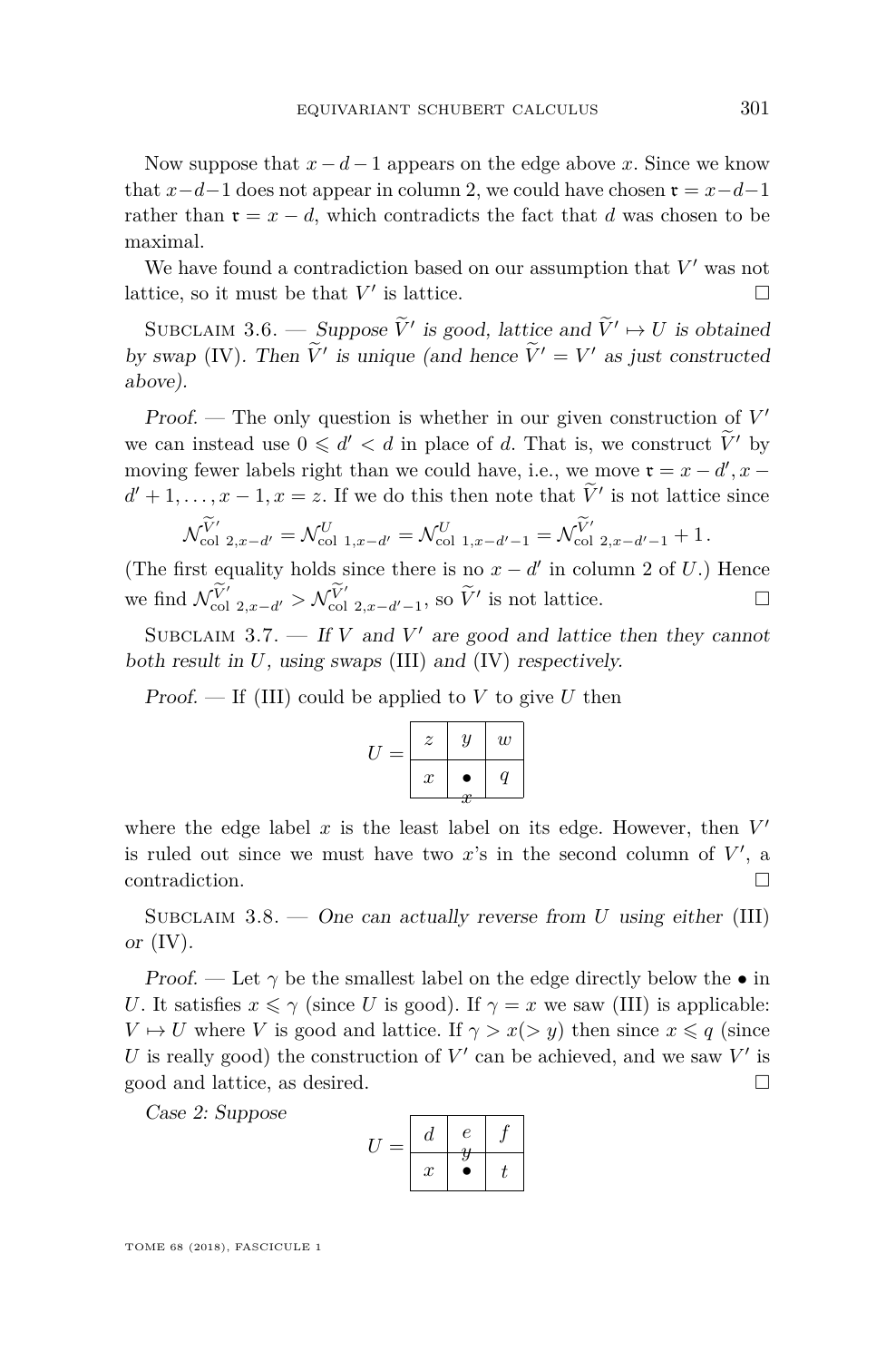where  $y$  is the largest label in its edge.  $-$ 

Subcase 2a:  $x \leq y$ . — Clearly a vertical swap [\(I\)](#page-8-0) could not have produced *U*. If a resuscitation swap [\(III\)](#page-8-1) produced *U* then *V* looks locally like  $\overline{x+y}$ 

$$
V = \begin{bmatrix} x & y \\ \bullet & x \end{bmatrix}
$$

where semistandardness requires  $y < x$ . This contradicts the assumption of this subcase. On the other hand, if a horizontal swap [\(IV\)](#page-9-0) produced *U* then

<span id="page-28-0"></span>
$$
V = \begin{array}{|c|c|c|} \hline d & e & f \\ \hline \bullet & \mathfrak{r} & t \\ \hline \bullet & A & \end{array}
$$

where  $x \in {\{\mathfrak{r}\}} \cup A$ , which by vertical semistandardness implies that  $x > y$ , which is again a contradiction.

Finally, consider

$$
(3.6) \t\t V = \begin{array}{|c|c|c|c|} d & e & f \\ \hline x & \bullet & t \\ y & \end{array}
$$

where  $y$  is the least label on its edge (the other labels being those on the same edge of U.) Clearly V is good and lattice (since we assume  $x \leq y$  and *U* is good and lattice) and an expansion swap [\(II\)](#page-8-2) produces *U*.

Subcase 2b:  $x > y$ . — Clearly *U* did not arise from a vertical swap [\(I\)](#page-8-0). Next, suppose an expansion swap [\(II\)](#page-8-2) produced *U*. Then *V* is of the form  $(3.6)$ , where *y* is the least element on its edge. But  $y < x$ , so *V* is not good.

A resuscitation swap [\(III\)](#page-8-1) can produce *U* if

$$
V = \begin{array}{|c|c|c|c|c|} \hline d & e & f \\ \hline x & y & & \\ \hline \bullet & x & t \\ \hline \end{array} \quad \mapsto \quad U = \begin{array}{|c|c|} \hline d & e & f \\ \hline x & y & & \\ \hline x & \bullet & t \\ \hline \end{array}
$$

Suppose the resuscitation swap  $(III)$  is not possible starting with  $V$ . We need to construct a unique

$$
V' = \begin{array}{|c|c|c|} \hline d & e & f \\ \hline \bullet & x & t \\ Y & Y & \end{array}
$$

such that  $V'$  is good and lattice, and  $V' \mapsto U$  using [\(IV\)](#page-9-0). The arguments are exactly the same as in subcase [1b.](#page-25-0)

We have now completed our proof of Claim [3.4.](#page-24-2)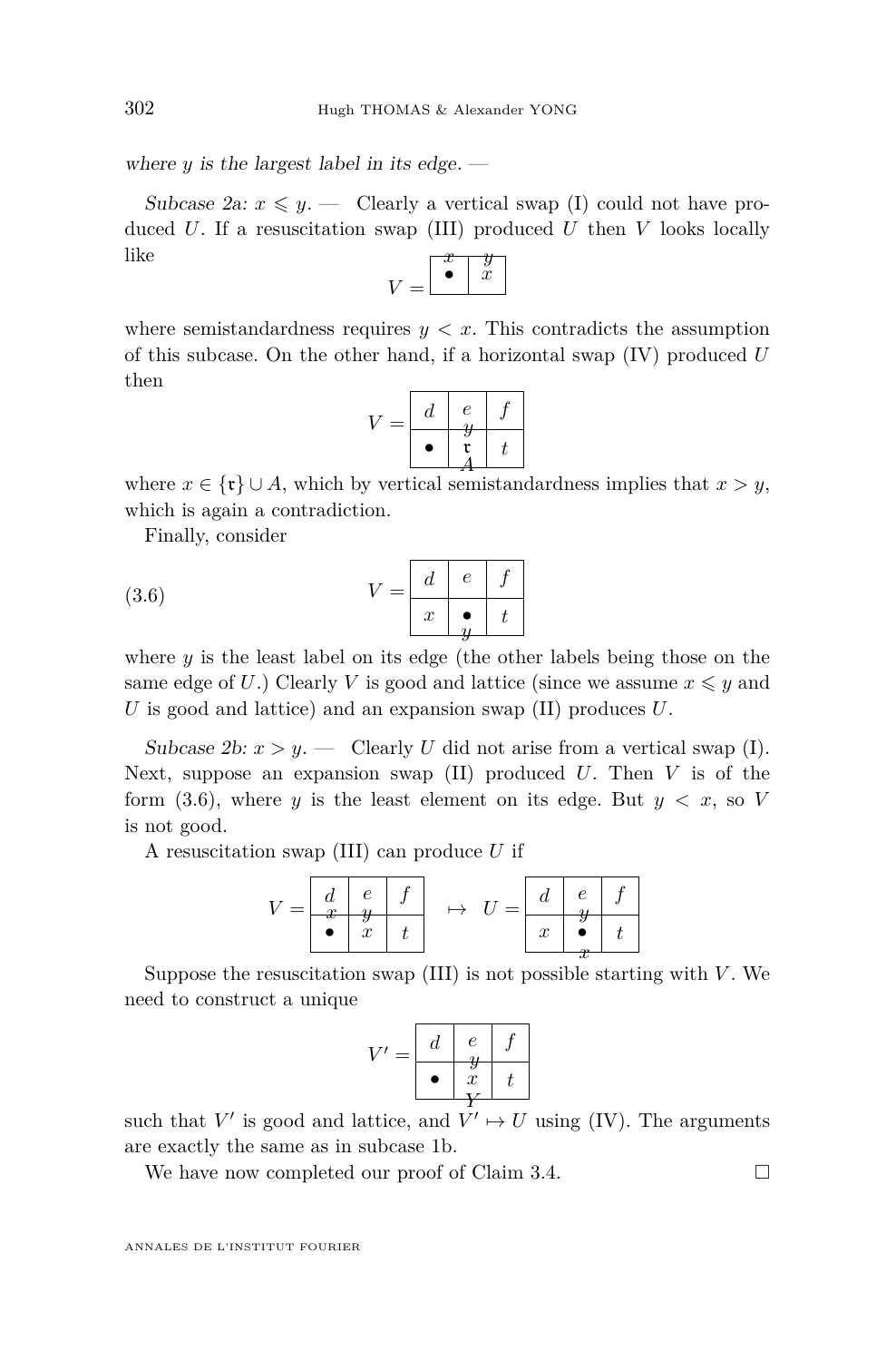<span id="page-29-0"></span>CLAIM  $3.9.$  — In the process of reversing from *W*, if we arrive at a tableau  $U = U^{(-i)}$  that is nearly bad, then the forward step  $U \mapsto U^* =$  $U^{(-i+1)}$  was a horizontal swap.

 $Proof.$  — By assumption, locally we have

| $\boldsymbol{z}$ | $\boldsymbol{y}$ | w                |  |
|------------------|------------------|------------------|--|
| $\boldsymbol{x}$ |                  | $\boldsymbol{q}$ |  |
|                  | $_{k}$           | $\boldsymbol{m}$ |  |

where  $x > q$ . We show that  $U \mapsto U^*$  could not be swaps [\(I\)](#page-8-0), [\(II\)](#page-8-2) and [\(III\)](#page-8-1).

Suppose  $U \mapsto U^*$  is swap [\(I\)](#page-8-0). Then  $k \leq q$ . But then  $U^*$  is not good since  $x > k$  and *x* and *k* are adjacent in  $U^*$ ; this is a contradiction. Similarly, we could not have used swap [\(II\)](#page-8-2). Finally, if swap [\(III\)](#page-8-1) was used, then  $q = u$ where **u** is the largest label in the upper edge of the box in  $U$  with the  $\bullet$ . But  $x > q = u$  means that, again,  $U^*$  would not be good.

Claim [3.4](#page-24-2) tells us how to reverse from *W* until we arrive at a nearly bad tableau *U*. Claim [3.9](#page-29-0) says that we can only arrive at a nearly bad tableau by (reversing) a horizontal swap [\(IV\)](#page-9-0). The remaining claim below explains how to reverse from a nearly bad tableau:

<span id="page-29-1"></span>CLAIM  $3.10.$  — Suppose we are in the process  $(3.5)$  of reversing from *W* and we arrive at a nearly bad  $U = U^{(-i)}$ . Then there is a good and lattice tableau *V* such that  $V \mapsto U$  is a swap [\(IV\)](#page-9-0). If *V* is nearly bad, the defect occurs in the same row as the defect of *U*, but one square to the left.

Proof. — By Claim [3.9](#page-29-0) we may suppose  $U \mapsto U^* = U^{(-i+1)}$ , where the local pictures are

$$
U = \begin{array}{|c|c|c|c|} \hline z & y & w \\ A & T & q \\ x & \bullet & q \\ B & C & Y \\ \hline \end{array} \hspace{1cm} U^{\star} = \begin{array}{|c|c|} \hline z & y & w \\ A & W & \\ x & f & \bullet \\ B & C & Y \\ \hline \end{array}
$$

and  $x > q$  (since U is nearly bad).

We need to show that we can take some of the labels of *A* and move them right so as to construct

$$
V = \begin{array}{|c|c|} \hline z & y & w \\ \hline A' & T & q \\ \hline \bullet & \mathfrak{r} & q \\ B & C' & Y \\ \hline \end{array}
$$

where all the conditions on being good (but possibly nearly bad) are met, and  $V \mapsto U$  using [\(IV\)](#page-9-0).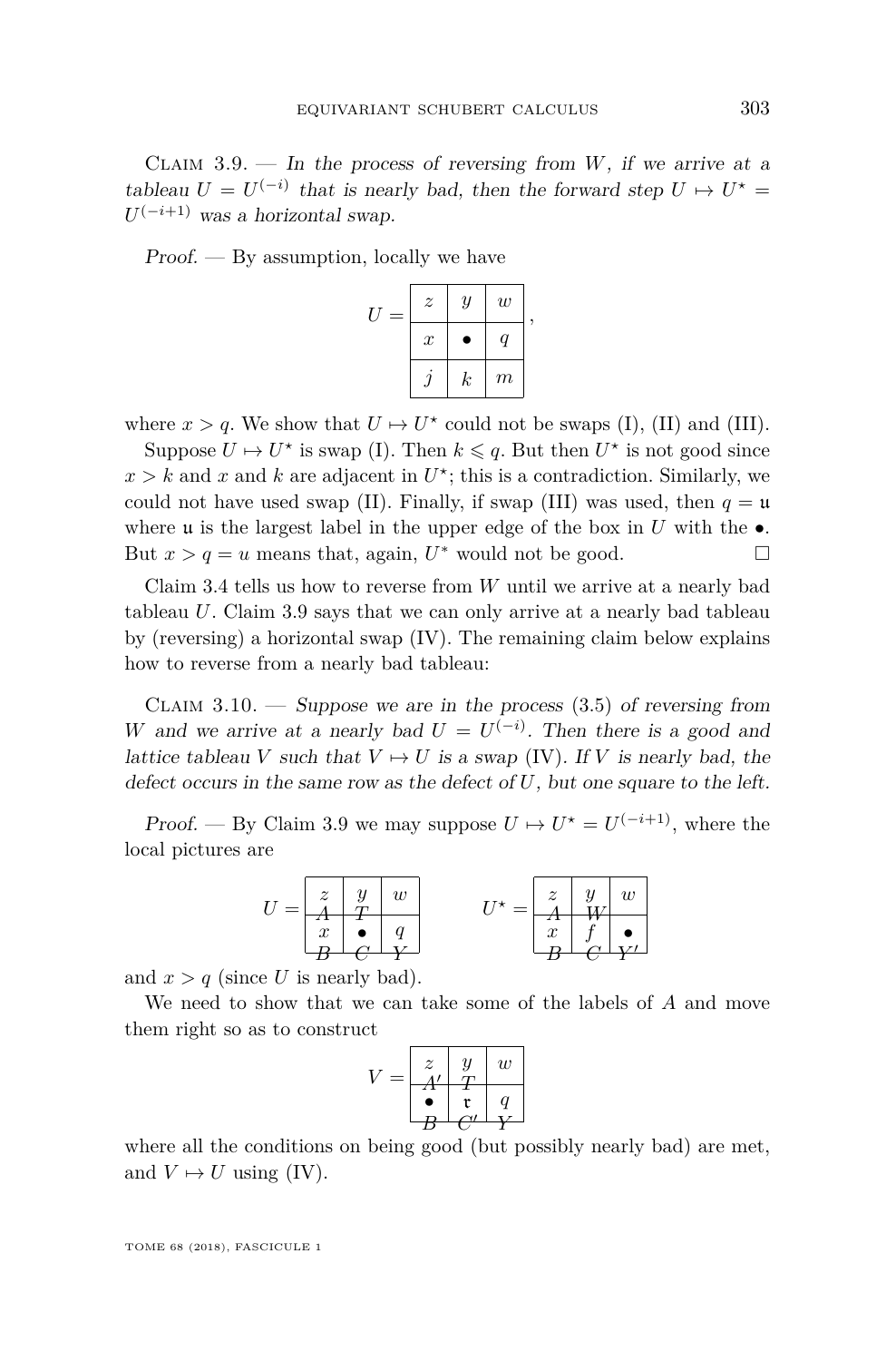We have  $x \leq f < \min C$  (since  $U^*$  is good). Also,  $x > q$  and  $U \mapsto U^*$ occurs, so  $x > q$  > max *T*. Hence *x* can be placed into *C*'s edge and maintain vertical semistandardness in that column. Note that  $\mathfrak{r} = x$  is not possible since then *V* is bad. Let  $A = \{a_k \le a_{k-1} \le \cdots \le a_1\}$  where  $a_1 < x$  (by column semistandardness). We need to show there exists  $j \geq 1$ satisfying the following conditions:

- $a_j, a_{j-1}, \ldots, a_1, x$  forms an interval,
- $\mathcal{N}_{\text{col 1},a_j}^U = \mathcal{N}_{\text{col 1},x}^U,$
- $a_j$  is strictly larger than the maximum entry of *T* (or *y*, if *T* is empty).

Then choose  $j$  to be maximal subject to those conditions. We want to establish that  $a_j \leq q$  so that we can set  $\mathfrak{r} = a_j$  and  $C' = C \cup \{a_{j-1}, \ldots, a_1, x\}$ , and have *V* be good.

Now, since  $U \mapsto U^*$  using swap [\(IV\)](#page-9-0) we know  $q+1, q+2, \ldots, f-1, f \in$ *Y*. Moreover, by the prerequisite [\(IV\)](#page-9-0)[\(ii\)](#page-9-1) we have  $\mathcal{N}_{\text{col } 2,i}^{U^*} = \mathcal{N}_{\text{col } 2,q}^{U^*}$  for  $q \leq i \leq f$ . Using this, together with the fact that  $q < x \leq f$ , and the fact that the first column of  $U$  and  $U^*$  are the same, we deduce that there exists an  $x - 1$  in column 1 of *U*: otherwise we find that  $\mathcal{N}_{\text{col}}^{U^*}$ <sub>1, $x-1$ </sub> <  $\mathcal{N}_{\text{col 1},x}^{U^*}$  so that  $U^*$  is not lattice (contradicting our induction hypothesis). If  $x - 1 \notin A$  it must be *z*. But then  $y \geq x - 1$  which contradicts that  $U \mapsto U^*$  is possible. Hence  $x - 1 \in A$ . Continuing this same reasoning implies  $x - 2, x - 3, \ldots, q + 1, q \in A$ . It then follows that  $a_j \leq q$ , so *V* is good.

We now check that  $V \mapsto U$ . The only concern is if  $x + 1 \in C'$ , so that  $x + 1$  might also move left when we apply the horizontal swap [\(IV\)](#page-9-0), so that we do not arrive at *U* after all. However, if this were true then  $\mathcal{N}_{\text{col } 2,x}^V = \mathcal{N}_{\text{col } 2,x+1}^V$ . This would imply that  $\mathcal{N}_{\text{col } 2,x}^U < \mathcal{N}_{\text{col } 2,x+1}^U$ , violating the lattice property of *U*.

It remains to check that *V* is lattice. Recall *U* is lattice (by the induction hypothesis) and *V* and *U* agree except in two columns. Since we are moving labels to the right from column 1 of *U* into column 2, if *V* is not lattice we have  $\mathcal{N}_{\text{col } 2, a_j}^V > \mathcal{N}_{\text{col } 2, a_{j-1}}^V$ .

In order for this to happen, we must have an  $a_j - 1$  in column 1 of *U*. Further, there must be no  $a_j - 1$  in column 2 of *U*, since otherwise  $\mathcal{N}_{\text{col }2,a_j-1}^U > \mathcal{N}_{\text{col }2,a_j}^U$ , and *U* is not lattice, contrary to our assumption.

Hence, it must be true that  $\mathcal{N}_{\text{col 1},a_j}^U = \mathcal{N}_{\text{col 1},a_{j-1}}^U$ . Moreover, in fact *a*<sub>*j*</sub> − 1 ∈ *A*: Otherwise in *U*,  $z = a_j - 1$ . Since  $y \neq a_j - 1$ , by *U*'s goodness,  $y \geq a_j$  implying  $V \to U$  is impossible, and thus violating the definition of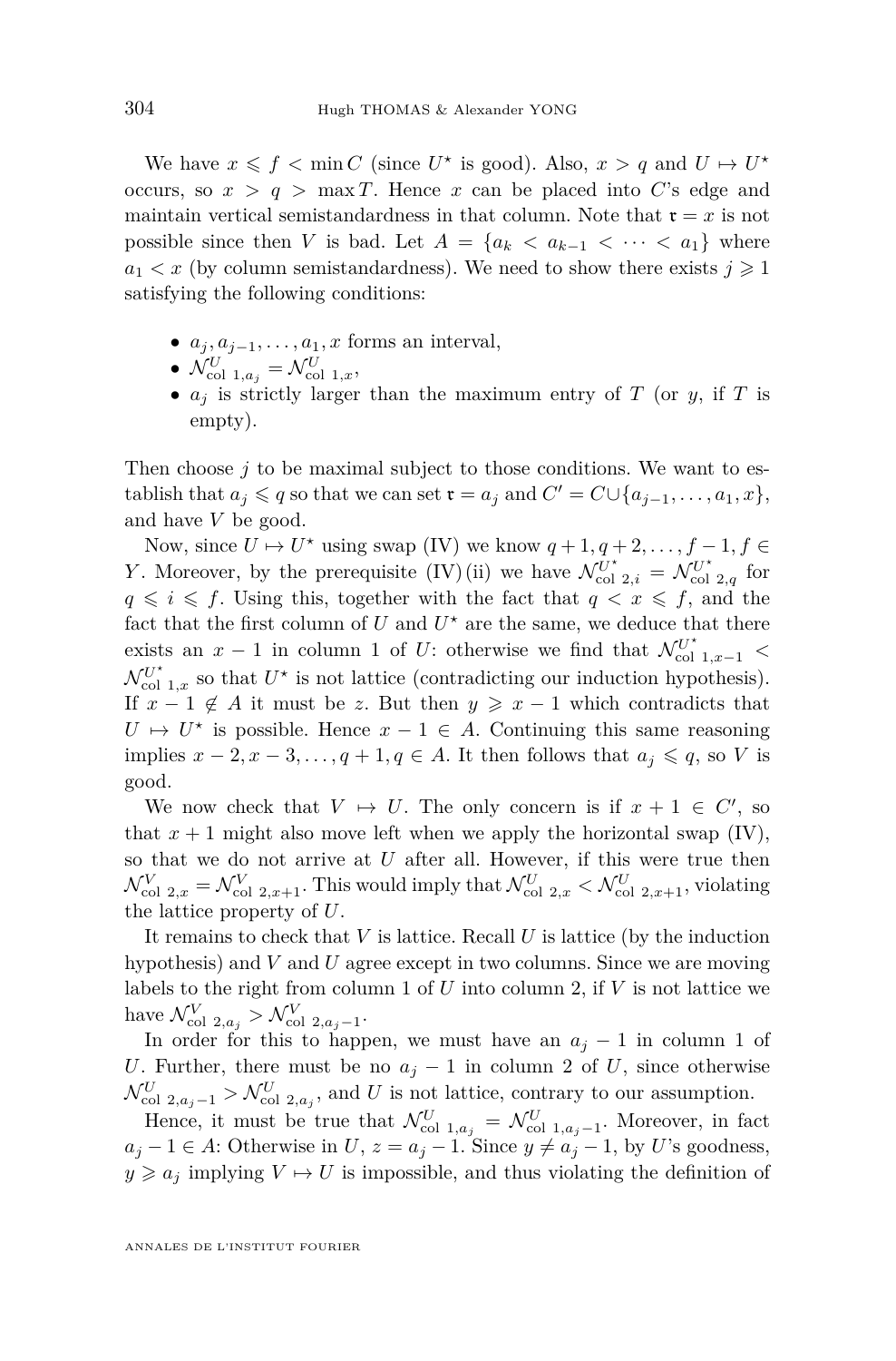*a*<sup>*j*</sup>. Therefore we should also have moved  $a_j - 1 (= a_{j+1})$  in our construction of *V* . This contradicts the maximality of *j*.

Summarizing,  $V$  is good, but possibly nearly bad: It might be that  $r$ is strictly smaller than the first numerical label to its left (if it exists). However, in this case, the near badness has moved one square left, as claimed.  $\Box$ 

Conclusion of the proof of the Theorem  $3.1$ . — First suppose we are considering the case [\(b\)](#page-24-1) and our initial tableau  $U^{(0)}$  that we are reversing from is obtained from *W* by pushing the label in box b to its lower edge. Then  $U^{(0)}$  is really good and lattice. So we are in the situation of Claim [3.4](#page-24-2) and can take a first step in the reversal process [\(3.5\)](#page-24-3). If this reversal results after some steps in a nearly bad tableau, then we can utilize Claim [3.9](#page-29-0) and Claim [3.10.](#page-29-1) At each step we obtain a good tableau with strictly fewer labels northwest of the •. Thus, by induction, we eventually arrive at the situation that the  $\bullet$  has no labels northwest of it. This happens when  $\bullet$  arrives at an outer corner of  $\lambda$ . Call the final tableau *T* of shape  $\lambda^+$ . Then *T* is good (thus semistandard) and lattice. Moreover, the final position of • and *T* itself was uniquely determined from  $U^{(0)}$ . This completes the proof for  $(b)$ . The argument for [\(a\)](#page-24-0) is the same, except we start with  $U^{(0)} = W$ .  $\Box$ 

#### **3.1. Proof of Proposition [3.2](#page-22-2)**

<span id="page-31-0"></span>We now show that  $C^{\lambda}_{\lambda,\mu} = D^{\lambda}_{\lambda,\mu}$ , a fact we needed in the above proof of Theorem [3.1.](#page-22-1)

For  $\lambda \subseteq \Lambda = k \times (n - k)$ , the Grassmannian permutation associated to *λ* is the permutation  $\pi(\lambda) \in S_n$  uniquely defined by  $\pi(\lambda)_i = i + \lambda_{k-i+1}$  for  $1 \leq i \leq k$  and which has at most one descent, which (if it exists) appears at position *k*.

Let  $w', v' \in S_n$  be the Grassmannian permutations for the conjugate shapes  $\lambda', \mu' \subseteq (n-k) \times k$ . The following identity relates  $C^{\lambda}_{\lambda,\mu}$  to the localization at  $e_{\mu}$  of the class  $\sigma_{\lambda}$ , as expressed in terms of a specialization of the double Schubert polynomial. It is well known to experts; it can be proved (in the conventions we use) by, e.g., combining [\[8,](#page-43-1) Lemma 4] and [\[18,](#page-43-8) Theorem 4.5]:

$$
C^{\lambda}_{\lambda,\mu}(Gr_k(\mathbb{C}^n))=\overline{\mathfrak{S}_{v'}(t_{w'(1)},\ldots,t_{w'(n)};t_1,\ldots,t_n)}.
$$

Here  $\overline{p(t_1,\ldots,t_n)}$  is the polynomial obtained from  $p(t_1,\ldots,t_n)$  under the substitution  $t_j \mapsto t_{n-j+1}$ . We refer the reader to [\[11\]](#page-43-9) for background about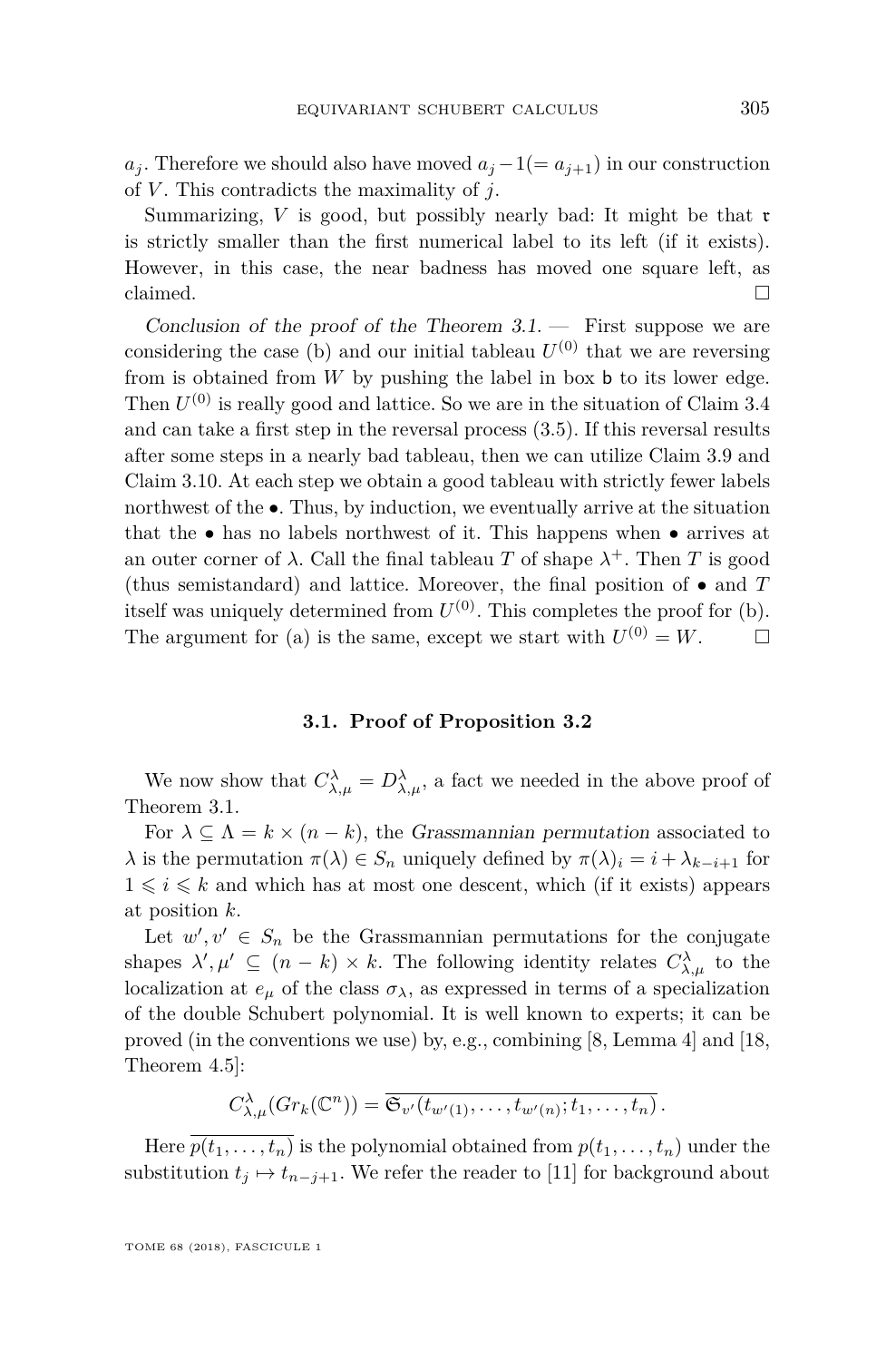Schubert polynomials; however, we will only use a subset of the theory, which we describe now.

Since  $v'$  is Grassmannian, we have

$$
\mathfrak{S}_{v'}(X;Y)=\sum_{T} \mathrm{SSYTwt}(T)
$$

where the sum is over all (ordinary) semistandard Young tableau *T* of shape  $\mu'$  with entries bounded above by  $n - k$ . Here

$$
SSYTwt(T) = \prod_{\mathsf{b}\in\mu'} (x_{\text{val}(\mathsf{b})} - y_{\text{val}(\mathsf{b}) + j(\mathsf{b})})
$$

where  $j(b) = col(b) - row(b)$ . This formula is well-known (see, e.g., a more general form in [\[7,](#page-43-10) Theorem 5.8]).

The Schubert polynomial  $\mathfrak{S}_{v'}$  for a Grassmannian permutation  $v'$  can also be identified as the *factorial Schur function*  $s_{\mu'}$  (cf. [\[2,](#page-43-11) [4,](#page-43-12) [10\]](#page-43-13)): One has (see, e.g., [\[9,](#page-43-4) Section 2]), after (re)conjugating the shapes, that if we take  $\lambda, \mu \subseteq \Lambda$  then  $s_{\lambda} \cdot s_{\mu} = \sum_{\nu \subseteq \Lambda} C^{\nu}_{\lambda,\mu}(t_j \mapsto -y_j) s_{\nu}$ . We will not need this identification.

Let  $SSYTeqwt(T)$  be the result of the substitution  $x_j \mapsto t_{w'(j)}, y_j \mapsto t_j$ . Define A to be the set of semistandard and lattice tableaux T of shape  $\lambda/\lambda$ and content  $\mu$  such that  $\text{apwt}(T) \neq 0$ . Define B to be the set of semistandard tableaux *U* of shape  $\mu'$  where SSYTeqwt $(U) \neq 0$ .

It remains to prove the following:

CLAIM 3.11. — There is a weight-preserving bijection  $\phi : A \rightarrow \mathcal{B}$  where if  $T \in \mathcal{A}$  then  $\text{apwt}(T) = \text{SSYTeqrt}(\phi(T)).$ 

Proof. — Define  $\phi$  as follows. Label the columns of  $\Lambda = k \times (n - k)$  by  $(n-k)$ ,  $(n-k)-1, \ldots, 3, 2, 1$  from left to right. Given *T*, let col(*T*) be the word  $c_1c_2 \ldots c_{|\mu|}$  obtained by recording the column indices of the 1's (from left to right), 2's (from left to right) etc. Now let  $\phi(T)$  be obtained by placing this word into the boxes of shape  $\mu'$  from bottom to top along columns, and from left to right (noting there are  $\mu_i$  labels *i* in *T* for each *i*). We have a candidate inverse map  $\phi^{-1} : \mathcal{B} \to \mathcal{A}$  obtained by reading  $U \in \mathcal{B}$ in the same way and placing edge labels on the bottom edge of  $\lambda/\lambda$ : the placement of the *i*'s is determined by the labels in column *i* of *U*.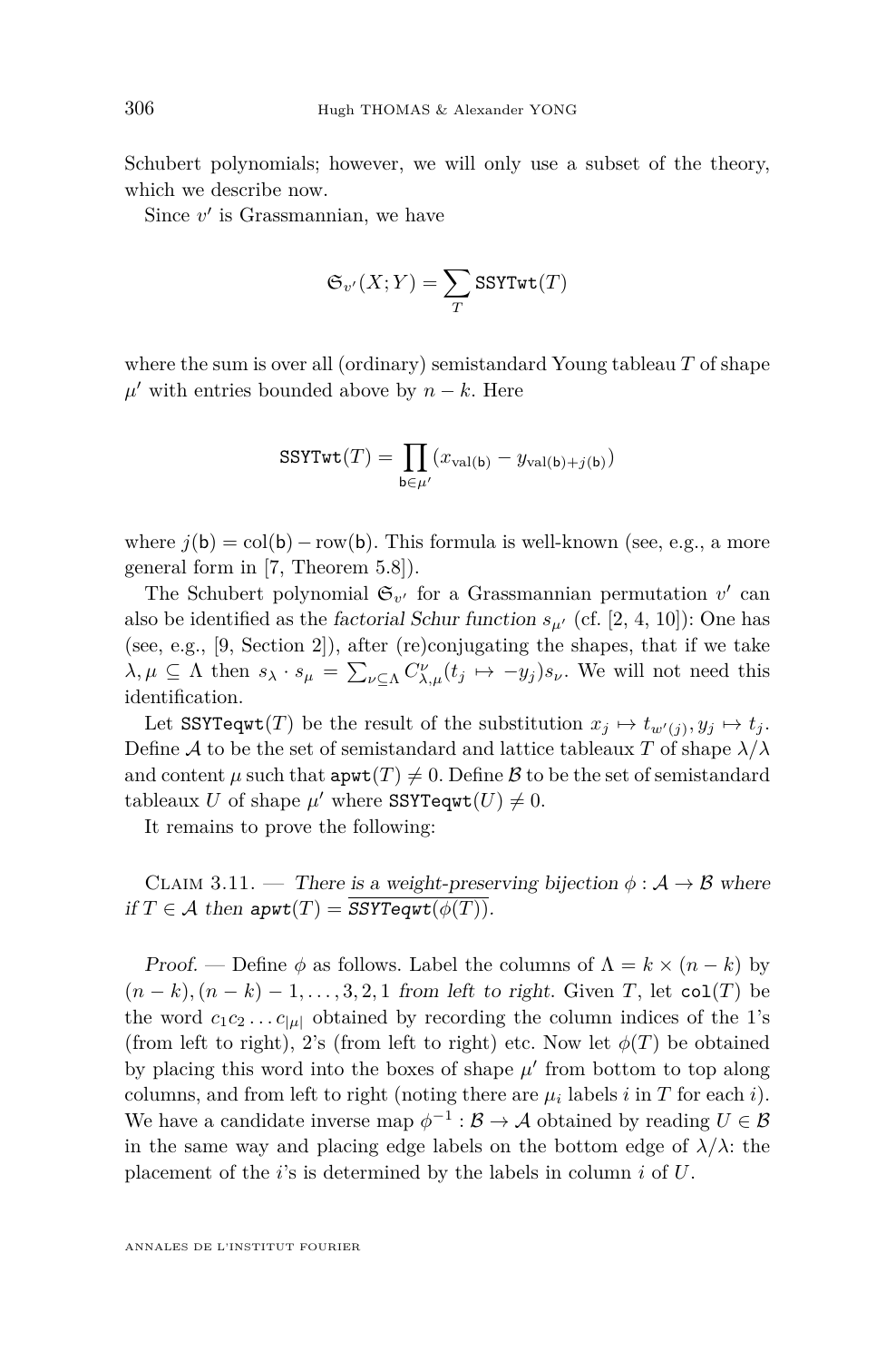Example 3.12. — Let  $n = 7$ ,  $k = 3$ ,  $\lambda = (4, 2, 1)$  and  $\mu = (4, 2)$ . Then *T*, together with the column labels  $1, \ldots, 4$  and  $\phi(T)$  are depicted below:



Here we had  $col(T) = 432143$ .

We compute

$$
\mathbf{apwt}(T)=(t_1-t_7)(t_3-t_7)(t_5-t_7)(t_6-t_7)(t_1-t_4)(t_3-t_4),
$$

where the first four factors correspond to the labels 1 of *T* read from left to right and the last two factors correspond to the labels 2 of *T* read from left to right. Now,

$$
SSYTwt(\phi(T)) = (x_4 - y_1)(x_3 - y_1)(x_2 - y_1)(x_1 - y_1)(x_4 - y_4)(x_3 - y_4),
$$

where the factors correspond to the entries of  $\phi(T)$  as read up columns from left to right (i.e., consistent with the order of factors of  $a$ pwt $(T)$  above).

Since  $\lambda' = (3, 2, 1, 1)$  and  $\mu' = (2, 2, 1, 1)$  we have  $w' = 2357146$  and  $v' = 2356147$  (one line notation). So substituting, we get

$$
\text{SSYTeqwt}(\phi(T)) = (t_7 - t_1)(t_5 - t_1)(t_3 - t_1)(t_2 - t_1)(t_7 - t_4)(t_5 - t_4).
$$

Finally, the reader can check  $\overline{\text{SSYTeqwt}(T)} = \text{apwt}(T)$ , in agreement with the Claim.

 $\phi^{-1}$  is well-defined and is weight-preserving. — Let  $U \in \mathcal{B}$ . Since  $\phi^{-1}(U)$ is of shape  $\lambda/\lambda$ , it is vacuously standard. The fact that U is semistandard easily implies that  $\phi^{-1}(U)$  is lattice.

We check that the weight assigned to a label  $\ell$  in box **b** and column  $c = \text{col}(b)$  of *U* is the same as the apfactor assigned to the corresponding label *c* in  $\phi^{-1}(U)$ . The label  $\ell$  gets assigned the weight SSYTeqfactor =  $t_{\lambda'_{(n-k)-\ell+1}+\ell}-t_{\ell+j(b)}$ . Hence we must show the equality of these two quantities:

$$
\begin{aligned} \text{SSYTeqfactor}(\ell) &= t_{n-(\lambda'_{(n-k)-\ell+1}+\ell)+1} - t_{n-(\ell+j(\mathsf{b}))+1}, \quad \text{ and} \\ \text{apfactor}(c) &= t_{\text{Man}(\mathsf{x})} \\ &- t_{\text{Man}(\mathsf{x})+r-c+1+\# \text{ of } c \text{'s strictly to the right of } \mathsf{x}}, \end{aligned}
$$

where here x is the bottom edge of  $\lambda$  in column  $\ell$  from the right edge of  $\Lambda$ and  $r = \lambda'_{(n-k)-\ell+1}$ .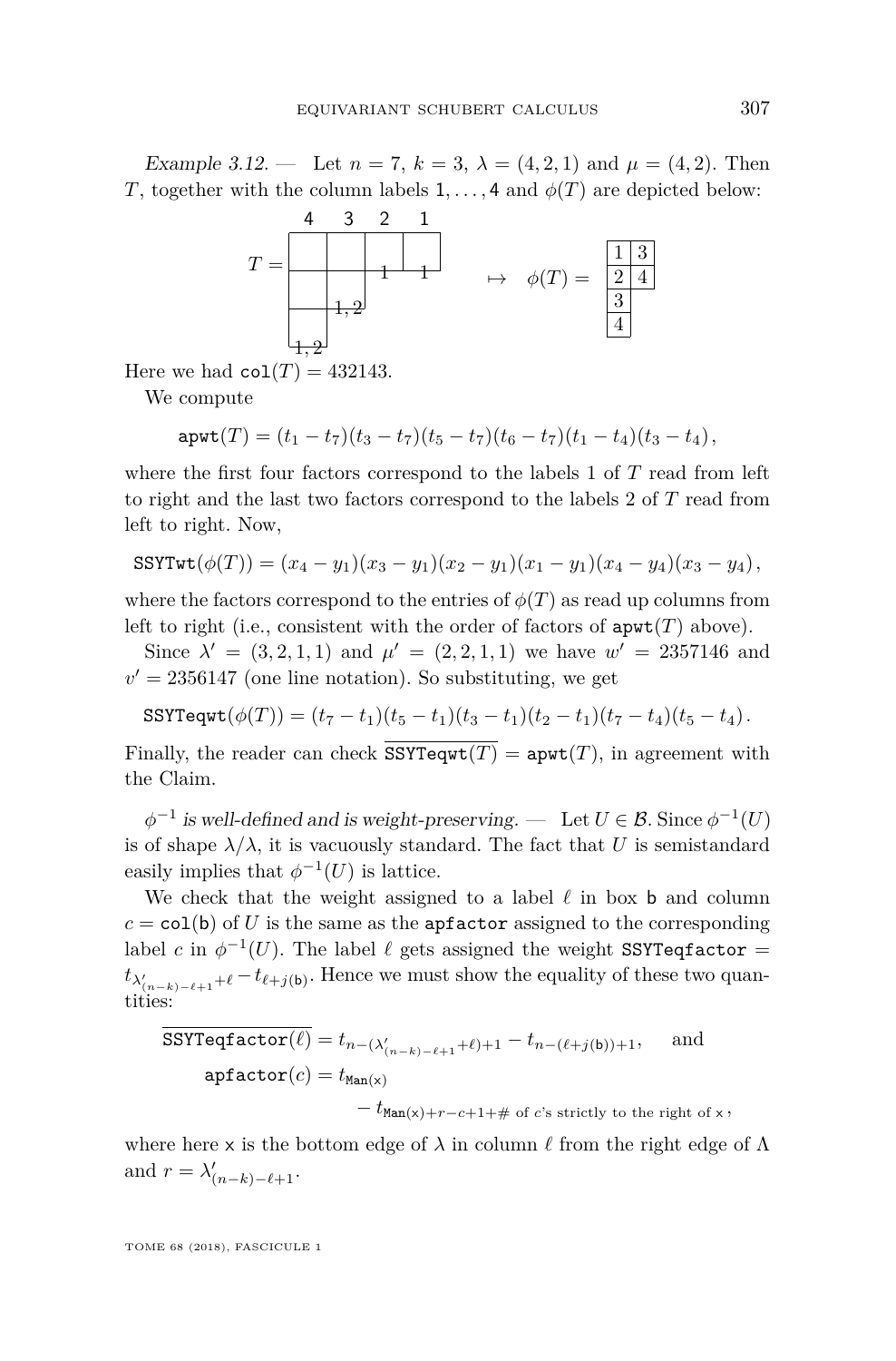Now, counting the number of columns and rows which separate x from the bottom-left corner of  $\Lambda$ , we have

$$
\text{Man}(\mathsf{x}) = ((n-k) - \ell) + (k - \lambda'_{(n-k)-\ell+1} + 1) = n - (\lambda'_{(n-k)-\ell+1} + \ell) + 1.
$$
  
Thus, the first term of  $\overline{\text{SSTreqfactor}(\ell)}$  and  $\text{apfactor}(c)$  agree. To compare the second terms note that

$$
\text{Man}(x) + r - c + 1 + \# \text{ of } c\text{'s strictly to the right of } x
$$
\n
$$
= [n - (\lambda'_{(n-k)-\ell+1} + \ell) + 1] + \lambda'_{(n-k)-\ell+1} - c + 1
$$
\n
$$
+ \# \text{ of } c\text{'s strictly to the right of } x
$$
\n
$$
= n - \ell + 1 - c + 1 + \# \text{ of } c\text{'s strictly to the right of } x.
$$

Hence it suffices to show

 $-j(b) = -c + 1 + \text{# of } c$ 's strictly to the right of x,

or equivalently,

$$
row(b) - 1 = #
$$
 of *c*'s strictly to the right of x.

However, this final equality is clear by the definition of  $\phi^{-1}$ .

Thus  $0 \neq \overline{SSYTeqwt(U)} = \text{apwt}(\phi^{-1}(U))$  and we are done.

 $\phi$  is well-defined and weight-preserving. — Let  $T \in \mathcal{A}$ . By construction,  $\phi(T)$  is strictly increasing along columns.

Now suppose  $\phi(T)$  is not weakly increasing along rows. Thus there is a violation between columns  $c + 1$  and  $c$ . We may suppose  $c + 1$  is the leftmost column of  $\Lambda$ , recalling the reverse labelling of columns; the general argument is similar. Now suppose the violation occurs *M* rows from the top. Hence in  $T$ , the  $M$ -th label 1 (counting from the right) is in a column strictly to the left of the label *M*-th label 2. Then it must be true that *T* is not lattice.

Hence  $\phi(T)$  is a semistandard tableau of shape  $\mu'$ . The same computations which show that  $\phi^{-1}$  is weight preserving also show that 0  $\neq$  $\text{apwt}(T) = \text{SSYTeqwt}(\phi(T))$  and so the desired conclusions hold.

#### **3.2. Proof of Theorem [1.2](#page-6-1)**

Let C be the set of lattice semistandard tableaux *S* of shape  $\nu/\lambda$  whose content is  $\mu$  and  $\text{apwt}(S) \neq 0$ . Also, let D be the set of tableaux from Theorem [1.2.](#page-6-1) Define a map  $\Phi : \mathcal{C} \to \mathcal{D}$  as follows: given  $S \in \mathcal{C}$  relabel the  $\mu_1$  labels 1 that appear by  $1, 2, \ldots, \mu_1$ , from left to right; then relabel the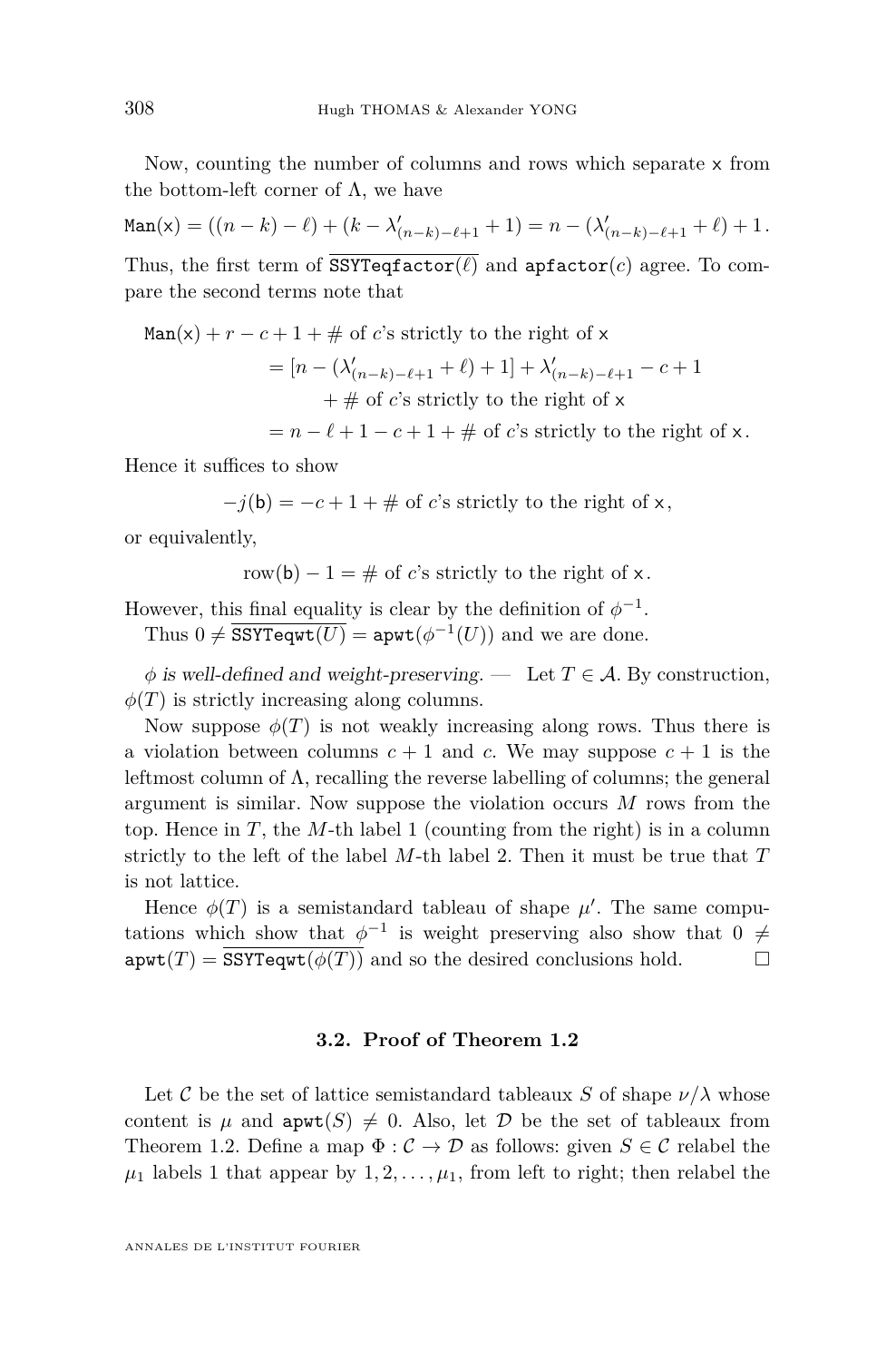$\mu_2$  (original) labels 2 by  $\mu_1 + 1, \mu_1 + 2, \ldots, \mu_1 + \mu_2$ , etc. This map is clearly reversible. Theorem [1.2](#page-6-1) follows from:

PROPOSITION 3.13. —  $\Phi : \mathcal{C} \to \mathcal{D}$  is a weight preserving bijection:  $\textsf{apwt}(S) = \textsf{wt}(\Phi(S)).$ 

Proof.

 $\Phi$  is well-defined. — Since  $S \in \mathcal{C}$  is semistandard, clearly  $T = \Phi(S)$  is standard.

Let  $T_\mu[i]$  be the set of labels in row *i* of  $T_\mu$ . By construction, the labels of  $T<sub>u</sub>[i]$  form a horizontal strip in *T*. The following is an easy induction using the definition of Eqjdt*<sup>&</sup>lt;*:

<span id="page-35-0"></span>CLAIM 3.14. — The labels of  $T_{\mu}[i]$  form a horizontal strip in each tableau arising in the process of column rectifying *T*.

Translating the assumption that *S* is lattice, for any column *c* of *T*, the number of labels from  $T_\mu[i]$  appearing in columns weakly to the right of column *c* weakly exceeds the number from  $T_\mu[i+1]$  in the same region, for any  $i \geq 1$ . Mildly abusing terminology, we say that *T* is also lattice.

<span id="page-35-1"></span>CLAIM  $3.15.$  — Each tableau appearing in the column rectification of *T* is lattice.

Proof. — Suppose that in the process of column rectification we arrive at a tableau  $U$  (which may have a  $\bullet$  in the middle of it) which is lattice and the next swap  $U \mapsto U'$  breaks latticeness. Then this swap must locally look like

| T. |         |            | $a \mid b \mid \rightarrow$ |            | $a \mid b \mid \equiv U'$ |
|----|---------|------------|-----------------------------|------------|---------------------------|
|    |         |            |                             |            |                           |
|    | $d_{-}$ | $\epsilon$ |                             | $\epsilon$ |                           |

where  $c \in T_\mu[i]$  moving left causes more labels of  $T_\mu[i+1]$  than of  $T_\mu[i]$ to appear weakly right of column 2 of  $U'$ . So there must be a label  $\ell$  of  $T_{\mu}[i+1]$  in column 2 of *U* (and of *U*'), since otherwise *U* is not lattice, a contradiction.

Suppose *e* does not exist. Then since *U* is standard,  $\ell$  cannot exist, a contradiction. Hence we assume *e* and thus *d* exists. By standardness of *U* and Claim [3.14,](#page-35-0)  $e(=\ell) \in T_\mu[i+1]$ . Notice that no label of column 1 of *U* can be in  $T_\mu[i]$  since we would contradict Claim [3.14](#page-35-0) (applied to  $U'$ ). Now  $d > c$  (since otherwise the swap would not have been used). So by standardness and Claim [3.14](#page-35-0) (applied to *U*),  $d \in T_\mu[i+1]$ . But then *U* was not lattice in column 1 to begin with. This is our final contradiction.  $\Box$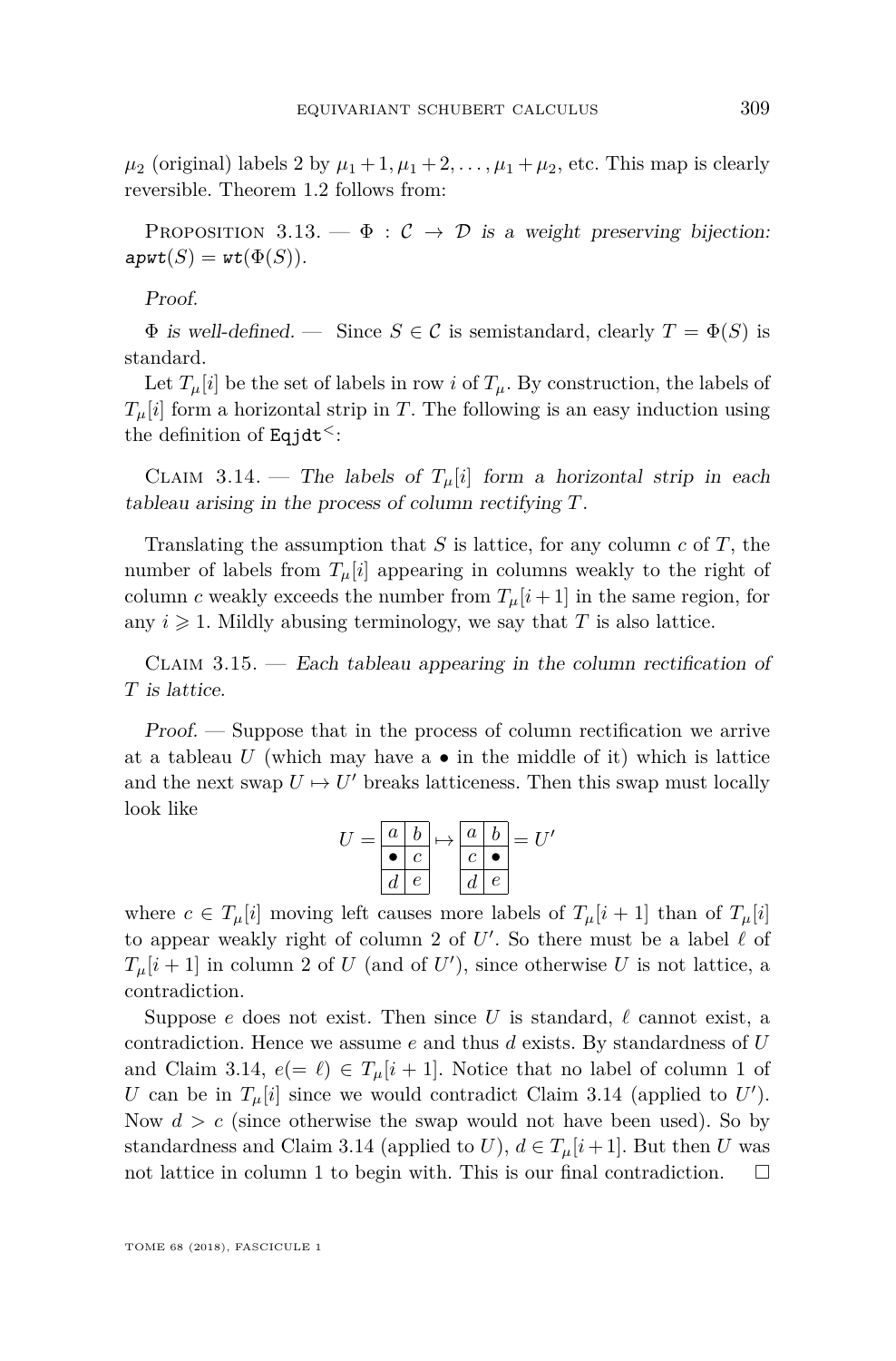Write  $T^{(k)}$  for the tableau that consists of the *k* rightmost columns of the column rectification of the *k* rightmost columns of *T*.

<span id="page-36-0"></span>CLAIM 3.16. — The *i*-th row of  $T^{(k)}$  is a consecutive sequence of integers from  $T_\mu[i]$ , ending with  $\mu_1 + \cdots + \mu_i (= \max T_\mu[i]).$ 

Proof. — The argument is by induction on  $k \geq 0$ . The base case  $k = 0$ is trivial. Suppose after rectifying the  $k-1$  rightmost columns of  $T, T^{(k-1)}$ has the claimed form. Now we are rectifying column *k* (from the right). Suppose we are Eqjdt<sup> $\leq$ </sup> sliding into a square x in row R and the slide  $\texttt{Equat}^{\leq}_x$  is a horizontal one (i.e., a label moves left). Observe that in this case, the  $\bullet$  must only move right in the same row until the slide completes: otherwise, by the form of  $T^{(k-1)}$ , it must be that the rows *R* and  $R+1$  of  $T^{(k)}$  are of the same length, and the rightmost label of row  $R+1$  moves up into row *R*; however this contradicts Claim [3.15.](#page-35-1)

Suppose the labels in the column we are presently rectifying are  $\ell_1$  <  $\ell_2 < \cdots < \ell_t$ . Now  $\ell_m \in T_\mu[i_m]$  where  $i_1 < i_2 < \cdots < i_t$ . By the form of  $T^{(k-1)}$ , it is easy to see  $\ell_m$  completes at row  $i_m$ . Now, by Claim [3.14](#page-35-0) it follows that  $\ell_m$  is the largest label of  $T_\mu[i_m]$  that does not appear in  $T^{(k-1)}$ . This completes the induction step.  $\Box$ 

Claim [3.16](#page-36-0) immediately shows  $\text{Eqrect}^<(T) = T_\mu$ , as desired.

 $\Phi^{-1}$  is well-defined. — Let  $T \in \mathcal{D}$ . Let  $S = \Phi^{-1}(T)$ ; proving well definedness means we need to show *S* is semistandard, lattice and  $\text{apwt}(S) \neq 0$ (the content of *S* being  $\mu$  is by construction).

<span id="page-36-1"></span>CLAIM 3.17. — The labels  $T_\mu[i]$  form a horizontal strip in *T*, as well as in each tableau  $T'$  in the column rectification of  $T$ .

Proof. — Suppose *j* and  $j + 1$  appear in the same row of  $T_{\mu}$ . Then we claim that  $j + 1$  is strictly east (and, by standardness of  $T$ , thus weakly north) of  $j$  in  $T$  (respectively,  $T'$ ). Otherwise, if this is false, it remains false after each Eqjdt<sup> $<$ </sup> step. This implies Eqrect<sup> $<$ </sup>(*T*)  $\neq$  *T*<sub> $\mu$ </sub>, a contradiction.

Given Claim [3.17,](#page-36-1) the semistandardness of *S* is clear.

Next we argue that *S* is lattice. Otherwise, there is a column *c* and label *i* such that  $\mathcal{N}_{\text{col } c,i+1}^S > \mathcal{N}_{\text{col } c,i}^S$ . We may assume *c* is rightmost with this property. Hence *T* is not lattice.

<span id="page-36-2"></span>Claim 3.18. — Assuming (for the sake of contradiction) that *T* is not lattice, it follows that after every swap in the process that column rectifies *T* to  $T_\mu$ , the resulting tableau is also not lattice.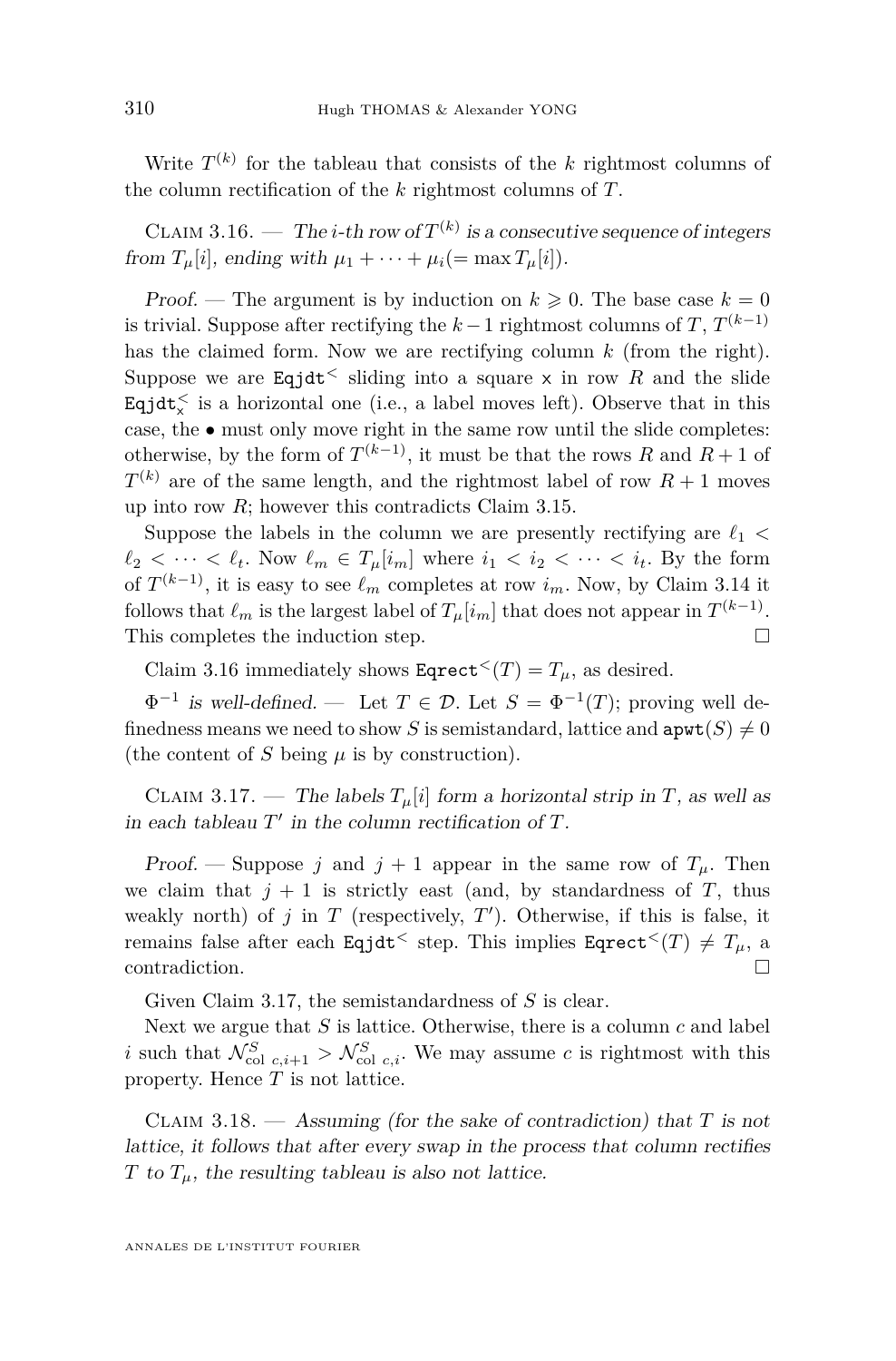Proof. — Without loss of generality, it suffices to argue about the first swap applied to *T*. If the result  $T^{\circ}$  is lattice then there is a label  $\ell \in T_{\mu}[i+1]$ in column  $c$  of  $T$  that moved to the column  $c - 1$ . Locally, the swap looks like

| а |  | а |  |
|---|--|---|--|
|   |  |   |  |

By Claim [3.17,](#page-36-1) the labels of  $T_\mu[i+1]$  form a horizontal strip in *T*. Hence  $a, b \notin T_\mu[i+1]$ . Also, no label in column *c* is in  $T_\mu[i]$  since otherwise there is a violation of latticeness strictly to the right of column *c* that is not fixed by this swap. Now, some label *m* in column  $c - 1$  is in  $T_\mu[i]$  (since we have fixed non-latticeness by the swap). This  $m$  cannot be below the  $\bullet$ since  $\ell > m$  so *m* would move into the • instead of  $\ell$ . Hence  $a = m$ . Now what about *b*? We have excluded the possibility that  $b \in T_\mu[i] \cup T_\mu[i+1]$ . However, by standardness of *T*, there are no other possibilities for *b*. This is a contradiction and  $T^{\circ}$  is not lattice.

Thus, by Claim [3.18,](#page-36-2)  $T_{\mu}$  is not lattice, a contradiction. Hence *S* is lattice.

Finally, in the weight preservation argument below, we see  $\text{apwt}(S) =$  $\text{wt}(T)$ . Thus we have  $\text{apwt}(S) \neq 0$  since by construction  $\text{wt}(T) \neq 0$ .

 $\Phi$  and  $\Phi^{-1}$  are weight preserving. — Suppose  $T \in \mathcal{D}$  and we consider a label  $\ell$  in that column which finishes in row *i*. Claim [3.16](#page-36-0) (and its proof) shows that the labels to the right (and in the same row) of  $\ell$ (once it completed rectifying in its column) are precisely those to its right in  $T_\mu$ , and moreover than any edge label rises exactly to its row in  $T_\mu$  (although it may move left in that row in subsequent column rectifications). Hence by the definition of  $\mathsf{apfactor}$ , if  $\ell'$  is the corresponding label in  $S =$  $\Phi^{-1}(T)$  then  $\texttt{factor}(\ell) = \texttt{apfactor}(\ell').$  So  $\texttt{wt}(T) = \texttt{apfactor}(\Phi^{-1}(T)).$ Thus  $\Phi^{-1}$  is weight-preserving. Reversing the argument shows  $\Phi$  is weight  $\Box$  preserving.

#### <span id="page-37-0"></span>**4. Conjectural extension to equivariant** *K***-theory**

The ring  $K_T(Gr(k, \mathbb{C}^n))$  has a  $K_T(\text{pt})$ -basis of equivariant *K*-theory classes  $\sigma_{\lambda}^K$  indexed by  $\lambda \subseteq \Lambda$ . Here  $K_T(\text{pt}) := \mathbb{Z}[t_1^{\pm 1}, t_2^{\pm 1}, \dots, t_n^{\pm 1}]$  is the Laurent polynomial ring in  $t_1, \ldots, t_n$ . Consequently, the equivariant *K*theory Schubert structure coefficients are defined by the expansion

(4.1) 
$$
\sigma^K_{\lambda} \cdot \sigma^K_{\mu} = \sum_{\nu} K^{\nu}_{\lambda,\mu} \sigma^K_{\nu},
$$

where  $K_{\lambda,\mu}^{\nu} \in \mathbb{Z}[t_1^{\pm 1}, t_2^{\pm 1}, \dots, t_n^{\pm 1}].$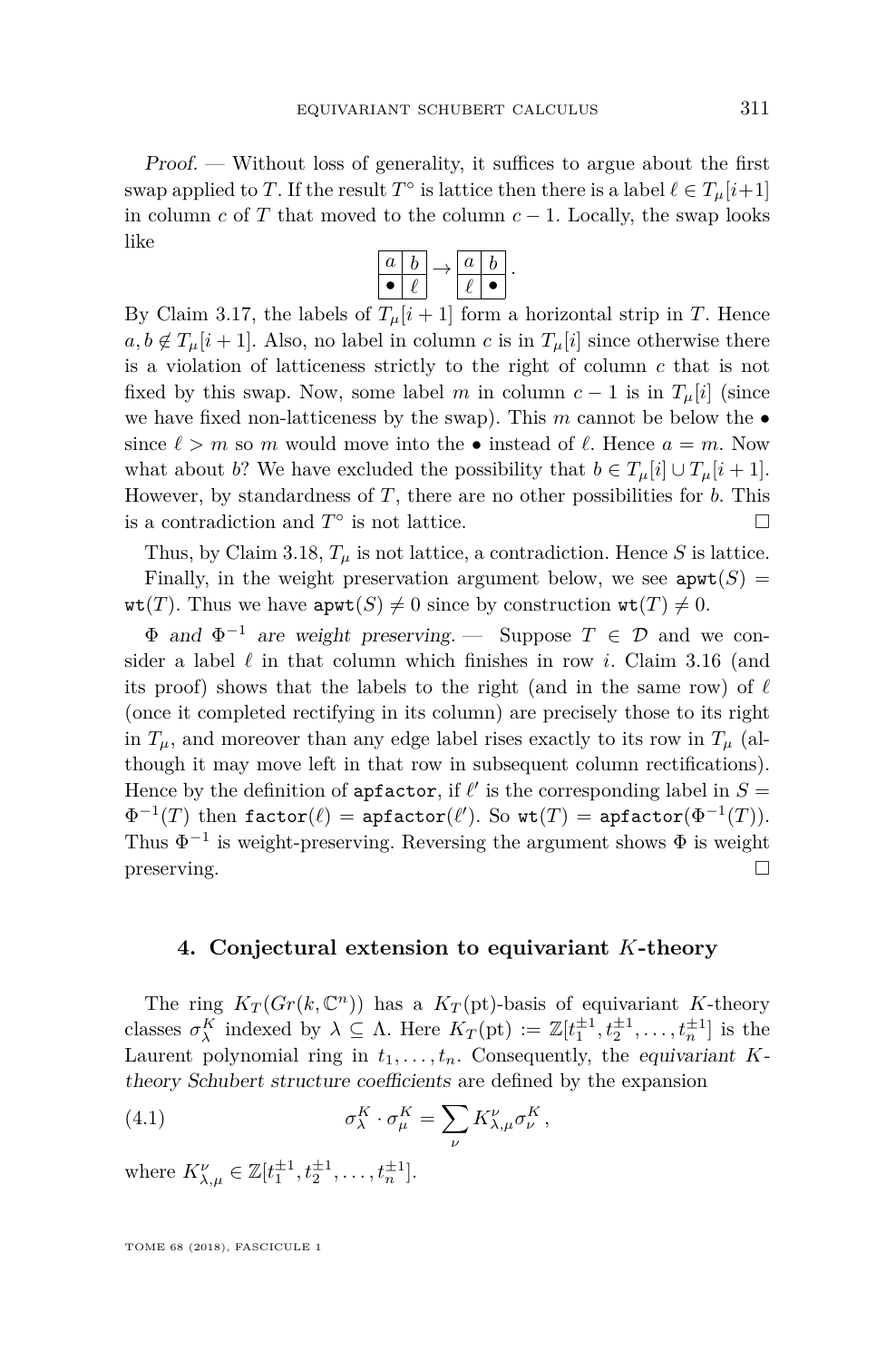Earlier, a puzzle conjecture for these Laurent polynomials was given by A. Knutson and R. Vakil and reported in [\[3\]](#page-43-14). One aspect of their conjecture is that it does not specialize to *K*-theory puzzle rules (compare Sections 3 and 5 of [\[3\]](#page-43-14) and see specifically the remarks of the fourth paragraph of the latter section). In contrast, our conjecture transparently recovers the jeu de taquin rules for *K*-theory, *T*-equivariant cohomology and ordinary cohomology, by "turning off" parts of our construction.

Recently, A. Knutson [\[6\]](#page-43-15) obtained a puzzle rule for an equivariant *K*theory problem different than the one considered here (or in the Knutson– Vakil puzzle conjecture).

#### **4.1. Statement of the equivariant** *K***-theory rule**

To state our conjectural generalization of Theorem [1.2,](#page-6-1) we need to broaden the class of equivariant tableaux. The ideas contained below also generalize the notions concerning increasing tableau that we gave in our earlier paper [\[17\]](#page-43-16), where a jeu de taquin rule for *K*-theory of Grassmannians was proved.

An equivariant increasing tableau is an equivariant filling of  $\nu/\lambda$  by the labels  $1, 2, \ldots, \ell$  such that each label in a box is:

- strictly smaller than the label in the box immediately to its right;
- strictly smaller than the label in its southern edge, and the label in the box immediately below it; and
- strictly larger than the label in the northern edge.

Moreover, any subset of the boxes of  $\nu/\lambda$  may be marked by a " $\star$ ", subject to:

• if the labels  $i$  and  $i + 1$  appear as box labels in the same row of  $T$ , then only the box containing  $i + 1$  may be marked by a " $\star$ ".

Let  $\text{EqInc}(\nu/\lambda, \ell)$  denote the set of all equivariant increasing tableaux.

Example 4.1. — If  $\nu/\lambda = (3, 2)/(2)$  and  $\ell = 3$  the first two tableaux below are in  $\text{EqInc}(\nu/\lambda, \ell)$  while the third is not:



We also need an extension of the algorithms Eqjdt*<sup>&</sup>lt;* and Eqrect*<sup>&</sup>lt;* defined in Section [1.](#page-1-0)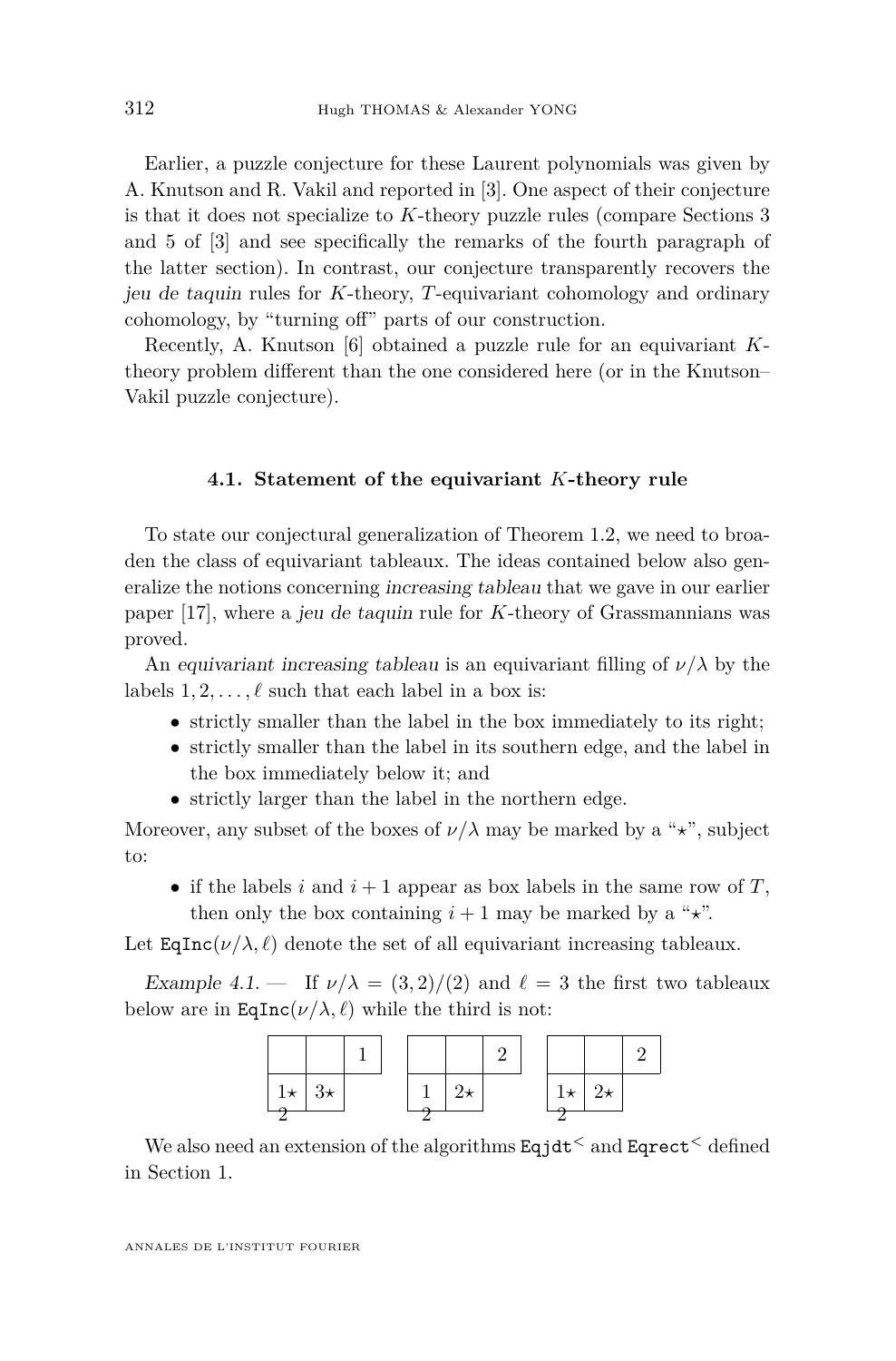A short ribbon *R* is a connected skew shape that does not contain a  $2 \times 2$ subshape and where each row and column contains at most two boxes. An alternating ribbon is a filling of R by two symbols, say  $\alpha$  and  $\beta$  such that

- adjacent boxes are filled differently;
- all edges except the southwest-most edge are empty; and
- if the southwest-most edge is filled, it is filled with a different symbol than the symbol in the box above it.

Example  $4.2.$  — The two types of alternating ribbons are of the form:



(where in the tableau on the right, the edge label  $\beta$  is the smallest label on that edge).

We define  $\textsf{switch}(R)$  to be the alternating ribbon of the same shape but where each box is instead filled with the other symbol. If the southmost edge was filled by one of these symbols, that symbol is deleted. If *R* is a ribbon consisting of a single box with only one symbol used, then switch does nothing to it. We also define switch to act on a skew shape consisting of multiple connected components, each of which is a alternating ribbon, by acting on each separately.

Example  $4.3.$  — Applying switch to either of the alternating ribbons above gives

|          |          | $\alpha$ |
|----------|----------|----------|
|          | $\alpha$ |          |
| $\alpha$ |          |          |

Given  $T \in \text{EqInc}(\nu/\lambda, \ell)$ , consider an *inner corner*  $x \in \lambda$  which we label with a  $\bullet$ . Erase all  $\star$ 's appearing in *T*. Consider the alternating ribbon made of  $\bullet$  and 1. (It is allowed for the southmost edge of  $R_1$  in  $T$  consists of the label 1 and other labels as well.) Apply switch to  $R_1$ . Now let  $R_2$  be the union of ribbons consisting of • and 2, and proceed as before. Repeat this process until the •'s have been switched past all the numerical labels in *T*; the final placement of these labels gives  $\texttt{KEqjdt}_{\times}^{<}(T)$ . Finally, define KEqrect<sup> $\leq$ </sup>(*T*) by successively applying KEqjdt<sup> $\leq$ </sup> in the column rectification order.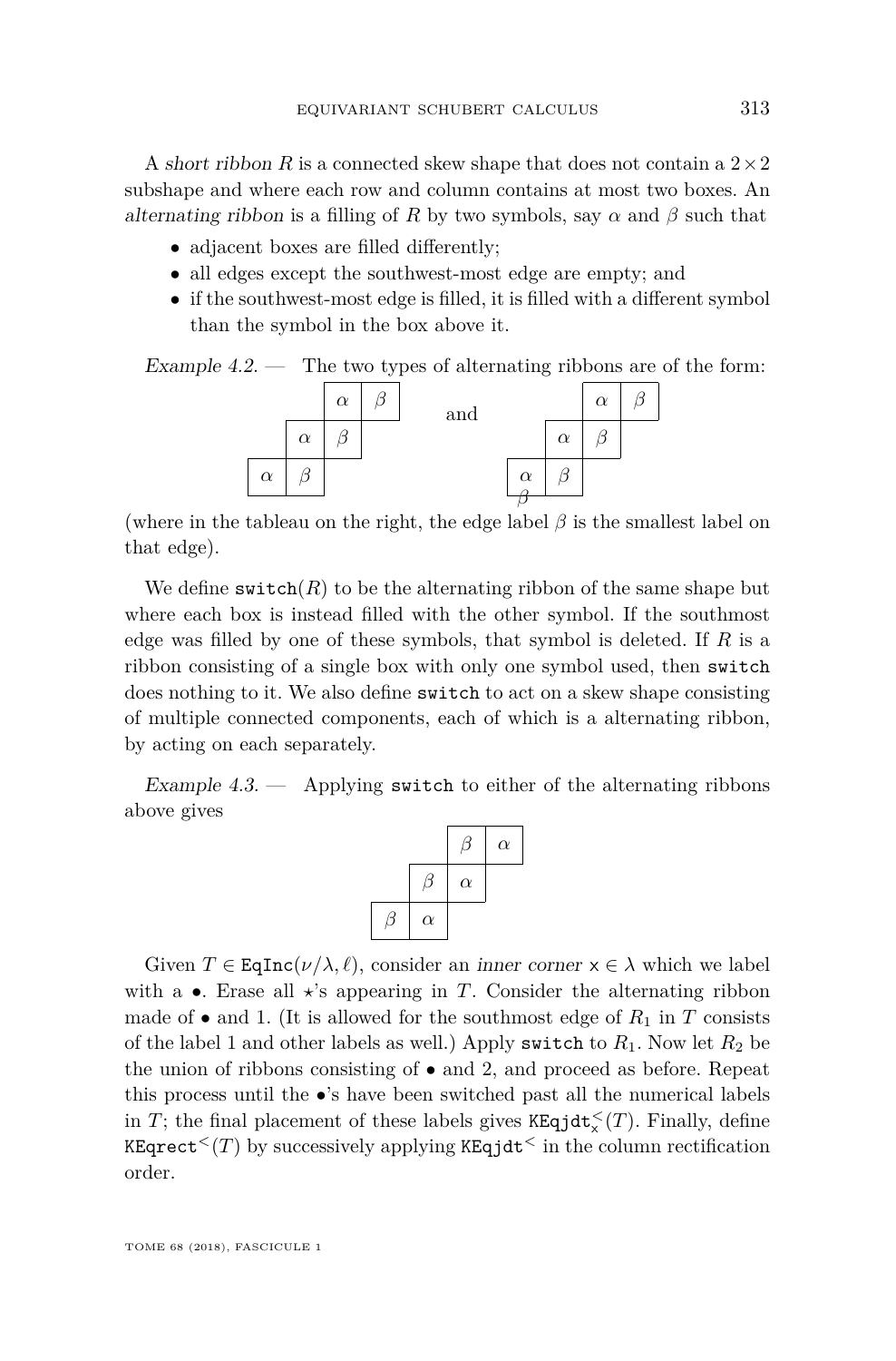<span id="page-40-0"></span>Example 4.4. — Erasing the  $\star$ 's in



There is nothing to do to rectify the third column. Rectifying the second column is achieved in one step:



while rectifying the first column demands three steps:

| $\mathbf{1}$ | 25 |  |  | $2 \mid 1 \mid 2 \mid$ |  |  |  |
|--------------|----|--|--|------------------------|--|--|--|
|              |    |  |  |                        |  |  |  |

which gives the final tableau  $T_{(2,2)}$ .

While the definition of KEqrect*<sup>&</sup>lt;* above does not depend on the markings of boxes of  $T$  by  $\star$ , these markings play a role in our modification of the equivariant weight  $\text{wt}(T)$  defined in Section [1.3.](#page-3-0) We say that a label  $\mathfrak{s} \in T$ is a special label if it is either

- an edge label; or
- lies in a box that has been marked by  $a \star$ .

To each special label  $\mathfrak s$  we associate a Laurent binomial  $\mathtt{factor}_K(\mathfrak s)$ : given a box x define a weight  $\hat{\beta}(x) = t_m/t_{m+1}$  where *m* is the "Manhattan distance" as defined in Section [1.](#page-1-0) Note that at most one of the labels " $\mathfrak{s}$ " or " $\mathfrak{s} \star$ " can appear in a column. Moreover, each step of the rectification moves an s at most one step north (and it remains in the same column). Therefore one can precisely say a special label s passes through a box x if it occupies it during the  $K$ -equivariant rectification of the column that  $\mathfrak s$  initially occupies and if s did not initially begin in x. (This notion of "pass" reduces to our original notion in Section [1.4](#page-4-1) if  $\mathfrak s$  is an edge label.) Now, let  $x_1, \ldots, x_s$  be the boxes passed through by  $\mathfrak s$  and  $y_1, \ldots, y_t$  be the numerically labelled boxes in the same row as  $x_s$  and strictly to its right. Set

$$
\texttt{factor}_K(\mathfrak{s}) = 1 - \prod_{i=1}^s \hat{\beta}(\mathsf{x}_i) \prod_{j=1}^t \hat{\beta}(\mathsf{y}_j).
$$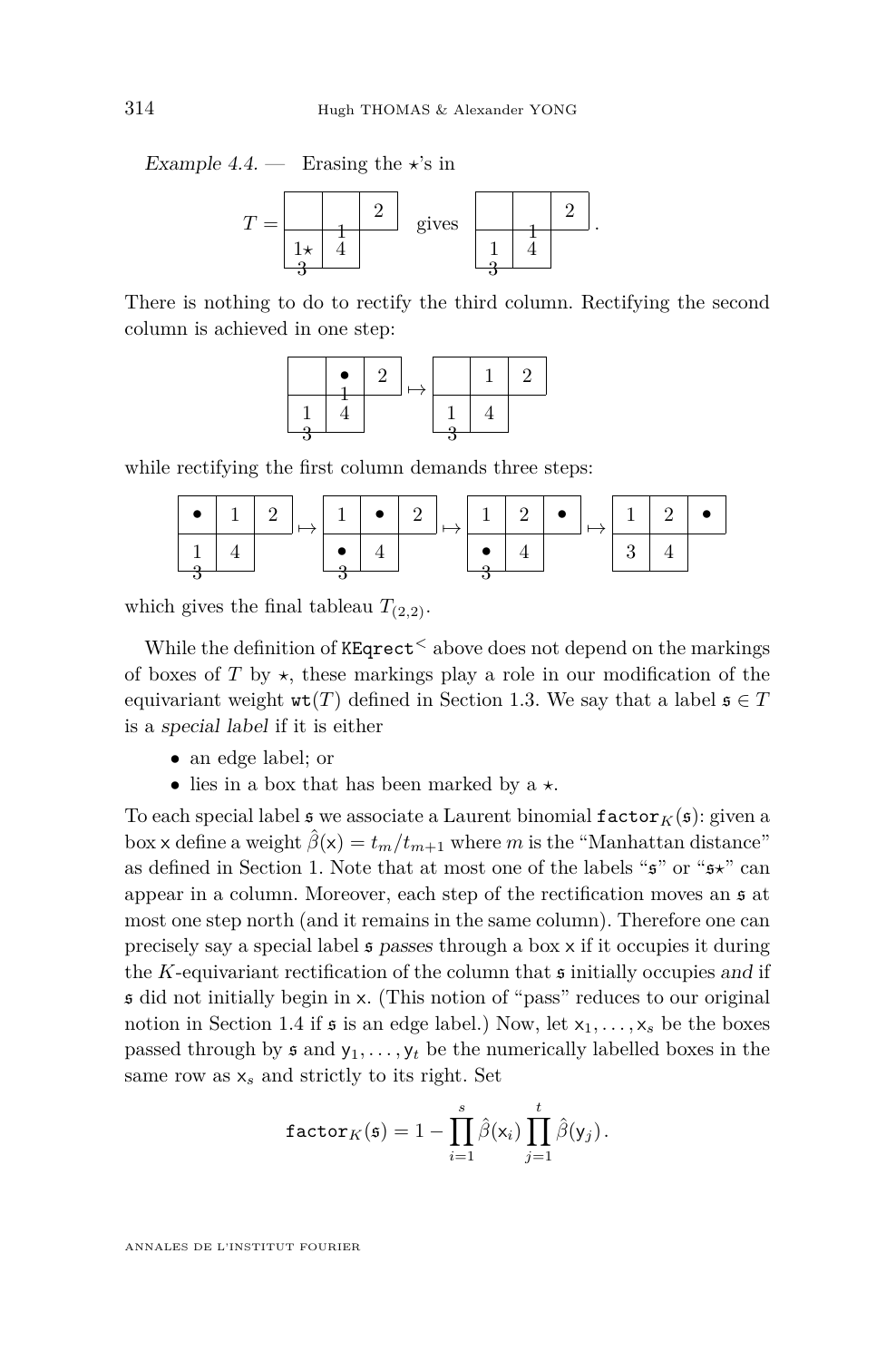We apply the convention that if any special label  $\sharp$  does not move during the rectification of the column that it initially sits in, then  $\texttt{factor}_K(\mathfrak{s}) = 0$ . Now set

$$
\mathrm{wt}_K(T)=\prod_{\mathfrak{s}}\mathtt{factor}_K(\mathfrak{s}),
$$

where the product is over all special labels s.

Example  $4.5.$  — Assume that in Example [4.4,](#page-40-0) we are working inside  $Gr(2, \mathbb{C}^5)$ . There are three special labels:

- The edge label "1" in the second column gives  $\texttt{factor}(1) = 1 \frac{t_3}{t_4}$ .  $\frac{t_4}{t_5} = 1 - \frac{t_3}{t_5}$  since it passes through one box during the rectification of column 2, and ends in a row with a single labelled box  $\boxed{2}$  to its right.
- The marked label "1<sup>\*</sup>" gives  $\text{factor}(1*) = 1 \frac{t_2}{t_3} \cdot \frac{t_3}{t_4} = 1 \frac{t_2}{t_4}$  since it passes through one box and has one box  $\boxed{2}$  to its right after rectifying column 1.
- The edge label "3" gives  $\text{factor}(3) = 1 \frac{t_1}{t_2} \cdot \frac{t_2}{t_3} = 1 \frac{t_1}{t_3}$  since it passes through one box and has one box  $\boxed{4}$  to its right when the rectification of column 1 is complete.

Hence 
$$
\operatorname{wt}_K(T) = \left(1 - \frac{t_3}{t_5}\right) \left(1 - \frac{t_2}{t_4}\right) \left(1 - \frac{t_1}{t_3}\right).
$$

Lastly, given *T* we define

(4.2) 
$$
\text{sgn}(T) = (-1)^{\# \star \text{'s in } T + \# \text{labels in } T - |\mu|}
$$

$$
= (-1)^{\# \star \text{'s in } T + \# \text{edge labels in } T + |\nu| - |\lambda| - |\mu|}
$$

Example 4.6. — Continuing Example [4.4](#page-40-0) we calculate that  $sgn(T)$  =  $(-1)^{1+2+5-2-4} = (-1)^2 = 1.$ 

<span id="page-41-0"></span>CONJECTURE 4.7. — The equivariant *K*-theory Schubert structure coefficient is

$$
K_{\lambda,\mu}^{\nu} = \sum_{T} sgn(T) \cdot \mathbf{wt}_K(T)
$$

where the sum is over all  $T \in \text{EqInc}(\nu/\lambda, |\mu|)$  such that  $\text{KEqrect}^{<}(T) = T_{\mu}$ .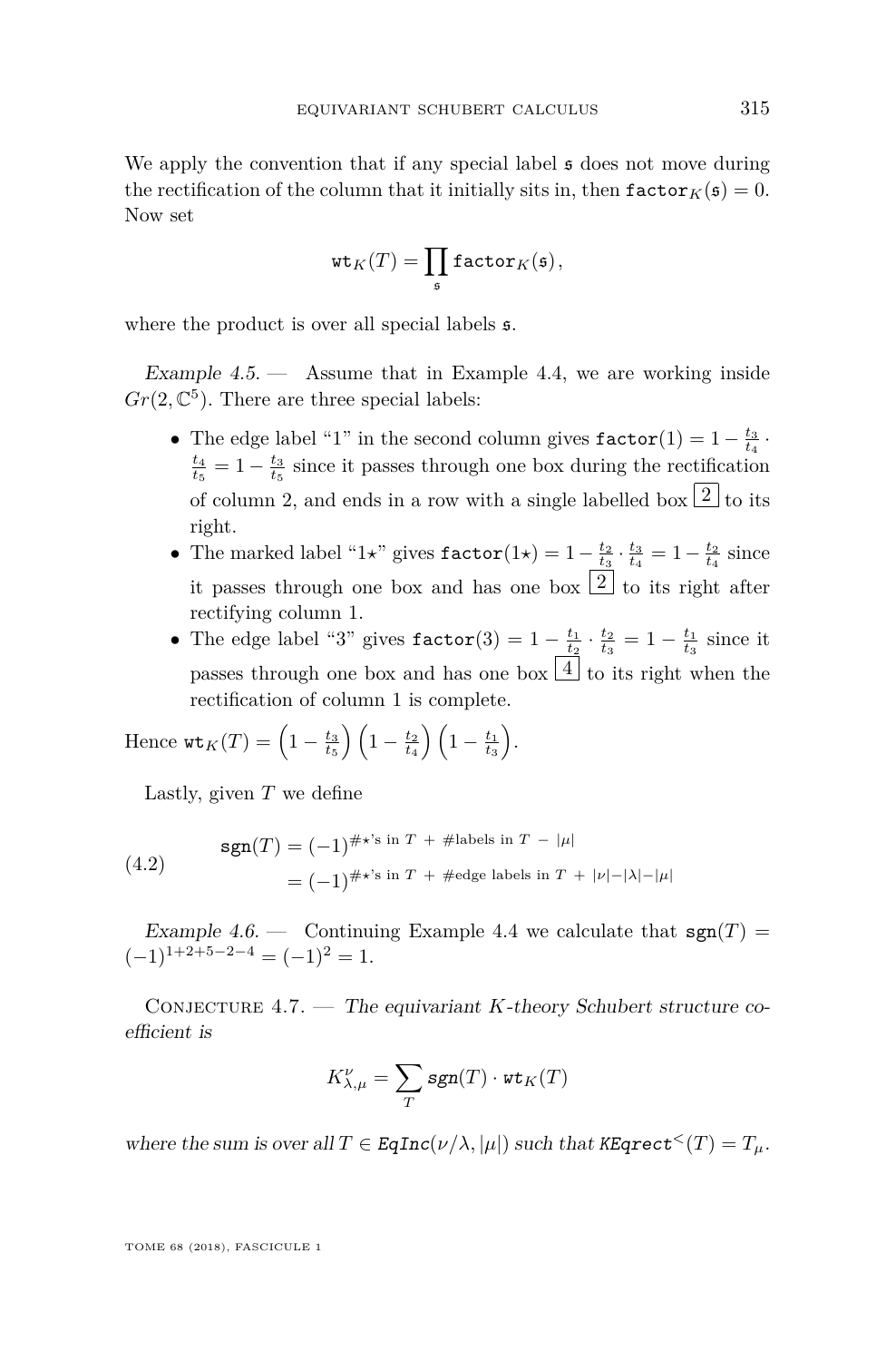Conjecture [4.7](#page-41-0) manifests the equivariant *K*-theory positivity proved (for all generalized flag varieties  $G/P$ ) by [\[1\]](#page-43-17). Let  $z_i := \frac{t_i}{t_{i+1}} - 1$ . Note that for *j > i*,

<span id="page-42-1"></span>(4.3) 
$$
1 - \frac{t_i}{t_j} = -(z_i + 1) \dots (z_{j-1} + 1) + 1.
$$

Thus

$$
sgn(T) \cdot \text{wt}_K(T) = (-1)^{|\nu| - |\lambda| - |\mu|}
$$

$$
((-1)^{\#\star's \text{ in } T} + \text{#edge labels in } T \cdot \text{wt}_K(T)).
$$

Notice  $\texttt{wt}_K(T)$  is a product of ( $\#\star$ 's in  $T+\texttt{\#edge}$ ) and *T*)-many factors of the form  $(4.3)$  and also  $(z_i+1)...(z_{i-1}+1)-1$  is manifestly positive in the variables  $\{z_i\}$ . Hence Conjecture [4.7](#page-41-0) expresses  $K^{\nu}_{\lambda,\mu} \cdot (-1)^{|\nu|-|\lambda|-|\mu|}$  as a manifestly positive polynomial in the variables  $\{z_i\}$ ; this is the positivity of [\[1\]](#page-43-17), after the substitution  $z_i \mapsto e^{\beta_i} - 1$ .

We have computer verified this conjecture for all  $Gr(k, \mathbb{C}^n)$  for  $n \leq 5$  as well as a number of cases for larger *n*.

#### **5. Final remarks**

<span id="page-42-0"></span>We are attempting to extend ideas in this paper to prove Conjecture [4.7.](#page-41-0) Specifically, we desire an analogue of the results of Section [2.](#page-7-0) This would specialize to a "semistandard" version of the results of [\[17\]](#page-43-16).

One can reformulate Theorem [1.2](#page-6-1) to avoid edge labels. In this version, a bullet • in a box can either be replaced by a label using a classical jeu de taquin slide or it can be replaced by a label not already present in the tableau, at the cost of the weight associated with the box containing the •.

We mentioned that the equivariant cohomology of Grassmannians is controlled by multiplication of factorial Schur polynomials. A generalization of this was introduced by A. Molev and B. Sagan [\[13\]](#page-43-7), geometrically relevant to "triple Schubert calculus", see [\[8\]](#page-43-1). The ideas of Section [2](#page-7-0) also generalize to provide a jeu de taquin rule for the Molev–Sagan coefficients.

**Note added in proof.** Conjecture [4.7](#page-41-0) has since been proved by O. Pechenik and A. Yong in [\[14\]](#page-43-18)

**Acknowledgments.** We thank Allen Knutson and Mark Shimozono for helpful conversations. We thank the anonymous referee and Oliver Pechenik for suggestions that were implemented during final revisions. HT was supported by an NSERC Discovery Grant. AY was supported by NSF grants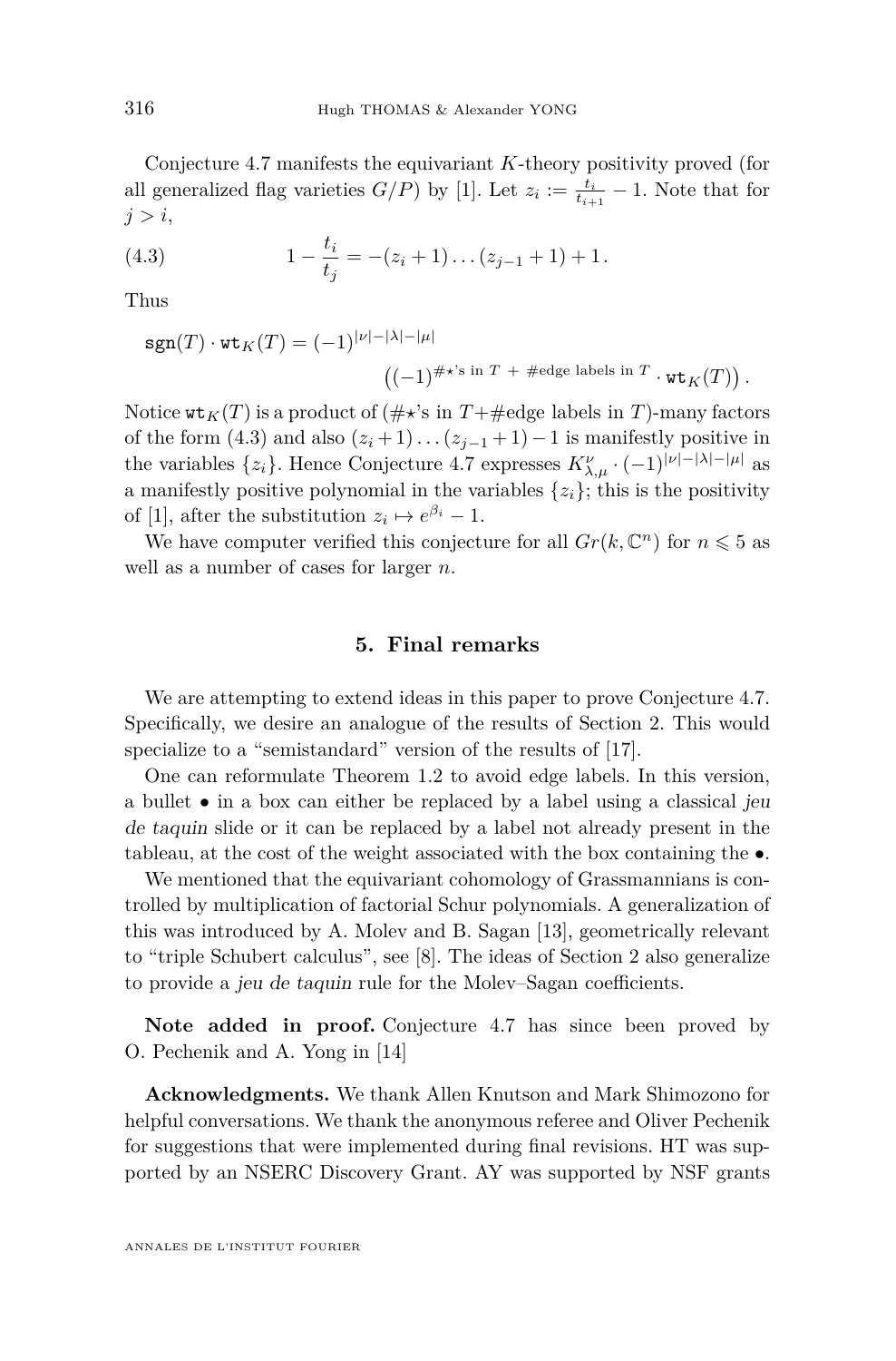and by a CAS/Beckman fellowship at UIUC's Center for Advanced Study. This project was partially completed at the Fields Institute, and at the 2010 workshop on localization techniques in equivariant cohomology at the American Institute for Mathematics.

#### BIBLIOGRAPHY

- <span id="page-43-17"></span>[1] D. Anderson, S. Griffeth & E. Miller, "Positivity and Kleiman transversality in equivariant *K*-theory of homogeneous spaces", J. Eur. Math. Soc. (JEMS) **13** (2011), no. 1, p. 57-84.
- <span id="page-43-11"></span>[2] L. C. BIEDENHARN & J. D. LOUCK, "A new class of symmetric polynomials defined in terms of tableaux", Adv. Appl. Math. **10** (1989), no. 4, p. 396-438.
- <span id="page-43-14"></span>[3] I. Coskun & R. Vakil, "Geometric positivity in the cohomology of homogeneous spaces and generalized Schubert calculus", in Algebraic Geometry (Seattle 2005, Pt. 1), Proceedings of Symposia in Pure Mathematics, vol. 80, American Mathematical Society, Providence RI, 2009, p. 77-124.
- <span id="page-43-12"></span>[4] I. Goulden & C. Greene, "A new tableau representation for supersymmetric Schur functions", J. Algebra **170** (1994), no. 2, p. 687-703.
- <span id="page-43-3"></span>[5] W. Graham, "Positivity in equivariant Schubert calculus", Duke Math. J. **109** (2001), no. 3, p. 599-614.
- <span id="page-43-15"></span>[6] A. KNUTSON, "Puzzles, positroid varieties, and equivariant *K*-theory of Grassmannians", <https://arxiv.org/abs/1008.4302>, 2010.
- <span id="page-43-10"></span>[7] A. Knutson, E. Miller & A. Yong, "Gröbner geometry of vertex decompositions and of flagged tableaux", J. Reine Angew. Math. **630** (2009), p. 1-31.
- <span id="page-43-1"></span>[8] A. KNUTSON & T. TAO, "Puzzles and (equivariant) cohomology of Grassmannians", Duke Math. J. **119** (2003), no. 2, p. 221-260.
- <span id="page-43-4"></span>[9] V. Kreiman, "Equivariant Littlewood-Richardson skew tableaux", Trans. Am. Math. Soc. **362** (2010), no. 5, p. 2589-2617.
- <span id="page-43-13"></span>[10] I. G. MACDONALD, "Schur functions: theme and variations", Sémin. Lothar. Comb. **28** (1992), p. 5-39.
- <span id="page-43-9"></span>[11] L. Manivel, Symmetric functions, Schubert polynomials and degeneracy loci, Texts and Monographs, vol. 6, American Mathematical Society, 2001, vii+167 pages.
- <span id="page-43-5"></span>[12] A. I. Molev, "Littlewood-Richardson polynomials", J. Algebra **321** (2009), no. 11, p. 3450-3468.
- <span id="page-43-7"></span>[13] A. I. Molev & B. E. Sagan, "A Littlewood-Richardson rule for factorial Schur functions", Trans. Am. Math. Soc. **351** (1999), no. 11, p. 4429-4443.
- <span id="page-43-18"></span>[14] O. Pechenik & A. Yong, "Equivariant *K*-theory of Grassmannians", Forum of Mathematics, Pi **5** (2017), <https://doi.org/10.1017/fmp.2017.4>.
- <span id="page-43-0"></span>[15] M.-P. Schützenberger, "La correspondance de Robinson", in Combinatoire et représentation du groupe symétrique (Actes Table Ronde CNRS, Strasbourg, 1976), Lecture Notes in Math., vol. 579, Springer, 1977, p. 59-113.
- <span id="page-43-2"></span>[16] H. THOMAS & A. YONG, "A combinatorial rule for (co)minuscule Schubert calculus", Adv. Math. **222** (2009), no. 2, p. 596-620.
- <span id="page-43-16"></span>[17] ——— , "A jeu de taquin theory for increasing tableaux, with applications to *K*theoretic Schubert calculus", Algebra Number Theory **3** (2009), no. 2, p. 121-148.
- <span id="page-43-8"></span>[18] A. Woo & A. Yong, "A Gröbner basis for Kazhdan-Lusztig ideals", Am. J. Math. **134** (2012), no. 4, p. 1089-1137.
- <span id="page-43-6"></span>[19] P. Zinn-Justin, "Littlewood-Richardson coefficients and integrable tilings", Electron. J. Comb. **16** (2009), no. 1, Research Paper R12, 33 p.